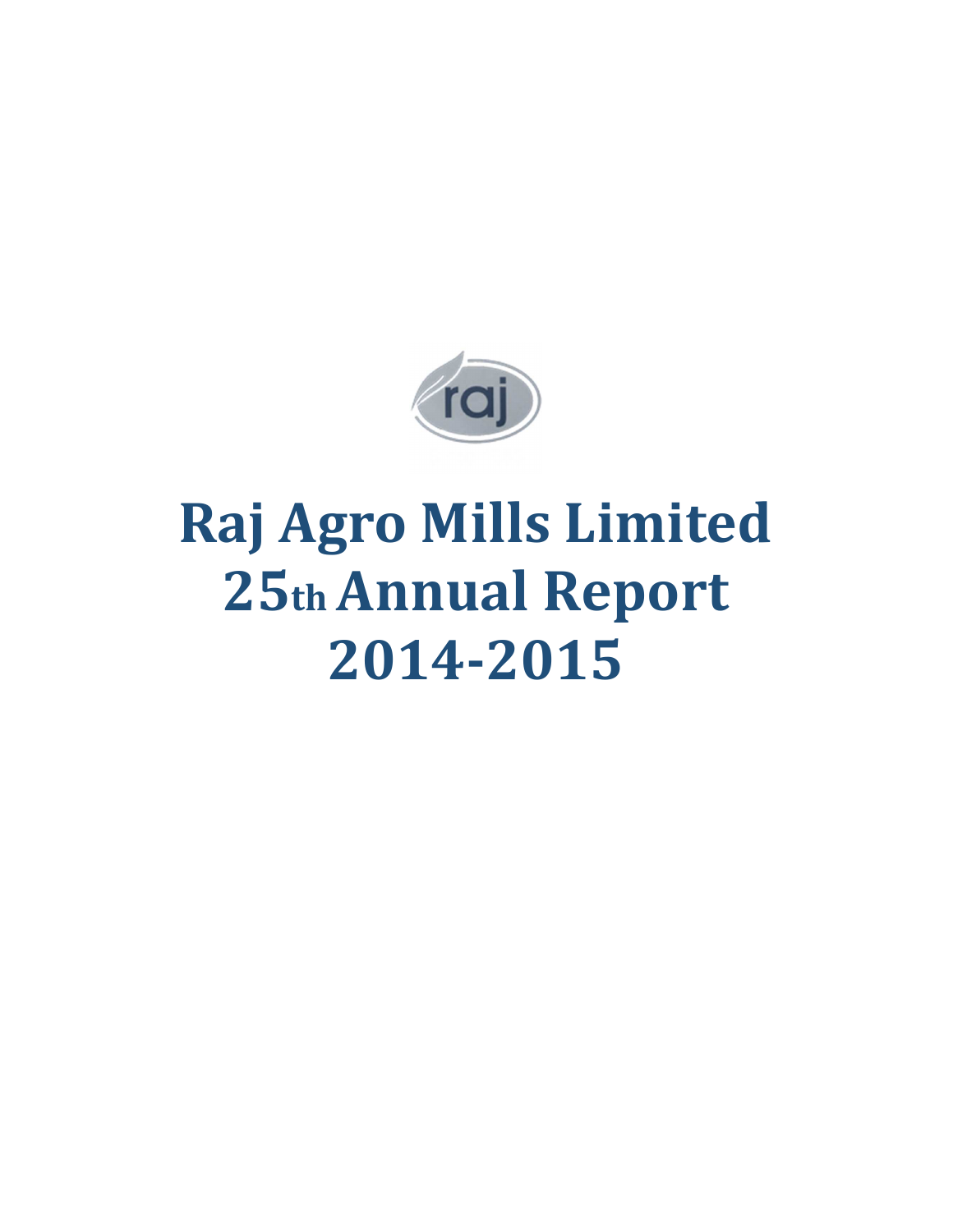**REGISTERED OFFICE: C-8/419 SECTOR 8, NEAR MADHUBAN CHOWK, ROHINI, NEW DELHI – 110085 CIN: L15149DL1990PLC040532 Email:rajagromills@gmail.com, Ph:0161-846751, 846085** 

#### BOARD OF DIRECTORS:

| Sh. Sanjeev Bansal | <b>Managing Director</b> |
|--------------------|--------------------------|
| Sh. Varinder Kumar | Director                 |
| Sh. Jatinder Singh | Director                 |
| Mrs.Meenu Uppal    | Director                 |

#### COMPANY SECRETARY

Mr. Davinder Kumar

#### CHIEF FINANCIAL OFFICER

Mr. Rupinder Singh

#### STATUTORY AUDITORS

M/s P.C. Goyal & Co; Chartered Accountants 62, New Lajpat Nagar Ludhiana (Pb)

#### BANKERS

State Bank of India Specialised Commercial Branch Miller Ganj, PahwaHospital Complex Ludhiana - (Pb)

#### SHARE TRANSFER AGENT

M/s Link Intime India Private Limited (Formerly Intime Spectrum Registry Limited) 44- Community Centre, 2<sup>nd</sup> Floor, Naraina Industrial Area Phase-I, PVR, Naraina, New Delhi

|        | 25th ANNUAL GENERAL MEETING | <b>CONTENTS</b>                         | Page No. |
|--------|-----------------------------|-----------------------------------------|----------|
| Day:   | Wednesday                   | <b>Notice</b>                           |          |
|        |                             | Directors' Report                       | 6        |
| Date:  | 30thSeptember, 2015         | Management Discussion & Analysis Report | 29       |
|        |                             | Corporate Governance Report             | 31       |
| Time:  | 10.00 a.m.                  | Auditors' Report                        | 36       |
|        |                             | <b>Balance Sheet</b>                    | 40       |
| Place: | C-8/419 Sector 8, Near      | Profit & Loss Statement                 | 41       |
|        | Madhuban Chowk, Rohini,     | Cash Flow Statement                     | 42       |
|        | New Delhi-110085            | Notes on Accounts                       | 43       |
|        |                             | Proxy Form                              | 55       |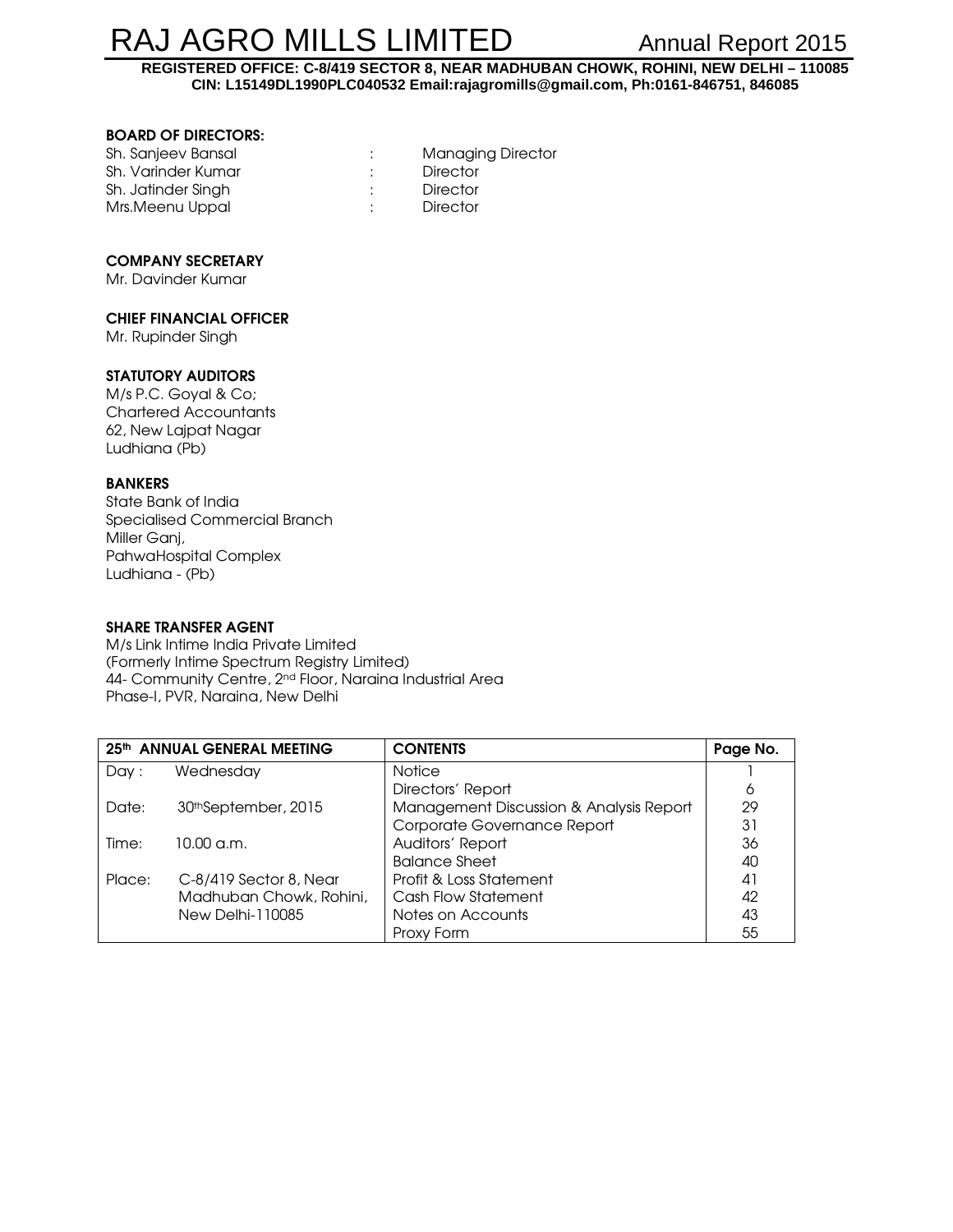#### **NOTICE**

NOTICE is hereby given that the 25<sup>th</sup> Annual General Meeting of the Members of RAJ AGRO MILLS LIMITED will be held on Wednesday, the 30<sup>th</sup> day of September, 2015at 10.00 a.m.the Registered Office of the Company at C-8/419 Sector 8, Near Madhuban Chowk, Rohini, New Delhi-110 085 for transacting the following business:

#### ORDINARY BUSINESS:

- 1. To receive, consider and adopt the Audited Financial Statement of the Company for the financial year ended 31st, March, 2015including Audited Balance Sheet as at 31st, March, 2015, the statement of Profit & Loss and Cash Flow Statement for the year ended on that date together with the reports of Board of Directors and Auditors thereon.
- 2. To appoint a Director in place of Sh. Varinder Kumar (DIN:00057532) who retires by rotation and being eligible offers himself for re-appointment.
- 3. To appoint M/s P.C. Goyal & Co, Chartered Accountants, Ludhiana as Statutory Auditors of the Company to hold office from the conclusion of this meeting until the conclusion of the next Annual General Meeting and to fix their remuneration.

#### SPECIAL BUSINESSES:

#### 4.Appointment of Mrs Meenu Uppal (DIN 07144268) as Independent Director

#### To consider and, if thought fit, to pass with or without modification, the following Resolution as an Ordinary Resolution:

"RESOLVED THAT pursuant to the provisions of Section 149,152 and any other applicable provisions of the Companies Act, 2013 and Rules made there-under (Including any statutory modification(s) or re-enactment thereof for the time being in force) read with Schedule IV to the Companies Act, 2013 and Clause 49 of the Listing Agreement, MrsMeenu Uppal (DIN07144268), who has submitted a declaration that she meets the criteria of independence as provided in Section 149(6) of the Act and who is eligible for appointment, be and is hereby appointed as an Independent Director of the Company,not liable to retire by rotationto hold office for a period of 5 years w.e.f 30.09.2015."

"RESOLVED FURTHER THAT the Board of Directors of the Company be and is herby authorized to do all such acts, deeds, matters and things as may be necessary and expedient for giving effect to the above resolution."

> By Order of Board For Raj Agro Mills Limited

Sd/- (Sanjeev Bansal) Managing Director DIN- 00057485 662/2, Premjit Road , Gurdev Nagar, Ludhiana-141001

Date: 28.08.2015 Place: Ludhiana

#### NOTES:

- i) Explanatory Statement pursuant to Section 102 of the Companies Act, 2013 is annexed hereto and forms part of this Notice.
- ii) A MEMBER ENTITLED TO ATTEND AND VOTE AT THE ANNUAL GENERAL MEETING (THE "MEETING") IS ENTITLED TO APPOINT A PROXY TO ATTEND AND VOTE ON A POLL INSTEAD OF HIMSELF/HERSELF AND THE PROXY NEED NOT BE A MEMBER OF THE COMPANY. THE INSTRUMENT APPOINTING THE PROXY SHOULD, HOWEVER, BE DEPOSITED AT THE REGISTERED OFFICE OF THE COMPANY NOT LESS THAN FORTY-EIGHT HOURS BEFORE THE COMMENCEMENT OF THE MEETING.THE BLANK PROXY FORM IS ENCLOSED.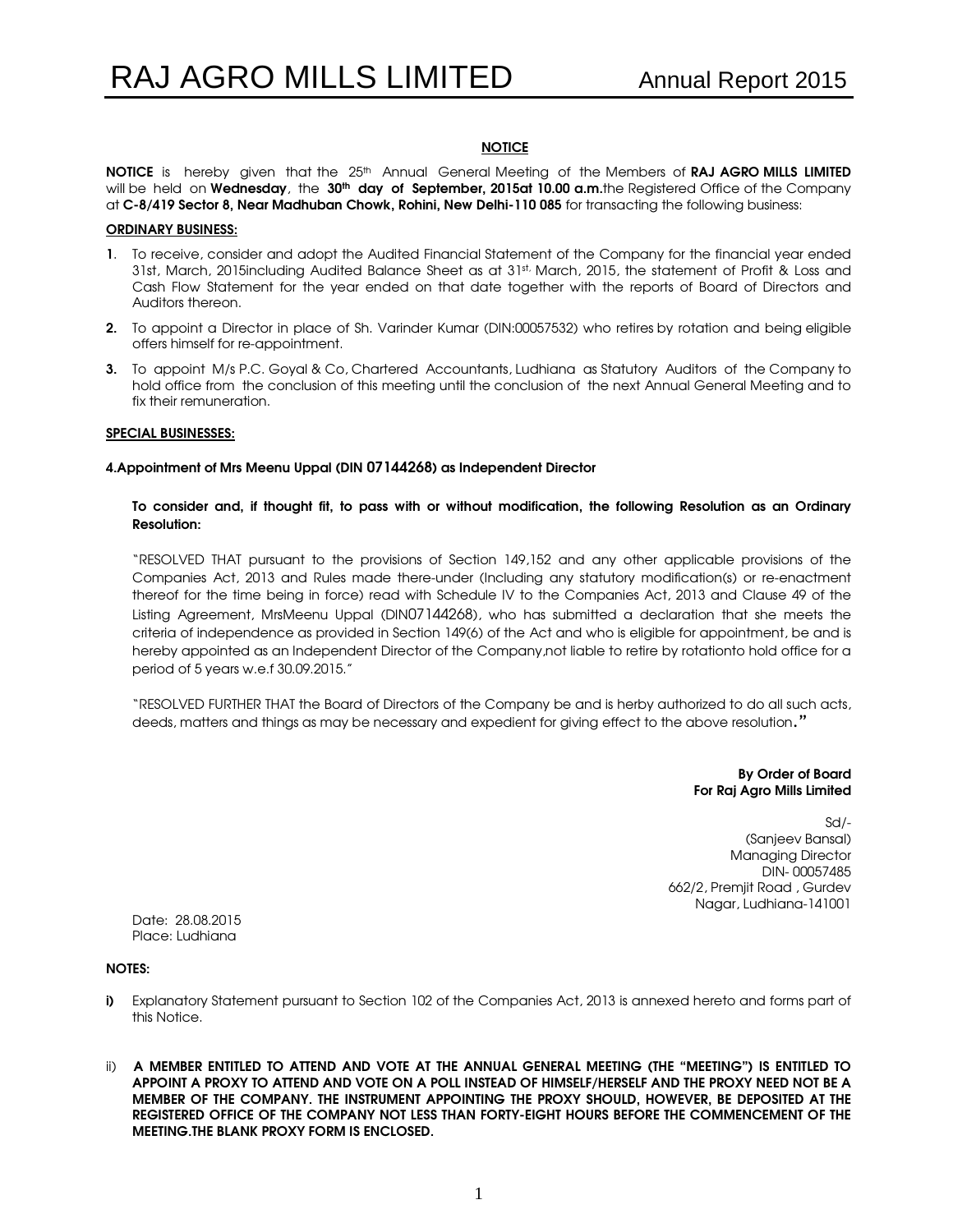- iii) A person can act as a proxy on behalf of members not exceeding fifty and holding in the aggregate not more than ten percent of the total share capital of the Company carrying voting rights. A member holding more than ten percent of the total share capital of the Company carrying voting rights may appoint a single person as proxy and such person shall not act as a proxy for any other person or shareholder.
- iv) Corporate members intending to send their authorized representatives to attend the Meeting are requested to send to the Company a certified true copy of the Board Resolution authorizing their representative to attend and vote on their behalf at the Meeting.
- v) The Securities and Exchange Board of India (SEBI) has mandated the submission of Permanent Account Number (PAN) by every participant in securities market. Members holding shares in electronic form are, therefore, requested to submit their PAN to their Depository Participants with whom they are maintaining their demat accounts. Members holding shares in physical form can submit their PAN to the Company/ Skyline Financial services Limited.
- vi) The register of members and the share transfer book of the company will remain closed from 24th September, 2015 to 30th September, 2015 (both days inclusive).The book closure dates have been fixed in consultation with Stock Exchanges.
- vii) The Notice of the AGM, Annual Report and Attendance Slip are being sent in electronic mode to Members whose email address are registered with the Company or with the Depository Participant(s), unless members have requested for the hard copy of the same, physical copy of the Notice of AGM, Annual Report and Attendance Slip are being sent to the Members who have not registered their email address with the Company Depository Participant(s). Members who have received the Notice of AGM, Annual Report and Attendance Slip in electronic mode are requested to print the Attendance Slip and submit a duly filled in Attendance Slip at the Gate of Venue of the AGM.
- viii) Members are requested to bring their copies of Annual Reports along with them, as copies of the report will not be distributed at the meeting.
- ix) Members/proxies are requested to bring their attendance slips sent herewith duly filled in for attending the meeting.
- x) Any queries regarding the Annual Accounts or otherwise must be sent to Registered Office of the Company at least 10 days before the date of meeting.
- xi) M/s B.K. Gupta & Associates, Company Secretaries have been appointed as the Scrutinizer to scrutinize the evoting process in a fair and transparent manner (including the ballot forms received from members who do not have access to the e voting process). The scrutinizer shall upon the conclusion of General Meeting, unblock the votes in presence of at least two witnesses not in employment of the Company and make a report of the votes cast in favour or against, if any, forthwith to the chairman of the Company.
- xii) The Results of the resolutions passed at the AGM of the Company will be declared within 48 working hours of the conclusion of AGM. The Results declared along with the Scrutinizer's report shall be placed on website of CDSL and will be communicated to the stock exchanges.
- xiii) Voting through Electronic Means: Pursuant to the Section 108 of the Companies Act, 2013, Rule 20 of the Companies (Management And Administration) Rules, 2014, as amended from time to time and Clause 35B of the Listing Agreement, the Company is pleased to provide the facility to the Members a facility to exercise their right to vote at the 25th Annual General Meeting (AGM) by electronic means.

#### The instructions for shareholders voting electronically are as under:

- a. The Members whose name appears in the Register of Members of the Company as on 24th September, 2015. The Members may cast their votes on electronic voting system from place other than the venue of the meeting (remote e-voting). The remote e-voting shall commence on 27thSeptember, 2015 at 09:00 AM and ends on 29th September, 2015 at 05:00 PM. Once the vote on a resolution is cast by the shareholder, the shareholder shall not be allowed to change it subsequently. The e-voting module shall be disabled by CDSL for voting thereafter.
- b. Shareholders who have already voted prior to the meeting date would not be entitled to vote at the meeting value.
- c. The shareholders should log on to the e-voting website www.evotingindia.com during the voting period
- d. Click on "Shareholders" tab.
- e. Now, select the "COMPANY NAME" from the drop down menu and click on "SUBMIT"
- f. Now Enter your User ID
- a. For CDSL: 16 digits beneficiary ID,
- b. For NSDL: 8 Character DP ID followed by 8 Digits Client ID,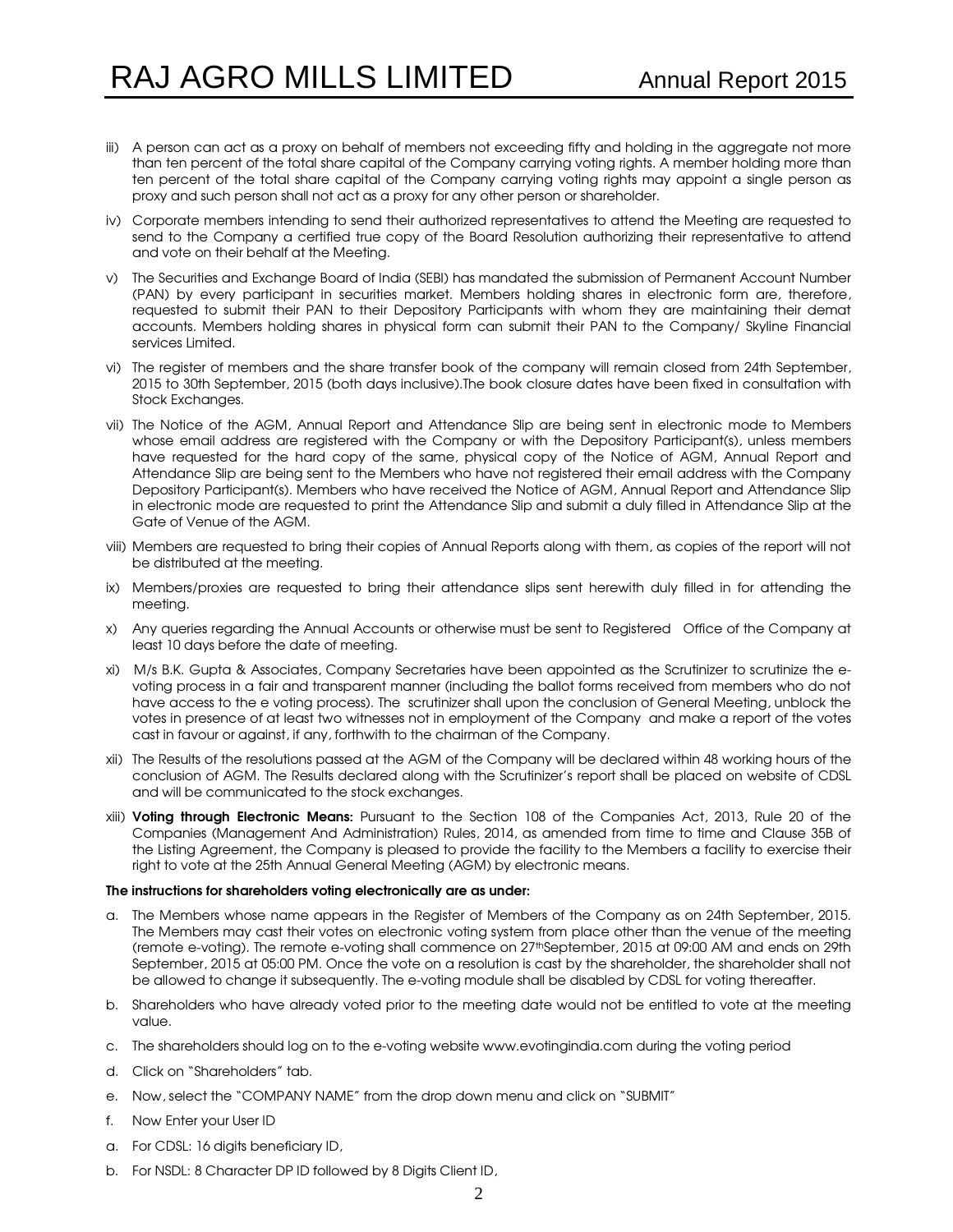- c. Members holding shares in Physical Form should enter Folio Number registered with the Company.
- g. Next enter the Image Verification as displayed and Click on Login.
- h. If you are holding shares in demat form and had logged on to www.evotingindia.com and voted on an earlier voting of any company, then your existing password is to be used.
- i. If you are a first time user follow the steps given below:

|                 | For Members holding shares in Demat Form and Physical Form                                                                                                                                                                                                                                                                                                                                                                                                                                             |
|-----------------|--------------------------------------------------------------------------------------------------------------------------------------------------------------------------------------------------------------------------------------------------------------------------------------------------------------------------------------------------------------------------------------------------------------------------------------------------------------------------------------------------------|
| <b>PAN</b>      | Enter your 10 digit alpha-numeric *PAN issued by Income Tax Department (Applicable<br>for both demat shareholders as well as physical shareholders)                                                                                                                                                                                                                                                                                                                                                    |
|                 | Members who have not updated their PAN with the Company/Depository<br>Participant are requested to use the first two letters of their name and the 8 digits<br>of the sequence number in the PAN field.<br>In case the sequence number is less than 8 digits enter the applicable number<br>$\bullet$<br>of 0's before the number after the first two characters of the name in CAPITAL<br>letters. Eg. If your name is Ramesh Kumar with sequence number 1 then enter<br>RA00000001 in the PAN field. |
| <b>DOB</b>      | Enter the Date of Birth as recorded in your demat account or in the company records for                                                                                                                                                                                                                                                                                                                                                                                                                |
|                 | the said demat account or folio in dd/mm/yyyy format.                                                                                                                                                                                                                                                                                                                                                                                                                                                  |
| <b>Dividend</b> | Enter the Dividend Bank Details as recorded in your demat account or in the company                                                                                                                                                                                                                                                                                                                                                                                                                    |
| <b>Bank</b>     | records for the said demat account or folio.                                                                                                                                                                                                                                                                                                                                                                                                                                                           |
| <b>Details</b>  |                                                                                                                                                                                                                                                                                                                                                                                                                                                                                                        |
|                 | Please enter the DOB or Dividend Bank Details in order to login. If the details are<br>٠<br>not recorded with the depository or company please enter the member id / folio<br>number in the Dividend Bank details field as mentioned in instruction (v).                                                                                                                                                                                                                                               |

- j. After entering these details appropriately, click on "SUBMIT" tab.
- k. Members holding shares in physical form will then directly reach the Company selection screen. However, members holding shares in demat form will now reach 'Password Creation' menu wherein they are required to mandatorily enter their login password in the new password field. Kindly note that this password is to be also used by the demat holders for voting for resolutions of any other company on which they are eligible to vote, provided that company opts for e-voting through CDSL platform. It is strongly recommended not to share your password with any other person and take utmost care to keep your password confidential.
- l. For Members holding shares in physical form, the details can be used only for e-voting on the resolutions contained in this Notice.
- m. Click on the EVSN for the relevant <Company Name> on which you choose to vote.
- n. On the voting page, you will see "RESOLUTION DESCRIPTION" and against the same the option "YES/NO" for voting. Select the option YES or NO as desired. The option YES implies that you assent to the Resolution and option NO implies that you dissent to the Resolution.
- o. Click on the "RESOLUTIONS FILE LINK" if you wish to view the entire Resolution details.
- p. After selecting the resolution you have decided to vote on, click on "SUBMIT". A confirmation box will be displayed. If you wish to confirm your vote, click on "OK", else to change your vote, click on "CANCEL" and accordingly modify your vote.
- q. Once you "CONFIRM" your vote on the resolution, you will not be allowed to modify your vote.
- r. You can also take out print of the voting done by you by clicking on "Click here to print" option on the Voting page.
- s. If Demat account holder has forgotten the same password then Enter the User ID and the image verification code and click on Forgot Password & enter the details as prompted by the system.
- t. Note for Institutional Shareholders and custodians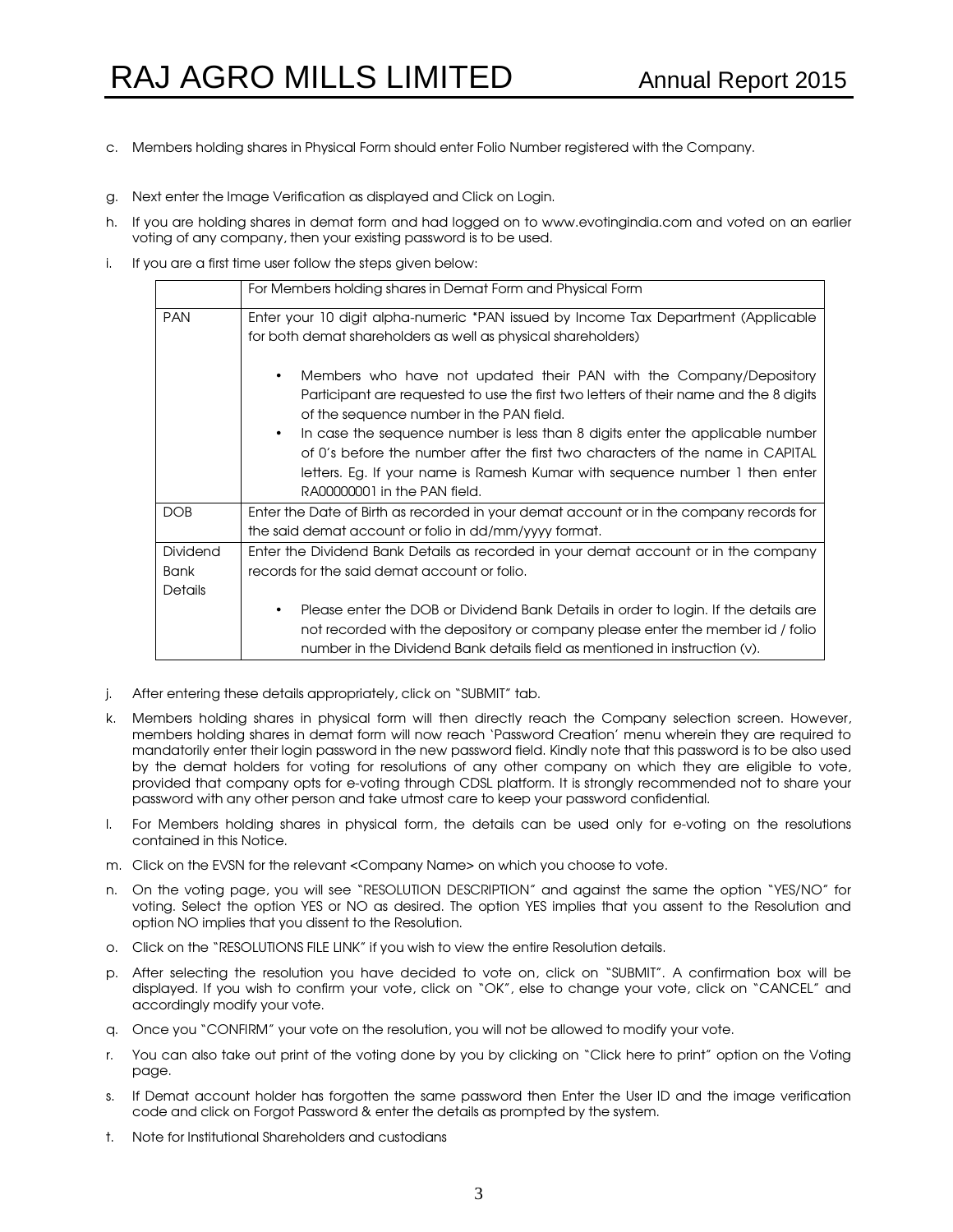- Institutional shareholders (i.e. other than Individuals, HUF, NRI etc.) are required to log on to https://www.evotingindia.co.in and register themselves as Corporates.
- A scanned copy of the Registration Form bearing the stamp and sign of the entity should be emailed to helpdesk.evoting@cdslindia.com.
- After receiving the login details they have to create compliance user should be created using the admin login and password. The Compliance user would be able to link the account(s) for which they wish to vote on.
- The list of accounts should be mailed to helpdesk.evoting@cdslindia.com and on approval of the accounts they would be able to cast their vote.
- A scanned copy of the Board Resolution and Power of Attorney (POA) which they have issued in favour of the Custodian, if any, should be uploaded in PDF format in the system for the scrutinizer to verify the same.
- u. In case you have any queries or issues regarding e-voting, you may refer the Frequently Asked Questions ("FAQs") and e-voting manual available at www.evotingindia.co.in under help section or write an email to helpdesk.evoting@cdslindia.com.
- v. Members holding equity shares in electronic form and proxies thereof are requested to bring their DP ID and client ID for identification.

#### EXPLANATORY STATEMENT PURSUANT TO SECTION 102 OF THE COMPANIES ACT, 2013

#### Pursuant to Section 102 of the Companies Act, 2013 ('the Act'),the following Explanatory Statement sets out all material facts relating to the businesses mentioned under Item No. 4 of the accompanying Notice.

#### ITEM NO.4

Mrs Meenu Uppal has been appointed by the Board as an Additional Director as on and with effect from 31st March, 2015 and being additional director she holds office only up to the date of this Annual General Meeting.

Mrs. Meenu Uppal is not disqualified from being appointed as Directors in terms of Section 164 of the Act.The Company has also received declarations from her about her meeting the criteria of independence as prescribed as per Section 149 of the Companies Act and under Listing Agreement.

In the opinion of the Board Mrs. Meenu Uppal fulfill the conditions for appointment as Independent Director as specified in the Act and Listing Agreement.

Hence, the Board of Directors of your company recommends that the Resolution stated at Item No.4 be passed.

#### MEMORANDUM OF INTEREST

None of the Directors of the Company is concerned or interested in this resolution. None of Directors/KMPs/their relativeshas any financial or other interest in the said resolution.

#### Details of directors seeking appointment/ re-appointment at theforthcoming Annual General Meeting(Pursuant to Clause 49 of the Listing Agreement)

| Name of the Director<br>Date of Birth<br>Date of Appointment<br><b>DIN</b><br>Qualification<br>Experience | $\bullet$<br>$\bullet$<br>$\bullet$<br>$\cdot$<br>٠.<br>$\mathbf{r}$<br>÷ | Sh. Varinder Kumar<br>20.04.1954<br>01.04.2012 (as an Ordinary Director)<br>00057532<br>B.Sc<br>He is a person of rich technical experience in Edible Oil<br>Industry who was earlier associated with a company as a<br>technocrat. |
|-----------------------------------------------------------------------------------------------------------|---------------------------------------------------------------------------|-------------------------------------------------------------------------------------------------------------------------------------------------------------------------------------------------------------------------------------|
| No. of Shares Held in the<br>Company                                                                      |                                                                           | 100                                                                                                                                                                                                                                 |
| Chairman/Membership of other<br>Board Committees as on<br>31.03.2015                                      | ÷                                                                         | Member - Audit Committee<br>Member -Nomination & Remuneration Committee<br>Member - Stakeholder Relationship cum Investor<br>Grievance Re-dressal Committee                                                                         |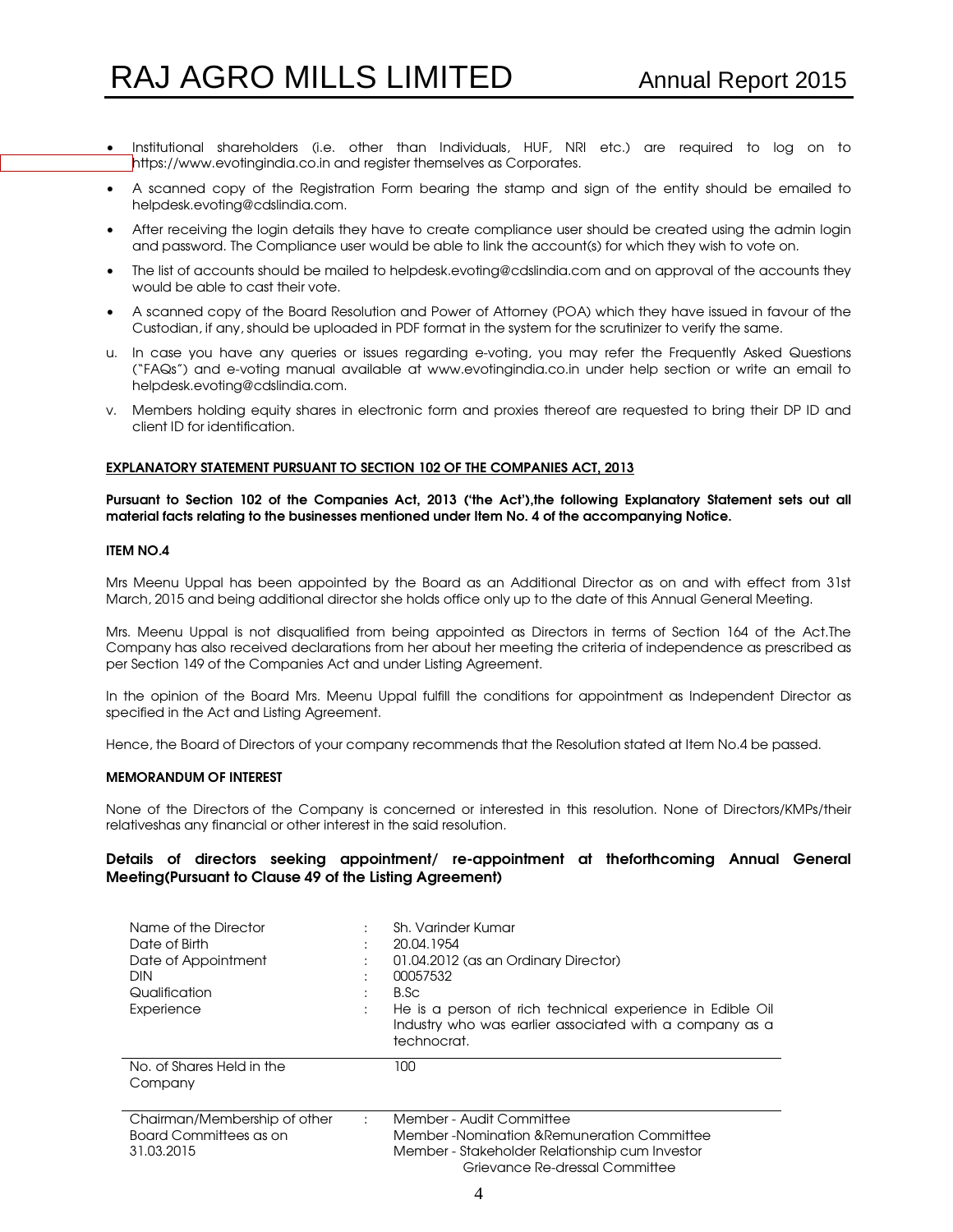| Directorship/Interest in other<br>companies/concerns as on<br>31.03.2015                                  |   | None                                                                                                                                                         |
|-----------------------------------------------------------------------------------------------------------|---|--------------------------------------------------------------------------------------------------------------------------------------------------------------|
| Relationship with other<br>Directors/KMPs                                                                 | ÷ | None                                                                                                                                                         |
| Name of the Director<br>Date of Birth<br>Date of Appointment<br><b>DIN</b><br>Qualification<br>Experience | ÷ | Mrs. Meenu Uppal<br>21.11.1981<br>31.03.2015<br>07144268<br>M.Com<br>She is working professional and having experience in<br>accountancy.                    |
| No. of Shares Held in the<br>Company                                                                      | ٠ | Nil                                                                                                                                                          |
| Chairman/Membership of other<br>Board Committees as on<br>31.03.2015                                      | ÷ | Member - Audit Committee<br>Member - Nomination & Remuneration Committee<br>Member - Stakeholder Relationship cum Investor<br>Grievance Re-dressal Committee |
| Directorship/Interest in other<br>companies/concerns as on<br>31.03.2015                                  | ÷ | None                                                                                                                                                         |
| Relationship with other<br>Directors/KMPs                                                                 |   | None                                                                                                                                                         |

#### By Order of Board For Raj Agro Mills Limited

Sd/-

(Sanjeev Bansal) Managing Director DIN-00057485 662/2, Premjit Road, Gurdev Nagar, Ludhiana-141001,Punjab

Date: 28.08.2015 Place: Ludhiana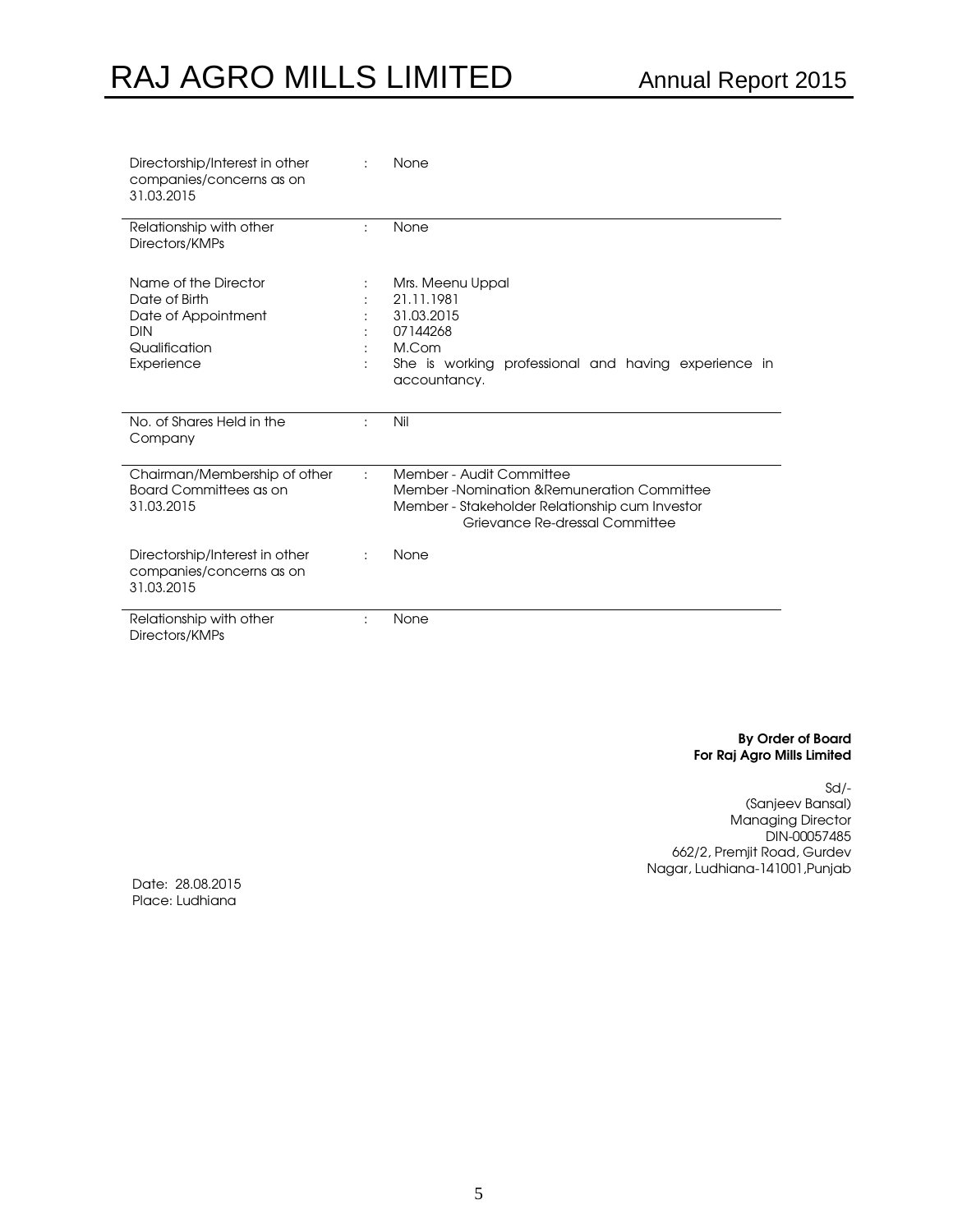#### DIRECTORS' REPORT TO THE MEMBERS

#### Dear Members,

Your Directors have the pleasure in presenting the 25<sup>th</sup>Annual Report of the Company together with the Audited Accounts for the financial year ended 31stMarch, 2015.

#### FINANCIAL RESULTS

The financial figures for the year under review are given below:

|                                                              | (Rs. In Lacs)       |                      |  |  |  |  |  |  |
|--------------------------------------------------------------|---------------------|----------------------|--|--|--|--|--|--|
| <b>PARTICULARS</b>                                           | <b>CURRENT YEAR</b> | <b>PREVIOUS YEAR</b> |  |  |  |  |  |  |
|                                                              | 2014-2015           | 2013-2014            |  |  |  |  |  |  |
| Sales and Other income                                       | 1.65                | 189.61               |  |  |  |  |  |  |
| Profit/(Loss) before Interest, Depreciation and Tax          | (50.09)             | 131.55               |  |  |  |  |  |  |
| Less : Interest & Bank charges                               |                     |                      |  |  |  |  |  |  |
| Cash Profit/(Loss)                                           | (50.09)             |                      |  |  |  |  |  |  |
| Depreciation                                                 | 2.98                |                      |  |  |  |  |  |  |
| Profit/(Loss) before Tax                                     | (53.07)             | 131.55               |  |  |  |  |  |  |
| Provision for Current Tax                                    | 0.00                | 0.00                 |  |  |  |  |  |  |
| Provisions for Deferred Tax Liability $(+)$ /Liability $(-)$ |                     |                      |  |  |  |  |  |  |
| Outstanding Deferred Tax Liability written back              |                     | $-241.22$            |  |  |  |  |  |  |
| Profit/(Loss) after Tax                                      | (53.07)             | 372.77               |  |  |  |  |  |  |
| Transfer to General Reserve                                  |                     |                      |  |  |  |  |  |  |
| Provision for Proposed Dividend                              |                     |                      |  |  |  |  |  |  |
| <b>Proposed Dividend</b>                                     |                     |                      |  |  |  |  |  |  |
| <b>Balance Carried to Balance Sheet</b>                      | (53.07)             | 372.77               |  |  |  |  |  |  |

The company has not carried on any business activity during the year under review.

#### FINANCIAL PERFORMANCE WITH RESPECT TO OPERATIONAL PERFORMANCE

During the year under review your company's income was of Rs.1.65 Lacs (Previous Year Rs.189.61 Lacs). The company has incurred a loss of Rs.53.07Lacs (Previous Year profit of Rs.372.77 Lacs) during the period under review.

#### INFORMATION ON STATE OF COMPANY'S AFFAIR

The company has not carried any activity during the year under review. And as already reported during previous reports, the company managed to settle its dues with the State Bank of India and has arrived at One Time Settlement dated 26.09.2012 and to pay off the settled dues, the company has disposed off the substantial part of its assets and very few assets have been left out on which the depreciation has been charged as per Schedule II to the Companies Act, 2013. The companywas to deposit aggregate amount of Rs.28.00 cr up to 25.03.2015 as per OTS on different dates with amount specified there against. The company is regular in paying the installments of OTS and it has paid entire Principal Amount of Rs.33.20 cr under OTS up to 27th June, 2015 well before due date of 25<sup>th</sup> September, 2015. However, Interest amount of Rs.2,85,24,915/- is still outstanding as payable which is to be paid on or before 25.03.2016.

#### DIVIDEND

Your Directors express their inability to recommend any dividend in view of present turmoil.

#### TRANSFER OF UNCLAIMED DIVIDEND TO INVESTOR EDUCATION AND PROTECTION FUND

Since there was no Dividend declared and paid last year, the provisions of Section 125 of the Companies Act, 2013 does not apply.

#### TRANSFER TO RESERVES IN TERMS OF SECTION 134 (3) (J) OF THE COMPANIES ACT, 2013

The company has not carried on any activity since the last more than five years rather the assets of the company had been disposed off to pay off State Bank of India's liability; therefore, the Board expresses its inability to propose to carry any amount to any of reserves.

#### CHANGES IN SHARE CAPITAL

There is no change in the Share capital of the company during the Financial Year 2014-15.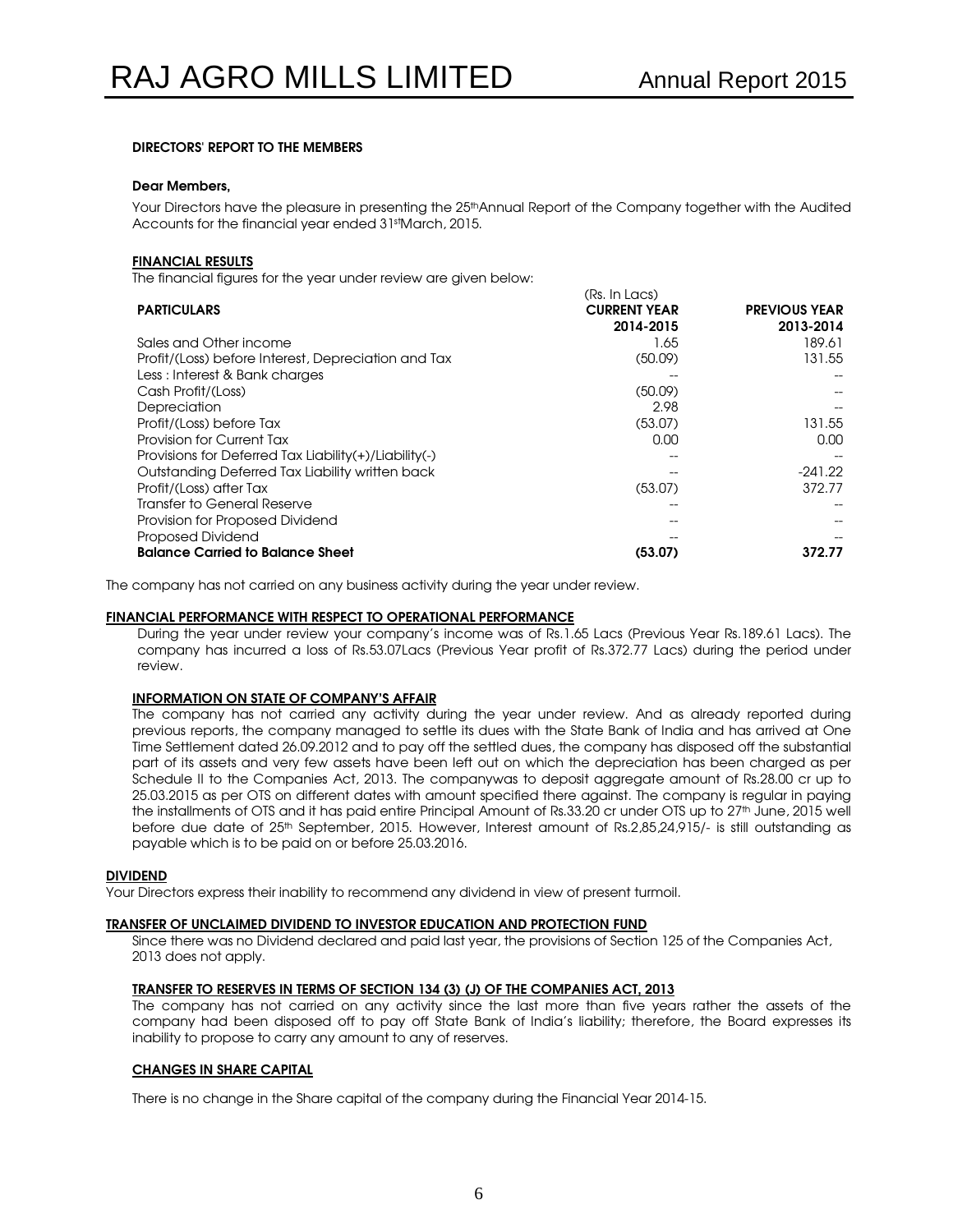#### PARTICULARS OF LOAN, GUARANTEES AND INVESTMENTS UNDER SECTION 186

Under review during Financial Year 2014-15, the Company has not given any loan or Guarantee or provides security in connection with a loan to any other body corporate and person and also the company has not made any investment in any other body corporate.

#### AUDITOR'S

#### Statutory Auditors

The existing statutory auditor M/s P C Goyal & Co. Chartered Accountants, Ludhiana, retire at the conclusion of this Annual General Meeting of the company and being eligible offer themselves for re-appointment. Your directors also recommend their re-appointment for approval of members. There is no change in the auditor of company during the year under review. They had furnished a certificate that their re-appointment, if made, would be within the prescribed limits under section 141(3)(g) of the Companies Act, 2013.

#### **Statutory Auditor's Report**

The Auditors Report on the Accounts of the Company is self-explanatory and the Auditors' in his audit report has commented upon the fact that the company's losses are more than its net worth and the company has liquidated its assets to pay off dues, hence, the company is presently not maintaining its going concern status.

As informed in earlier reports, the company with the intervention of Debt Recovery Tribunal-II, Chandigarh, has made an One Time Settlement Compromise with its banker namely State Bank of India vide its letter SAMB/SK/1142 dated 26.09.2012 has liquidated substantial part of its assets to make scheduled payments, hence presently, the company is not maintaining its going status. However, after complying with provisions of relevant laws and pursuant to obtaining of the requisite approvals the Company intends to carry on business of Group Housing Projects, trading of movable and immovable assets/properties and hire purchase etc.

#### Cost Audit

The company is not required to have the cost audit of its cost record due to non-operation of unit.

#### Secretarial Auditors

B.K Gupta & Associates, Company Secretaries, Ludhiana has been appointed as Secretarial Auditors of the company by the Board of Directors to conduct the secretarial audit for the financial year 2014-15.

#### Internal Auditors

The Company is not in Operation since the last more than five years so no internal Auditor is appointed in Company. However the Company has adequate internal financial controls in place and the same is operating effectively having regard to company's size and operations as certified by Statutory Auditor.

#### PARTICULARS OF EMPLOYEES AND RELATED DISCLOSURES

Pursuant to Section 197(12) of the Act, read with rule 5(1) of the Companies (Appointment and Remuneration of Managerial Personnel) Rules, 2014, every listed company required to disclose information related to remuneration paid during the year. The detailed information in this regard is annexed to this report as "Annexure I".

#### RELATED PARTY TRANSACTIONS

The company has not entered into any contract, arrangement and transaction with any of related parties during the year under review. Therefore, there is nothing to disclose in the report.

#### DETAILS AND INFORMATION AS REQUIRED UNDER SECTION 134(3) (l) OF THE COMPANIES, ACT 2013

No material changes and commitments have taken place between the end of the financial year of the Company to which balance sheet relates and date of report, which affects the financial position of the Company.

#### CONSERVATION OF ENERGY, TECHNOLOGY ABSORPTION AND FOREIGN EXCHANGE EARNINGS AND OUTGO

The company is not engaged in the manufacturing activities or any other commercial activity as such your Directors express their inability to comment upon the conservation of energy, technology absorption measures and there is no the foreign exchange earnings and outgo during the year under review.

#### EXTRACT OF ANNUAL RETURN

The extract of Annual Return, in format MGT-9, for the financial year 2014-15 has been enclosed with this report as "Annexure II".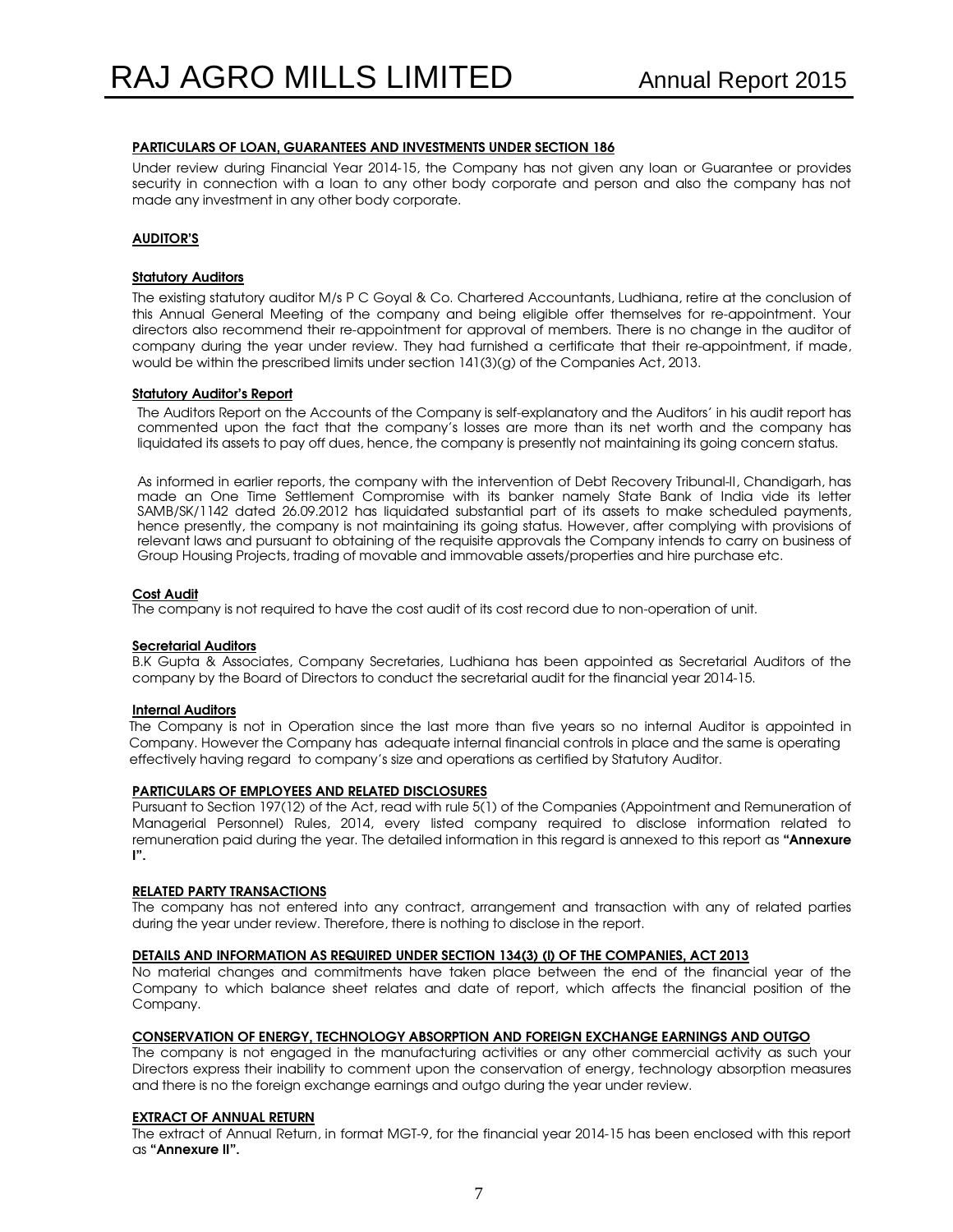#### DETAILS OF SUBSIDIARY/JOINT VENTURES/ASSOCIATE COMPANIES

The Company has no Subsidiary/Joint Venture or Associate companies.

#### DETAILS OF DIRECTORS AND KEY MANAGERIAL PERSONNEL

There is change in composition of Board of Directors during the year under review.

A) Mr R C Singal has resigned from the Board of Directors of the company whereas Mrs. Meenu Uppal has been appointed as an additional Director by the Board with effect from 31st March, 2015. She is first women director of the company. As the term of Mrs. Meenu Uppal as an additional director is expiring on the date of forthcoming Annual General Meeting of the company, therefore, the Board recommends for kind consideration and approval of worthy Shareholders the appointment of Mrs. Meenu Uppal as an independent director of the company pursuant to section 149 and 152 of the Companies Act, 2013 and the Rules made there-under. A declaration by Mrs. Meenu Uppal that she meets the criteria of independence as provided in sub-section (6) of Section 149 of the Companies Act, 2013 has been received by the company .

B) Mr. Rupinder Singh has been appointed as a Chief Financial Officer of the company w.e.f 31.03.2015 by the Board.

#### DECLARATION BY INDEPENDENT DIRECTORS

The Company has received the necessary declaration from each independent director in accordance with section 149 (7) of the Companies Act 2013, that he/she meets the criteria of independence as laid out in sub section (6) of section 149 of the Companies Act, 2013 and clause 49 of the listing agreement.

#### DETAILS OF SIGNIFICANT & MATERIAL ORDERS PASSED BY THE REGULATORS OR COURTS OR TRIBUNAL

No material order has been passed by any regulator/court/tribunal. However as informed in earlier reports, the company with the intervention of Debt Recovery Tribunal-II, Chandigarh, has arrived One Time Settlement Compromise with its banker namely State Bank of India vide its letter SAMB/SK/1142 dated 26.09.2012 and has liquidated its assets to make scheduled payments, hence presently, the company is not maintaining its going status. However, after complying with provisions of relevant laws and pursuant to obtaining of the requisite approvals the Company intends to carry on business of Group Housing Projects, trading of movable and immovable assets/properties and hire purchase etc. in the future.

#### STATEMENT IN RESPECT OF ADEQUACY OF INTERNAL FINANCIAL CONTROL WITH REFERENCE TO THE FINANCIAL STATEMENTS

The Company has in place adequate internal financial controls with reference to financial statements. During the year, such controls were tested and no reportable material weaknesses in the design or operation were observed.

#### NUMBER OF MEETINGS

During the Financial year 2014-2015 under review, 5 meetings of Board of Directors and 4 Meetings of Audit Committee of the Company were held. Detailed information about the meetings is given in corporate governance report which forms the part of Annual Report.

#### RISK MANAGEMENT POLICY

The Board of Directors of your Company in its meeting held on 06.05.2014 adopted the Risks Management Policy. The policy establishes the process for the management of risk faced by Raj Agro Mills Limited. The aim of risk management is to maximize opportunities in all activities and to minimize adversity. This policy applies to all activities and processes associated with the normal operations of Raj Agro Mills Limited. The purpose of the Committee is to assist the Board of Directors in fulfilling its responsibilities with regard to enterprise risk management. Further, the Committee strives to assist the Board in framing, implementing and monitoring the risk management plan for the Company and reviewing and guiding the risk policy.

#### EVALUATION BY BOARD OF ITS OWN PERFORMANCE, ITS COMMITTEE AND INDIVIDUAL DIRECTORS WITH REFERENCE TO SECTION 134 (3) (p) OF THE COMPANIES ACT, 2013 AND RULE 8(4) OF THE COMPANIES (ACCOUNTS) RULES 2014 AND CLAUSE 49 OF IV(B) OF THE LISTING AGREEMENT

Pursuant to the above said provisions of the Companies Act, 2013, rules thereof and Clause 49 of the Listing Agreement, the Board has carried out an evaluation of its own performance, directors individually as well as the evaluation of the committees as per the criteria laid down in the Nomination Remuneration Evaluation policy. Further the Independent directors have also reviewed the performance of the Non-Independent Directors and Board as a whole including reviewing the performance of the Chairperson of the company taken into account the views of an Executive Directors and Non Executive Directors vide their separate meeting held on 31.03.2015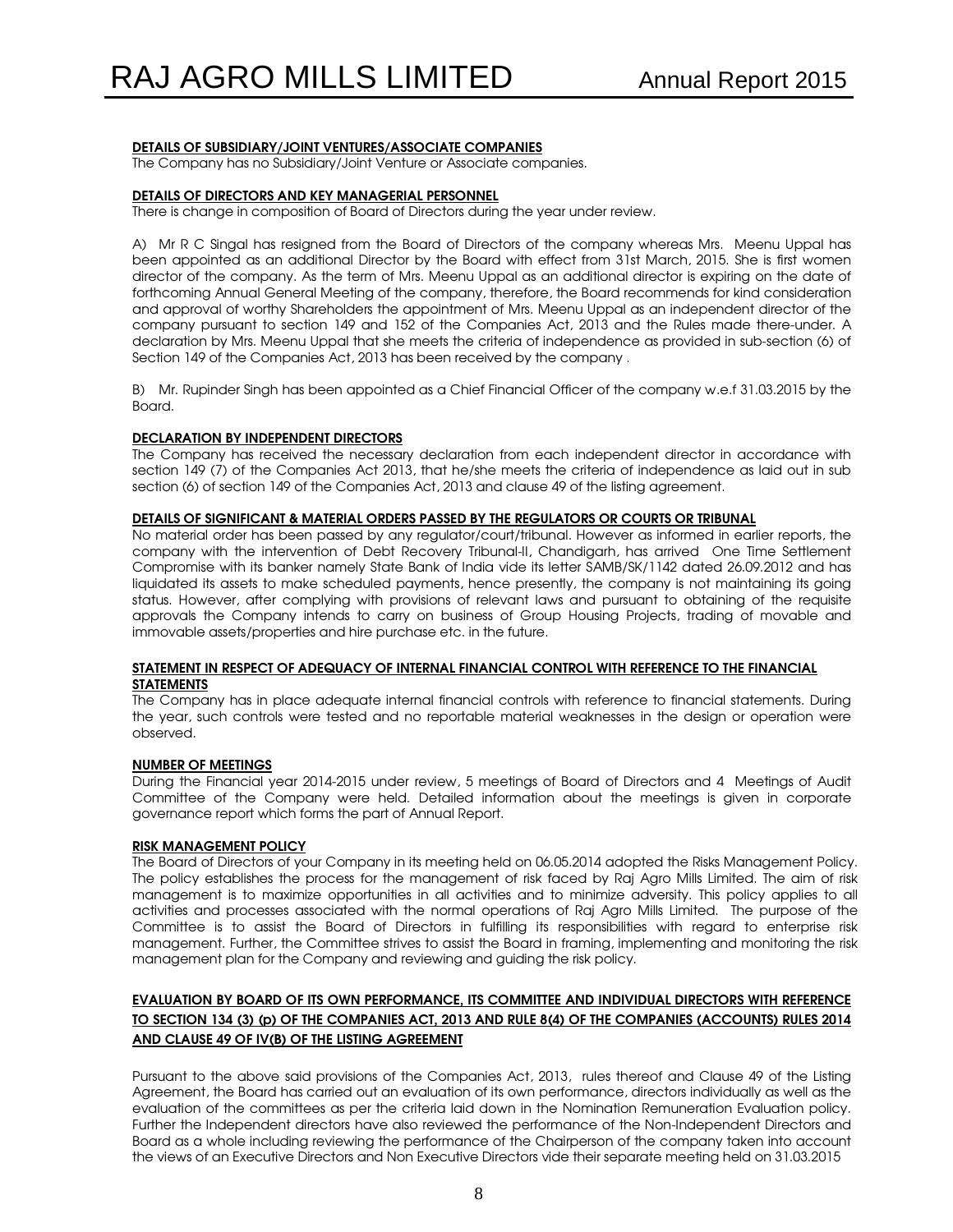#### COMPANY POLICY RELATING TO DIRECTOR APPOINTMENT, PAYMENT OF REMUNERATION AND DISCHARGE OF THEIR DUTIES

#### The Nomination & Remuneration Committee of the Company has formulated the Nomination & Remuneration Policy on Director appointment and remuneration including the criteria for determining qualification positive attributes independence of a director and other matters as provided under section 178(3) of the Companies Act,2013.

The Nomination and Remuneration Policy is annexed hereto and form part of this report as "Annexure III".

#### AUDIT COMMITTEE

The objectives of Audit Committee is to monitor, supervise and effective management of company's finance, to ensure effective internal financial controls and risk management systems with high level of transparency and accuracy.

Consequent to change in the composition of Board of Directors, the composition of Audit Committee has been changed and redrafted. The present Audit Committee consists of the following members;

Mr. Jatinder Singh, Chairman Mrs. Meenu Uppal, Member Mr. Varinder Kumar, Member

The composition of the Audit Committee consists of independent Directors viz., Mrs. Meenu Uppal and Mr. Jatinder Singh who form the majority. The Committee met four times during the year, the details of which are given in the Corporate Governance Report that forms part of this Annual Report.

The Audit Committee had its meeting from time to time to review and monitor the effectiveness of the audit process and to examine the financial statements and to evaluate the internal financial controls and risk management assessment. The members of committee have no pecuniary interests in the company and draw nothing except meeting fee from company.

#### VIGIL MECHANISM

The company has established a vigil mechanism and oversees through the committee, the genuine concerns expressed by the employees and other directors. The Company has also provided adequate safeguards against victimization of employees and directors who express their concerns. The Company has also provided direct access to the chairman of the Audit Committee on reporting issues concerning the interests of company employees and the Company.

Whistle Blower policy has been adopted by the Board of Directors for effective implication of vigil mechanismprocess. This policy requires every director or employee to report directly to management in case of actual or possible violation of the code.

#### CORPORATE GOVERNANCE REPORT

Pursuant to Clause 49 of the Listing Agreement, the report on Corporate Governance together with Auditor's Certificate on compliance with this regard and Managing Director's declaration in this regarding, compliance of code of conduct by Board Members and Senior Management Personnel is attached and forms part of this Annual Report.

#### **DEPOSITS**

During the year, the company has not accepted any deposits under Companies Act, 2013.

#### SECRETARIAL AUDIT REPORT

Secretarial Audit Report in format MR-3 by M/s B.K Gupta & Associates, Company Secretaries is annexed with the Board Report. Secretarial Audit Report is annexed herewith as "Annexure IV".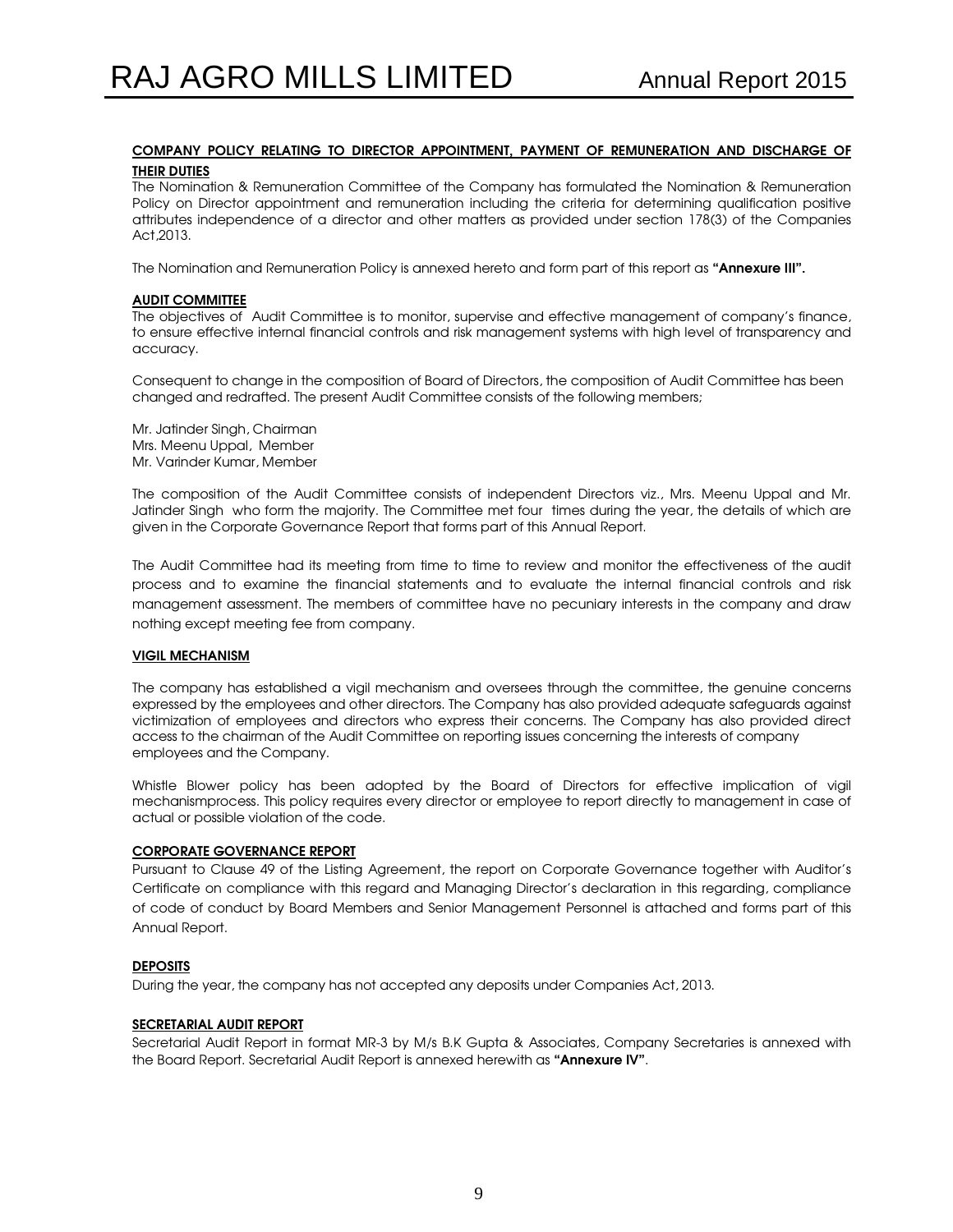#### DIRECTORS RESPONSIBILTY STATEMENT

Pursuant to Section 134(5) of the Companies Act, 2013 the Board of Directors of the Company confirms that-

- (a) In the preparation of the annual accounts, the applicable accounting standards had been followed along with proper explanation relating to material departures;
- (b) They had selected such accounting policies and applied them consistently and made judgments and estimates that are reasonable and prudent so as to give a true and fair view of the state of affairs of the company at the end of the financial year and of the profit and loss of the company for that period;
- (c) They had taken proper and sufficient care for the maintenance of adequate accounting records in accordance with the provisions of this Act for safeguarding the assets of the company and for preventing and detecting fraud and other irregularities;
- (d) They had prepared the annual accounts as per the applicable law, accounting standards and accounting principles however the company is not maintaining going concern due to non-operation of unit and as it has disposed off substantial part of assets to pay off bank dues; and
- (e) They had laid down internal financial controls to be followed by the company and that such internal financial controls are adequate and were operating effectively.
- (f) They had devised proper systems to ensure compliance with the provisions of all applicable laws and that such systems were adequate and operating effectively.

#### MANAGEMENT DISCUSSION AND ANLYSIS REPORT

Management Discussion And Analysis Report as per Clause 49 of the Listing Agreement are given in the **Annexure-**V forming part of this report.

#### **GENERAL DISCLOSURE**

Your Director state that no Disclosure or Reporting is required in respect of the following items as there were no transactions on these items during the year under review.

- 1. Details relating to Deposits covered under Chapter V of the Act.
- 2. Issue of Equity Shares with Differential right, as to dividend, voting or otherwise.
- 3. Issue of shares with including sweat equity shares to employees of the Company under any scheme.
- 4. No significant or Material order were passed by the regulators or courts or tribunal which impact the going concern status and company's operation in future, your director further state that during the year under review, there were no case filed pursuant to sexual harassment of women at workplace (prevention, prohibition and Redressal) Act, 2013.

#### ACKNOWLEDGEMENTS

Directors acknowledge with gratitude, the continuing co-operation and assistance rendered by Financial Institutions, Banks, Government Agencies, Suppliers and other organizations in the working of the Company.

#### FOR AND ON BEHALF OF THE BOARD

 $Sd/ Sd/-$  (Sanjeev Bansal) (Varinder Kumar) **Managing Director**  DIN:00057485 DIN:00057532 662/2, Premjit Road, Gurdev Nagar, S - V, Moti Nagar, G.T Road, Ludhiana-141001,Punjab Ludhiana-141007, Punjab

Place: Ludhiana Date : 28.08.2015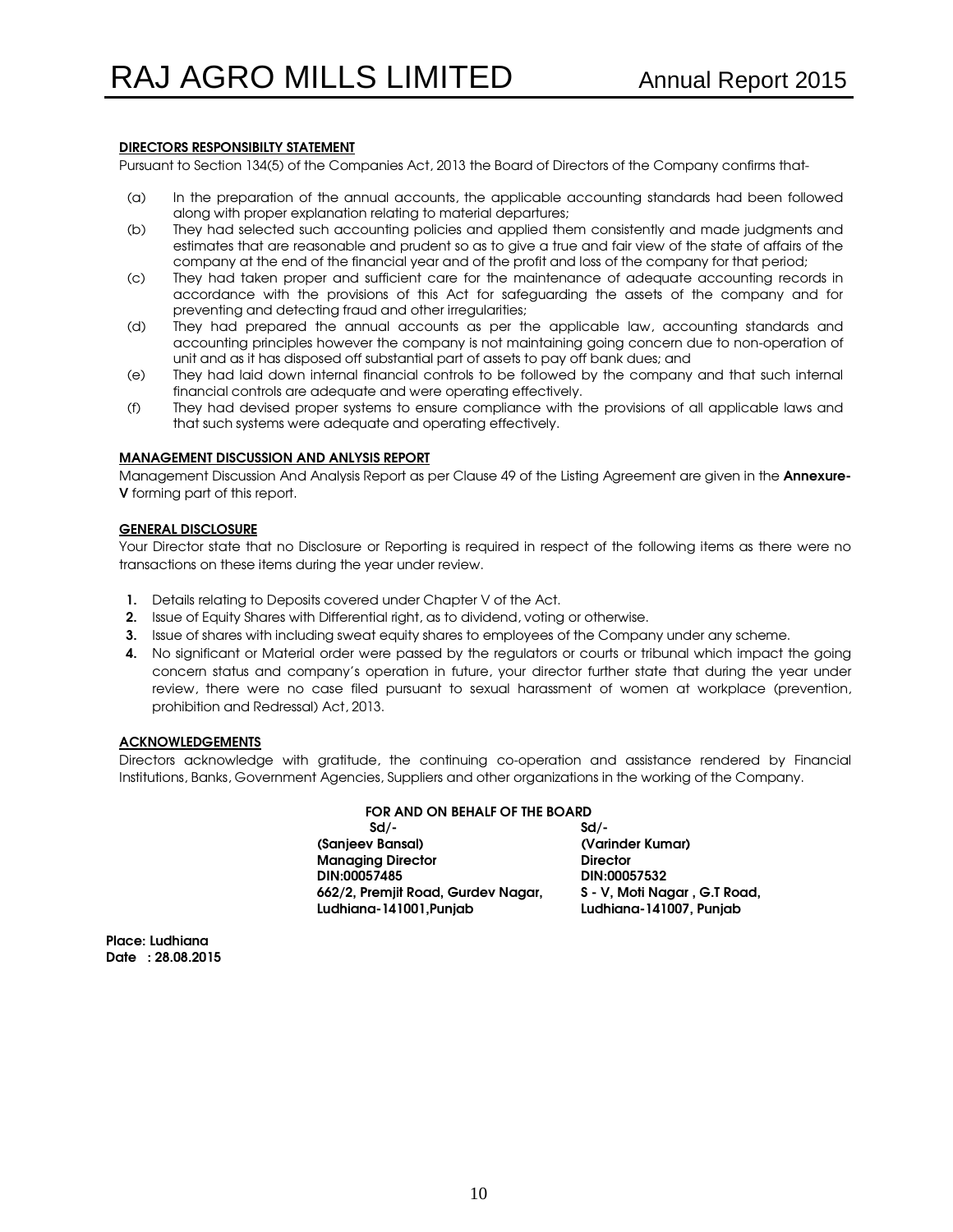#### ANNEXURE TO THE DIRECTORS REPORT ANNEXURE TO THE DIRECTORS REPORT

Information pursuant to Section 197(12) of the Companies Act, 2013 read with Rule 5(1) of the Companies (Appointment and Remuneration of Managerial Personnel) Rules, 2014

(1) Ratio of the remuneration of each Director/KMP to the average remuneration of all the employees of the Company for the financial year:

| Average remuneration of all employees of the Company for the<br>Financial Year 2014-15    | 3,91,782 |
|-------------------------------------------------------------------------------------------|----------|
| The Percentage increase in the average remuneration of<br>employees in the Financial Year | 37.04%   |
| The number of permanent employees on the roll of the Company as<br>on 31st March, 2015    |          |

| Name of Director/<br><b>KMP</b> | Remuneration of<br>Director/KMP for<br>financial year<br>2014-15 | Ratio of<br>Remuneration to<br>average<br>remuneration of all<br>employees | % increase in<br>remuneration in the<br><b>Financial Year 2014-</b><br>15 | <b>of</b><br>Comparison<br>the remuneration<br>the<br><b>KMP</b><br>Οf<br>against<br>the<br><b>of</b><br>performance<br>the Company |
|---------------------------------|------------------------------------------------------------------|----------------------------------------------------------------------------|---------------------------------------------------------------------------|-------------------------------------------------------------------------------------------------------------------------------------|
| <b>Independent Directors</b>    |                                                                  |                                                                            |                                                                           |                                                                                                                                     |
| Mrs. Meenu Uppal                | Nil                                                              | N.A                                                                        | Nil                                                                       | Nil                                                                                                                                 |
| Mr. Jatinder Singh              | Nil                                                              | N.A                                                                        | Nil                                                                       | Nil                                                                                                                                 |
| <b>Executive Directors/KMP</b>  |                                                                  |                                                                            |                                                                           |                                                                                                                                     |
| Mr. Sanjeev                     | <b>NII</b>                                                       |                                                                            |                                                                           |                                                                                                                                     |
| Bansal M.D*                     |                                                                  |                                                                            |                                                                           |                                                                                                                                     |
| Mr. Davinder                    | 6,70,000                                                         | 1.71                                                                       | 32.42%                                                                    | Profit Before                                                                                                                       |
| Kumar, Company                  |                                                                  |                                                                            |                                                                           | interest,                                                                                                                           |
| secretary                       |                                                                  |                                                                            |                                                                           | depreciation and<br>tax decreased                                                                                                   |
| Mr. Rupinder                    | 1,13,563                                                         | 0.29                                                                       | N.A                                                                       | by 138.08 % and                                                                                                                     |
| Singh, CFO                      |                                                                  |                                                                            |                                                                           | profit after tax                                                                                                                    |
|                                 |                                                                  |                                                                            |                                                                           | decreased by                                                                                                                        |
|                                 |                                                                  |                                                                            |                                                                           | 114.24% in                                                                                                                          |
|                                 |                                                                  |                                                                            |                                                                           | <b>Financial Year</b>                                                                                                               |
|                                 |                                                                  |                                                                            |                                                                           | 2014-15.                                                                                                                            |

#### Notes: Sanjeev Bansal is Executive Director of Company but doesn't receive any salary.

- (2) Relationship between average increase in remuneration and company performance. The profit after tax for the year is decreased by 114.24 % and whereas average remuneration has increased by37.04%. There is increase in average remuneration whereas the profit after tax declined. However, the Profit earned during the last year was not an operating profit it was due to sale of assets during that year.
- (3) Comparison of the remuneration of the KMP against the performance of the Company. The total remuneration of KMP increased by 54.87 % from Rs. 5,05,950 in 2013-14 to Rs. 7,83,563 in 2014-15 whereas the profit after tax decreased by 114.24 % as there is loss of Rs. 53.07 lacs of the current year 2014-15 as compared to profits of Rs 372.77 lacs during the year 2013-14.
- (4) Variations in the market capitalisation of the Company, price earnings ratio as at the closing date of the current financial year and previous financial year and percentage increase over decrease in the market quotations of the shares of the Company in comparison to the rate at which the Company came out with the last public offer: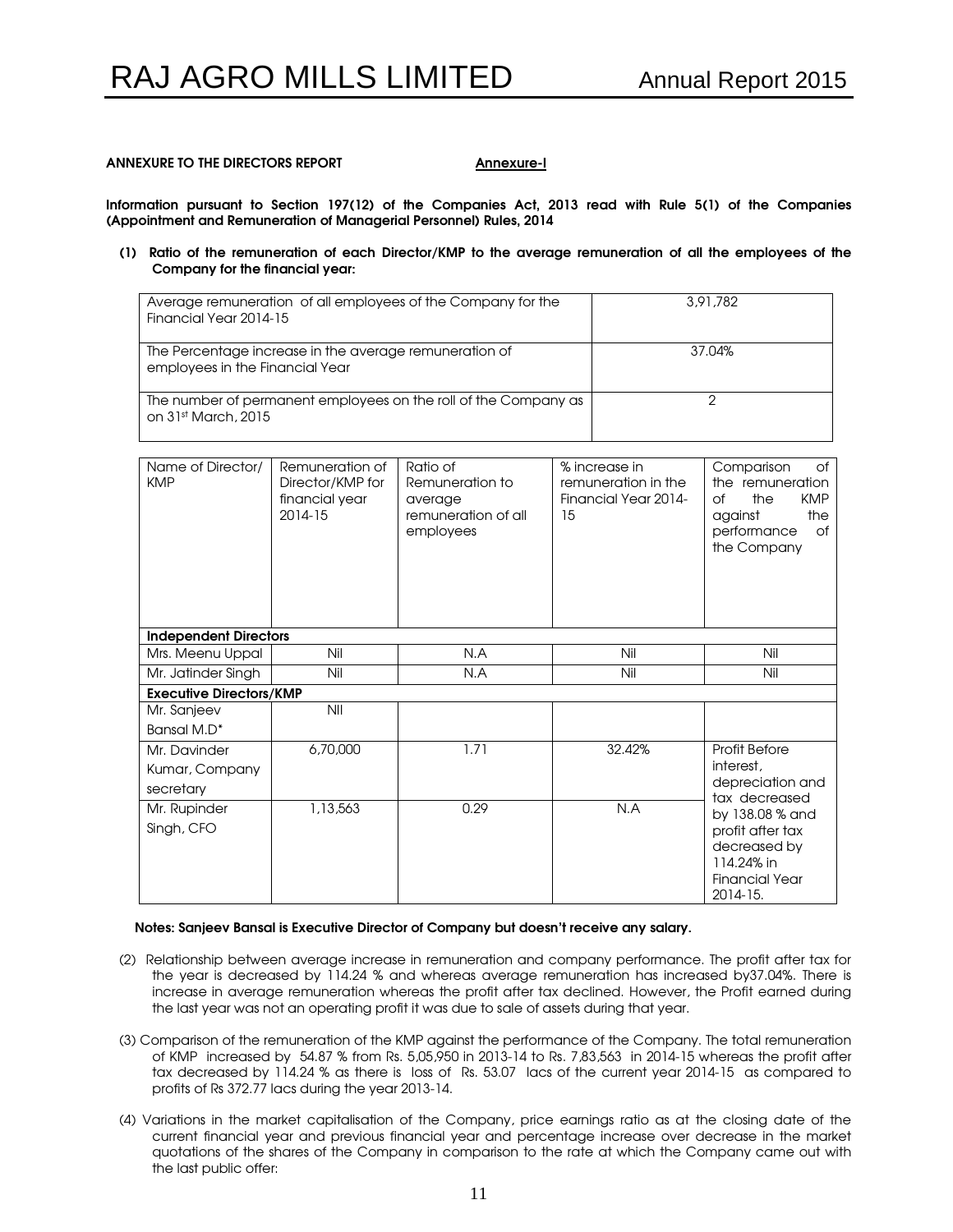| Sr No          | Description                             | Amount      |
|----------------|-----------------------------------------|-------------|
| 1.             | Market Cap variation                    |             |
|                | Mcap at 31 March, 2015                  | 1,13,90,212 |
|                | Mcap at 31 March, 2014                  | 69,52,064   |
|                | Variation in Mcap in FY 2015 (%)        | 63.84%      |
| $\overline{2}$ | Price-to-Earnings Ratio                 |             |
|                | PE as at 31 March, 2015 (Mkt Price/EPS) | 0           |
|                | PE as at 31 March, 2014 (Mkt Price/EPS) | 0.19        |
| 3              | Offer                                   |             |
|                | - IPO price per share                   | 18          |
|                | - Market price as at 31 March, 2015     | 3.67        |
|                | % decrease from last IPO                | 79.61%      |

- (5) The key parameters for any variable component of remuneration availed by the directors are considered by the Board of Directors based on the recommendations of the Nomination and Remuneration Committee as per the Remuneration Policy for Directors, Key Managerial Personnel and other Employees.
- (7) The ratio of the remuneration of the highest paid director to that of the employees who are not directors but receive remuneration in excess of the highest paid director during the year: Not Applicable since directors are not being paid any salary.
- (8) It is hereby affirmed that remuneration paid is as per the remuneration policy of the Company.

FOR AND ON BEHALF OF THE BOARD Sd/- (Sanjeev Bansal) Managing Director DIN:00057485 662/2, Premjit Road, Gurdev Nagar, Ludhiana-141001,Punjab

FOR AND ON BEHALF OF THE BOARD Sd/- (Varinder Kumar) **Director**  DIN:00057532 S - V, Moti Nagar , G.T Road Ludhiana, 141007, Punjab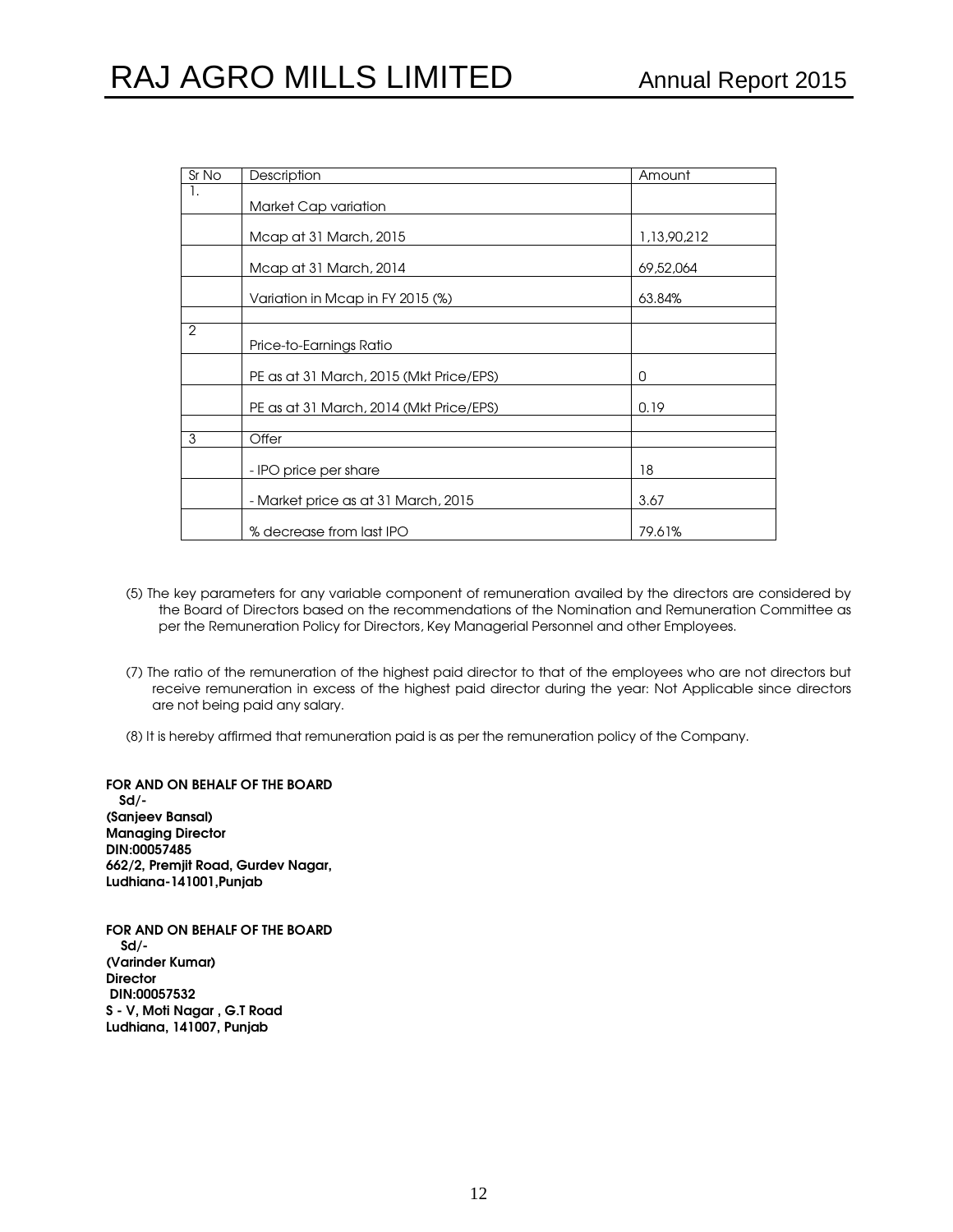#### **Annexure II**

#### Form MGT-9 EXTRACT OF ANNUAL RETURN As on the financial year ended 31st March, 2015

(Pursuant to Section 92(3) of the Companies Act, 2013 and rule 12 (1) of Companies (Management & Administrations) Rules, 2014)

#### I. REGISTRATION AND OTHER DETAILS:

- i) CIN: L15149DL1990PLC040532
- ii) Registration Date: 18/06/1990
- iii) Name of the Company: Raj Agro Mills Limited
- iv) Category/Sub-Category of the Company: Company Limited by Shares/Indian Non-Government Company
- v) Address of the registered office and contact details: C-8/419 Sector 8, Near Madhuban Chowk Rohini New Delhi-110085 Delhi, Ph: 0161-846751
- vi) Whether Listed Company Yes/No- Yes
- vii) Name, Address and contact details of Registrar & Transfer Agent, if any –

 M/s Link Intime India Private Limited (Formerly Intime Spectrum Registry Limited) 44- Community Centre, 2nd Floor, Naraina Industrial Area Phase-I, PVR, Naraina, New Delhi

#### II.PRINCIPAL BUSINESS ACTIVITIES OF THE COMPANY

All the business activities contributing 10% or more of the total turnover of the Company shall be stated:-

| Sr.No. | Name              | and | Description | Οf | main | <b>NIC</b>      | Code | Οf | the | % to total turnover of the |  |  |
|--------|-------------------|-----|-------------|----|------|-----------------|------|----|-----|----------------------------|--|--|
|        | products/services |     |             |    |      | product/service |      |    |     | Company                    |  |  |
|        | N.A               |     |             |    |      |                 |      |    |     |                            |  |  |

#### III. PARTICULARS OF HOLDING, SUBSIDIARY AND ASSOCIATE COMPANY:

| Sr.No. | Name and Description of CIN/GLN<br>the Company | Holding/Subsidiary   % of Shares Held   Applicable<br>/Associate | Section |
|--------|------------------------------------------------|------------------------------------------------------------------|---------|
|        | N.A                                            |                                                                  |         |

#### IV. SHAREHOLDING PATTERN (Equity Share Capital Breakup as Percentage of Total Equity)

#### I) Category-wise Share Holding

| Category of         | No. of Shares held at the |                 |         |       | No. of Shares held at the |       |          |       |        | %        |  |
|---------------------|---------------------------|-----------------|---------|-------|---------------------------|-------|----------|-------|--------|----------|--|
| <b>Shareholders</b> | beginning of the year     |                 |         |       | end of the year           |       |          |       | Change |          |  |
|                     |                           |                 |         |       |                           |       |          |       | during |          |  |
|                     |                           |                 |         |       |                           |       |          |       |        | the year |  |
|                     | <b>Demat</b>              | <b>Physical</b> | : Total | %     | Οf                        | Demat | Physical | Total | %      | оf       |  |
|                     |                           |                 |         | total |                           |       |          |       | total  |          |  |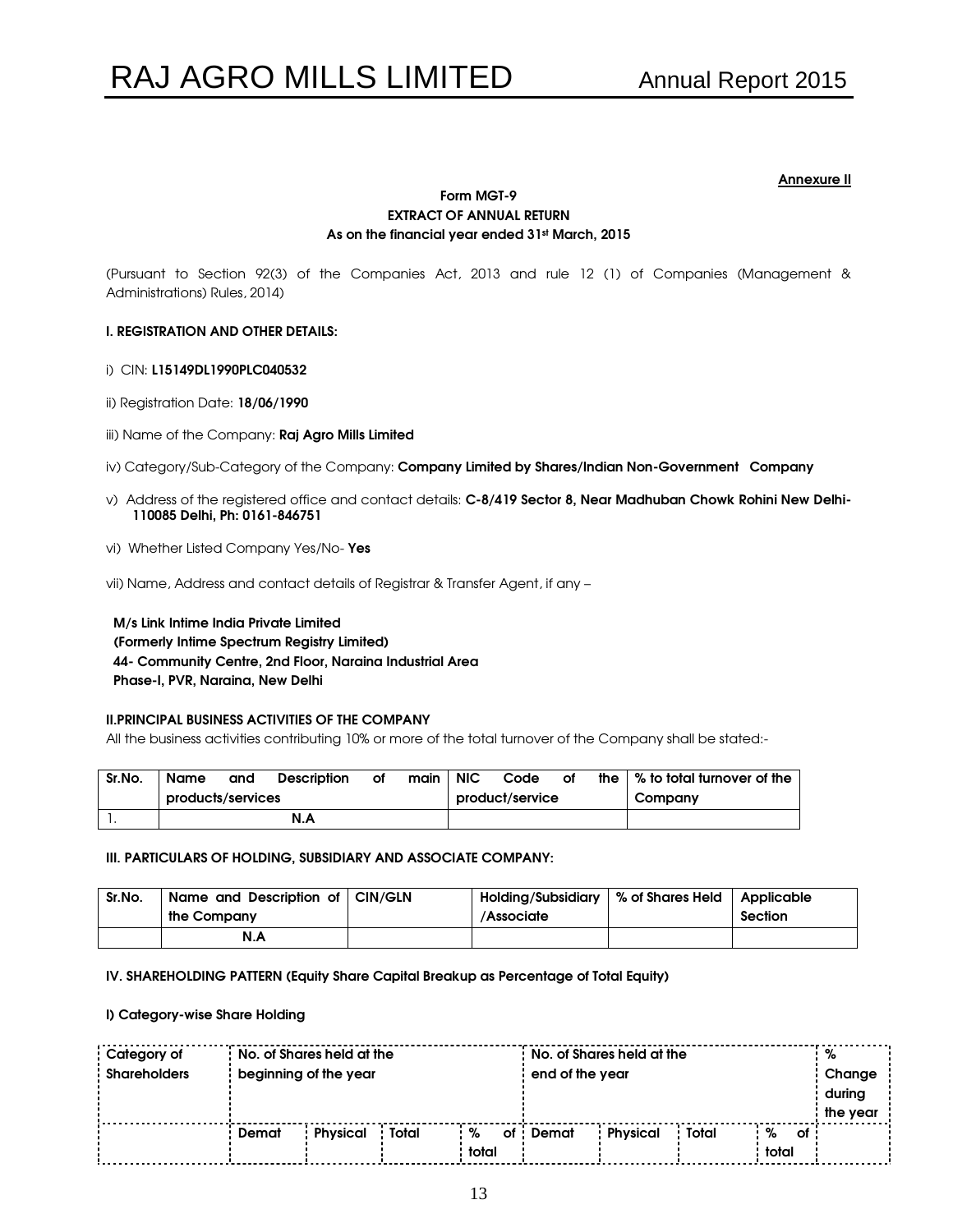|                           |         |       |         | shares |         |       |         | shares |        |
|---------------------------|---------|-------|---------|--------|---------|-------|---------|--------|--------|
| A. Promoters              |         |       |         |        |         |       |         |        |        |
| (1) Indian                |         |       |         |        |         |       |         |        |        |
| a) Individual/            | 1930700 | 12600 | 1943300 | 62.61  | 1930500 | 12600 | 1943100 | 62.61  |        |
| <b>HUF</b>                |         |       |         |        |         |       |         |        |        |
| b) Central                |         |       |         |        |         |       |         |        |        |
| Govt.                     |         |       |         |        |         |       |         |        |        |
| c)State Govt(s)           |         |       |         |        |         |       |         |        |        |
| d) Bodies.                | 66900   |       | 66900   | 2.16   | 66900   | 0.00  | 66900   | 2.16   |        |
|                           |         |       |         |        |         |       |         |        |        |
| Corp.<br>e) Banks/Fl      |         |       |         |        |         |       |         |        |        |
|                           |         |       |         |        |         |       |         |        |        |
| f) Any Other<br>Sub-total |         | 12600 | 2010200 |        | 1997400 | 12600 | 2010000 |        |        |
| $(A)$ (1) :-              | 1997600 |       |         | 64.77  |         |       |         | 64.76  | (0.01) |
|                           |         |       |         |        |         |       |         |        |        |
| (2) Foreign               |         |       |         |        |         |       |         |        |        |
| a) NRIs-                  |         |       |         |        |         |       |         |        |        |
| Individuals               |         |       |         |        |         |       |         |        |        |
| b) Other-                 |         |       |         |        |         |       |         |        |        |
| Individuals               |         |       |         |        |         |       |         |        |        |
| c) Bodies-                |         |       |         |        |         |       |         |        |        |
| Corp                      |         |       |         |        |         |       |         |        |        |
| d) Banks/Fl               |         |       |         |        |         |       |         |        |        |
| e) Any Other              |         |       |         |        |         |       |         |        |        |
| Sub-total                 |         |       |         |        |         |       |         |        |        |
| $(A)$ (2) :-              |         |       |         |        |         |       |         |        |        |
| Total                     | 1997600 | 12600 | 2010200 | 64.77  | 1997400 | 12600 | 2010000 | 64.76  | (0.01) |
|                           |         |       |         |        |         |       |         |        |        |
| shareholding              |         |       |         |        |         |       |         |        |        |
| Of Promoter               |         |       |         |        |         |       |         |        |        |
| $(A)=(A)(1)+(A)(2)$       |         |       |         |        |         |       |         |        |        |
|                           |         |       |         |        |         |       |         |        |        |
| <b>B.Public</b>           |         |       |         |        |         |       |         |        |        |
| Shareholding              |         |       |         |        |         |       |         |        |        |
| 1. Institution            |         |       |         |        |         |       |         |        |        |
| a) Mutual Funds           |         |       |         |        |         |       |         |        |        |
| b) Banks/Fl               |         |       |         |        |         |       |         |        |        |
| c) Central Govt           |         |       |         |        |         |       |         |        |        |
| d) State Govt             |         |       |         |        |         |       |         |        |        |
| e) Venture                |         |       |         |        |         |       |         |        |        |
| Capital Fund              |         |       |         |        |         |       |         |        |        |
| f) Insurance              |         |       |         |        |         |       |         |        |        |
| Companies                 |         |       |         |        |         |       |         |        |        |
| g) Flls                   |         |       |         |        |         |       |         |        |        |
| h) Foreign                |         |       |         |        |         |       |         |        |        |
| Venture Capital           |         |       |         |        |         |       |         |        |        |
| Funds                     |         |       |         |        |         |       |         |        |        |
| i) Other (Specify)        |         |       |         |        |         |       |         |        |        |
| Sub-total (B)(1)          |         |       |         |        |         |       |         |        |        |
| 2. Non-Institution        |         |       |         |        |         |       |         |        |        |
| a) Bodies                 |         |       |         |        |         |       |         |        |        |
| Corp.                     |         |       |         |        |         |       |         |        |        |
| i) Indian                 | 35223   | 94300 | 129523  | 4.17   | 28143   | 94300 | 122443  | 3.95   | (0.22) |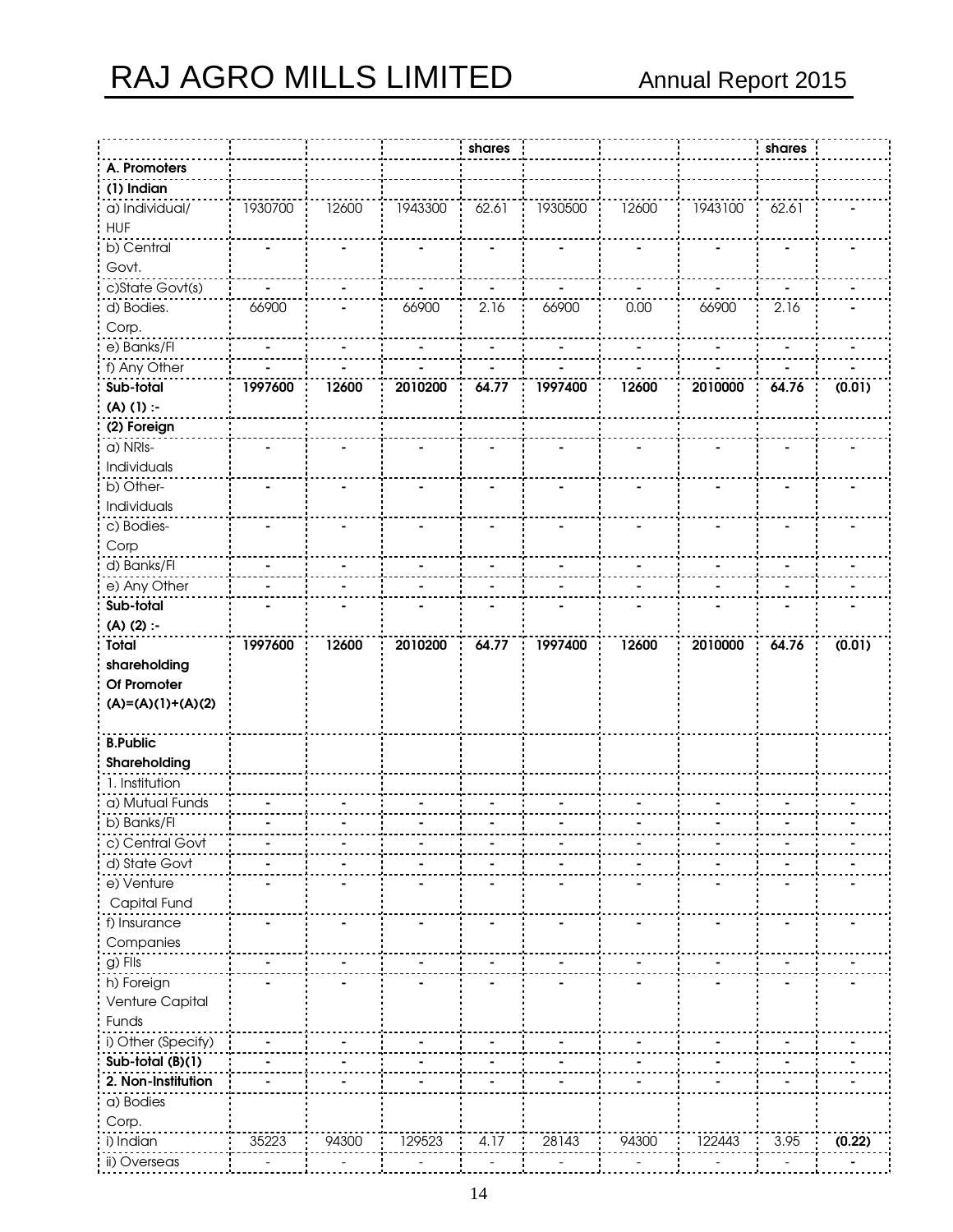| b) Individual                     |        |        |         |       |        |        |         |       |        |
|-----------------------------------|--------|--------|---------|-------|--------|--------|---------|-------|--------|
| i) Individual                     | 377517 | 222636 | 600153  | 19.34 | 371633 | 222336 | 593969  | 19.14 | (0.20) |
| <b>Shareholders</b>               |        |        |         |       |        |        |         |       |        |
| Holding nominal                   |        |        |         |       |        |        |         |       |        |
| Share capital                     |        |        |         |       |        |        |         |       |        |
| Upto Rs.1 Lakh                    |        |        |         |       |        |        |         |       |        |
| ii) Individual                    | 267920 | 53000  | 320920  | 10.34 | 281454 | 53000  | 334454  | 10.78 | 0.44   |
| shareholders                      |        |        |         |       |        |        |         |       |        |
| holding nominal                   |        |        |         |       |        |        |         |       |        |
| share capital                     |        |        |         |       |        |        |         |       |        |
| in excess of Rs. 1                |        |        |         |       |        |        |         |       |        |
| Lakh                              |        |        |         |       |        |        |         |       |        |
| (NRI,<br>Other<br>$\mathcal{C}$ ) | 42804  |        | 42804   | 1.38  | 42734  |        | 42734   | 1.38  |        |
| HUF, &<br>Clearing                |        |        |         |       |        |        |         |       |        |
| <b>Members</b>                    |        |        |         |       |        |        |         |       |        |
| Sub-total $(B)$ $(2)$ :-          | 723464 | 369936 | 1093400 | 35.23 | 723964 | 369636 | 1093600 | 35.24 | 0.01   |

| Category of<br><b>Shareholders</b> | No. of Shares held at the<br>beginning of the year |          |             |                 | No. of Shares held at the<br>end of the year |                 |         |                 | %<br>Change<br>during<br>the year |
|------------------------------------|----------------------------------------------------|----------|-------------|-----------------|----------------------------------------------|-----------------|---------|-----------------|-----------------------------------|
|                                    | <b>Demat</b>                                       | Physical | Total<br>÷. | %<br>Οf         | <b>Demat</b>                                 | <b>Physical</b> | Total   | $\%$<br>of i    |                                   |
|                                    |                                                    |          |             | total<br>shares |                                              |                 |         | total<br>shares |                                   |
| <b>Total Public</b>                | 723464                                             | 369936   | 1093400     | 35.23           | 723964                                       | 369636          | 1093600 | 35.24           | 0.01                              |
| Shareholding                       |                                                    |          |             |                 |                                              |                 |         |                 |                                   |
| $(B)=(B)(1)+(B)(2)$                |                                                    |          |             |                 |                                              |                 |         |                 |                                   |
| C. Shares held by                  |                                                    |          |             |                 |                                              |                 |         |                 |                                   |
| Custodian for                      |                                                    |          |             |                 |                                              |                 |         |                 |                                   |
| <b>GDRs &amp; ADRs</b>             |                                                    |          |             |                 |                                              |                 |         |                 |                                   |
| <b>Grand Total</b>                 | 2721064                                            | 382536   | 3103600     | 100             | 2721364                                      | 382236          | 3103600 | 100.00          |                                   |
| $(A+B+C)$                          |                                                    |          |             |                 |                                              |                 |         |                 |                                   |

#### (ii) Shareholding of Promoters

| Sr.No.     | Shareholder's   |               | Shareholding at the beginning |                | Shareholding at the |               |                |          |
|------------|-----------------|---------------|-------------------------------|----------------|---------------------|---------------|----------------|----------|
|            | <b>Name</b>     | Of the year   |                               |                | End of the year     |               |                |          |
|            |                 | No. of        | %                             | of % of Shares | No. of              | : %           | of % of Shares | %        |
|            |                 | <b>Shares</b> | total                         | Pledged/enc-   | Shares              | total         | Pledged/enc-   | Change   |
|            |                 |               | Shares of :                   | umbered to     |                     | <b>Shares</b> | umbered to     | in share |
|            |                 |               | the                           | total shares   |                     | the<br>Оf     | total shares   | holding  |
|            |                 |               | Com-                          |                |                     | Com-          |                | during   |
|            |                 |               | Pany                          |                |                     | Pany          |                | the year |
|            | Sanjeev Bansal  | 557000        | 17.95                         |                | 557000              | 17.95         |                | : 0.00   |
| $\cdot$ 2. | Raj Paul Bansal | 500650        | 16.13.                        |                | 500650              | 16.13.        |                | 0.00     |
| - 3.       | Kamlesh Bansal  | 226900        | 7.31                          |                | 226900              | 7.31          |                | : 0.00   |
| 4.         | Sahil Bansal    | 224200        | 7.22                          |                | 224200              | 7.22:         |                | 0.00     |
| -5.        | Salil Bansal    | 210800        | 6.79                          |                | 210600              | 6.78          |                | : 0.01   |
| 6.         | Rama Bansal     | 156250        | 5.03                          |                | 156250              | 5.03          |                | : 0.00   |
| : 7.       | Anu             |               |                               |                |                     |               |                | .0.00    |
|            | Bansal/Aggarwal | 46100         | 1.49                          |                | 46100               | 1.49          |                |          |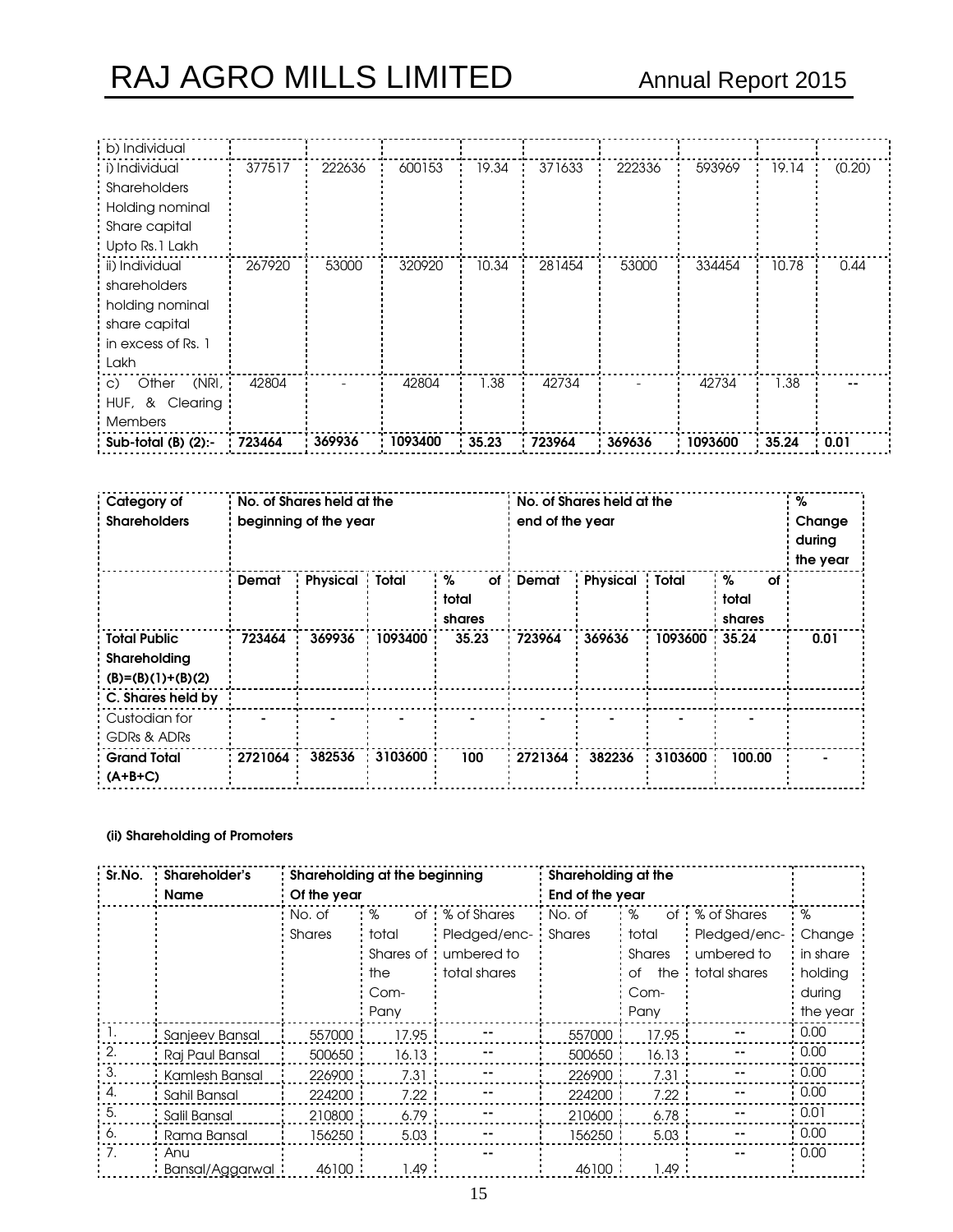| i 8.  | Desh Bandhu R   |         |       | $- -$         |         |       | $\sim$ $\sim$ | 0.00 |
|-------|-----------------|---------|-------|---------------|---------|-------|---------------|------|
|       | Gupta           | 12600   | 0.41  |               | 12600   | 0.41  |               |      |
|       | Megha Bansal    | 7800    | 0.25  | $\sim$ $\sim$ | 7800    | 0.25  | $\sim$ $\sim$ | 0.00 |
| : 10. | Sham Bansal     | 1000    | 0.03  | $\sim$ $\sim$ | 1000    | 0.03  | $\sim$ $\sim$ | 0.00 |
| -11.  | Rai Soap &      |         |       |               |         |       |               | 0.00 |
|       | Detergents Pvt. |         |       |               | 66900   | 2.16  |               |      |
|       | Ltd.            | 66900   | 2.16  |               |         |       |               |      |
|       | Total           | 2010200 | 64.77 |               | 2010000 | 64.76 |               | 0.01 |

#### (iii) Change in Promoter's Shareholding

| Sr.No. |                            | Shareholding at the          |                       | <b>Cumulative Shareholding</b> |                       |
|--------|----------------------------|------------------------------|-----------------------|--------------------------------|-----------------------|
|        |                            | <b>Beginning of the year</b> |                       | during the year                |                       |
|        |                            | No. of                       | % of the total shares | No. of                         | % of the total shares |
|        |                            | Shares                       | Of the Company        | Shares                         | of the                |
|        |                            |                              |                       |                                | Company               |
| 1.     | <b>Sanjeev Bansal</b>      |                              |                       |                                |                       |
|        | At the beginning of 557000 |                              | 17.95                 | 557000                         | 17.95                 |
|        | the year                   |                              |                       |                                |                       |
|        | Bought during the year     |                              |                       | 557000                         | 17.95                 |
|        |                            |                              |                       |                                |                       |
|        | Sold during the year       |                              |                       | 557000                         | 17.95                 |
|        |                            |                              |                       |                                |                       |
|        | At the end of the year     | 557000                       | 17.95                 | 557000                         | 17.95                 |
| 2.     | <b>Raj Paul Bansal</b>     |                              |                       |                                |                       |
|        | At the beginning of the    |                              |                       |                                |                       |
|        | year                       | 500650                       | 16.13                 | 500650                         | 16.13                 |
|        | Bought during the year     |                              |                       | 500650                         | 16.13                 |
|        | Sold during the year       |                              |                       |                                |                       |
|        |                            |                              |                       | 500650                         | 16.13                 |
|        | At the end of the year     | 500650                       | 16.13                 | 500650                         | 16.13                 |
| 3.     | <b>Kamlesh Bansal</b>      |                              |                       |                                |                       |
|        | At the beginning of        |                              |                       |                                |                       |
|        | the year                   | 226900                       | 7.31                  | 226900                         | 7.31                  |
|        | Bought during the year     |                              |                       | 226900                         | 7.31                  |
|        | Sold during the year       |                              |                       |                                |                       |
|        |                            |                              |                       | 226900                         | 7.31                  |
|        | At the end of the year     | 226900                       | 7.31                  | 226900                         | 7.31                  |
| 4.     | <b>Sahil Bansal</b>        |                              |                       |                                |                       |
|        | At the beginning of        |                              |                       |                                |                       |
|        | the year                   | 224200                       | 7.22                  | 224200                         | 7.22                  |
|        | Bought during the year     |                              |                       | 224200                         | 7.22                  |
|        | Sold during the year       |                              |                       |                                |                       |
|        |                            |                              |                       | 224200                         | 7.22                  |
|        | At the end of the year     | 224200                       | 7.22                  | 224200                         | 7.22                  |
|        | Salil Bansal               |                              |                       |                                |                       |
|        | At the beginning of        |                              |                       |                                |                       |
|        | the year                   | 210800                       | 6.79                  | 210800                         | 6.79                  |
|        | Bought during the year     |                              |                       | 210800                         | 6.79                  |
|        | Sold during the year       |                              |                       |                                |                       |
|        |                            | 200                          | 0.01                  | 210600                         | 6.78                  |
|        | At the end of the year     | 210600                       | 6.78                  | 210600                         | 6.78                  |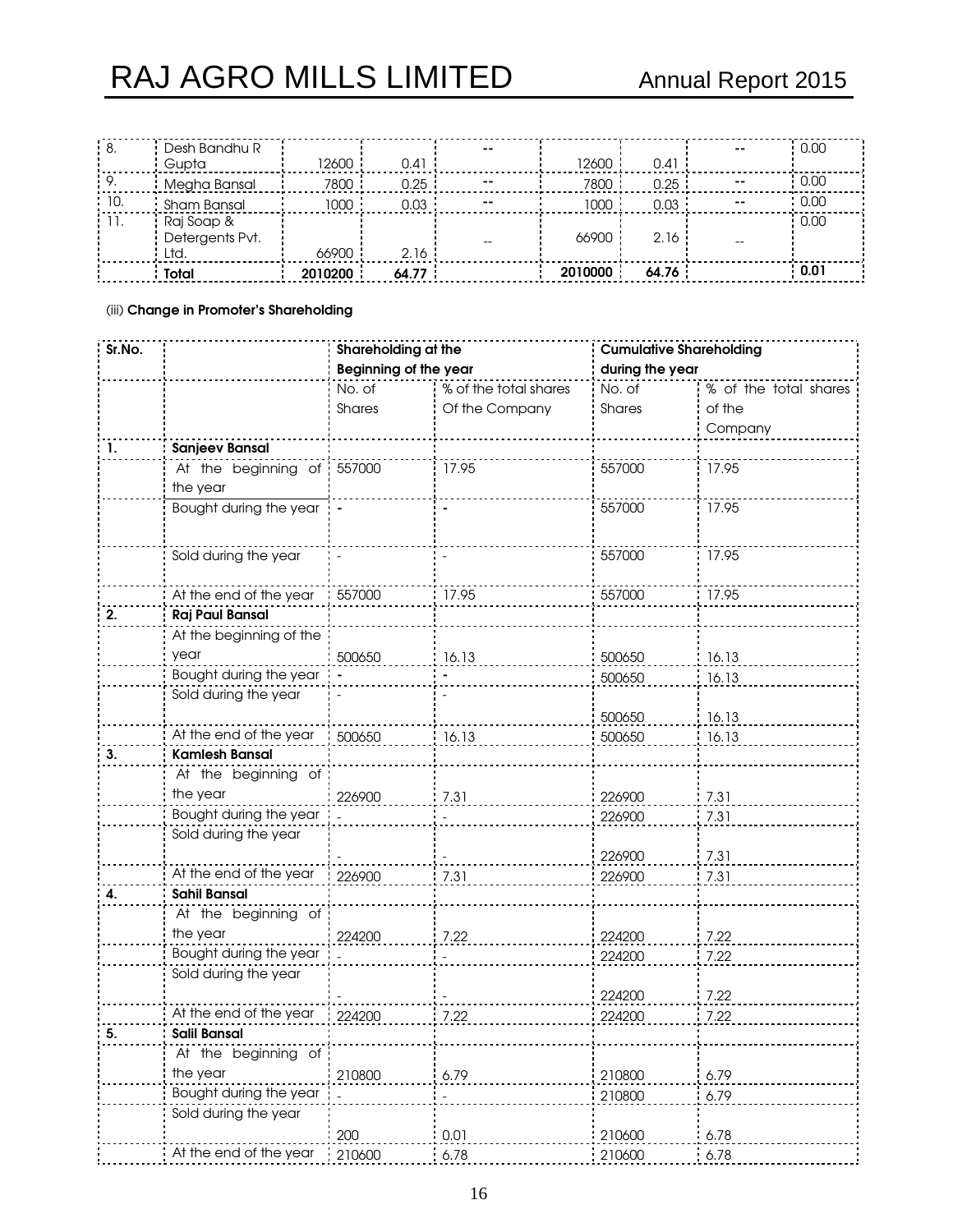| 6.  | <b>Rama Bansal</b>     |        |      |        |      |
|-----|------------------------|--------|------|--------|------|
|     | At the beginning of    |        |      |        |      |
|     | the year               | 156250 | 5.03 | 156250 | 5.03 |
|     | Bought during the year |        |      | 156250 | 5.03 |
|     | Sold during the year   |        |      |        |      |
|     |                        |        |      | 156250 | 5.03 |
|     | At the end of the year | 156250 | 5.03 | 156250 | 5.03 |
| 7.  | Anu Bansal/Aggarwal    |        |      |        |      |
|     | At the beginning of    |        |      |        |      |
|     | the year               | 46100  | 1.49 | 46100  | 1.49 |
|     | Bought during the year |        |      | 46100  | 1.49 |
|     | Sold during the year   |        |      |        |      |
|     |                        |        |      | 46100  | 1.49 |
|     | At the end of the year | 46100  | 1.49 | 46100  | 1.49 |
| 8.  | Desh Bandhu R Gupta    |        |      |        |      |
|     | At the beginning of    |        |      |        |      |
|     | the year               | 12600  | 0.41 | 12600  | 0.41 |
|     | Bought during the year |        |      | 12600  | 0.41 |
|     | Sold during the year   |        |      |        |      |
|     |                        |        |      | 12600  | 0.41 |
|     | At the end of the year | 12600  | 0.41 | 12600  | 0.41 |
| 9.  | <b>Megha Bansal</b>    |        |      |        |      |
|     | At the beginning of    |        |      |        |      |
|     | the year               | 7800   | 0.25 | 7800   | 0.25 |
|     | Bought during the year |        |      | 7800   | 0.25 |
|     | Sold during the year   |        |      |        |      |
|     |                        |        |      | 7800   | 0.25 |
|     | At the end of the year | 7800   | 0.25 | 7800   | 0.25 |
| 10. | <b>Sham Bansal</b>     |        |      |        |      |
|     | At the beginning of    |        |      |        |      |
|     | the year               | 1000   | 0.03 | 1000   | 0.03 |
|     | Bought during the year |        |      | 1000   | 0.03 |
|     | Sold during the year   |        |      |        |      |
|     |                        |        |      | 1000   | 0.03 |
|     | At the end of the year | 1000   | 0.03 | 1000   | 0.03 |
| 11. | Raj Soap & Detergents  |        |      |        |      |
|     | Pvt. Ltd.              |        |      |        |      |
|     | At the beginning of    |        |      |        |      |
|     | the year               | 66900  | 2.16 | 66900  | 2.16 |
|     | Bought during the year |        |      | 66900  | 2.16 |
|     | Sold during the year   |        |      |        |      |
|     |                        |        |      | 66900  | 2.16 |
|     | At the end of the year | 66900  | 2.16 | 66900  | 2.16 |

#### (iv) Shareholding Pattern of top ten Shareholders (other than Directors, Promoters and Holders of GDRs and ADRs):

| Sr.No |                     | Shareholding<br>at |           |                 |  | the Cumulative Shareholding |                       |  |
|-------|---------------------|--------------------|-----------|-----------------|--|-----------------------------|-----------------------|--|
|       |                     | beginning          |           | during the year |  |                             |                       |  |
|       |                     | : Of the year      |           |                 |  |                             |                       |  |
|       | For Each of the Top | No. of             | %         | Οf              |  | total No. of                | % of the total shares |  |
|       | 10 Shareholders     | <b>Shares</b>      | shares of |                 |  | <b>Shares</b>               | of the Company        |  |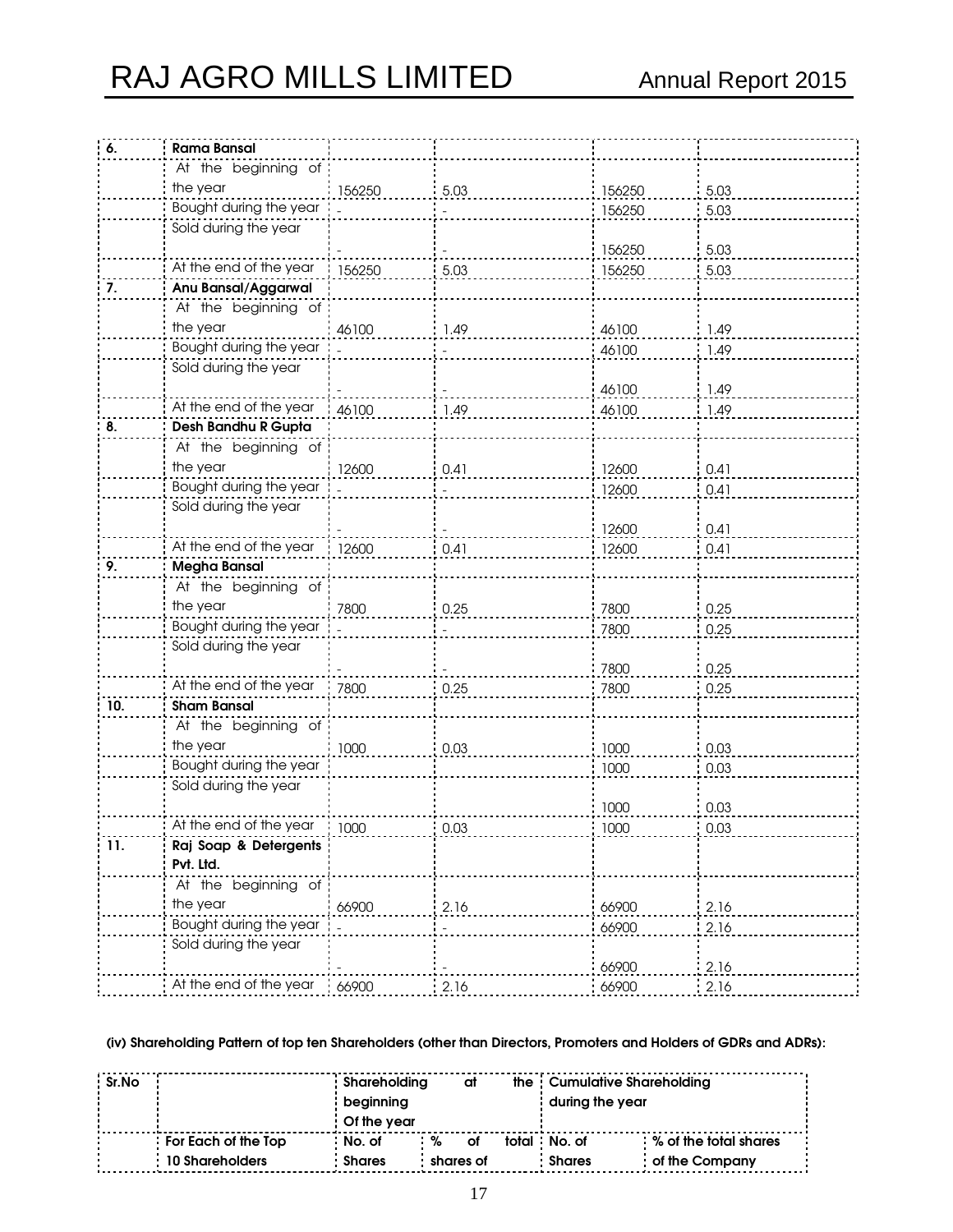|    |                                  |       | the Company |                |      |
|----|----------------------------------|-------|-------------|----------------|------|
| 1. | Hitesh Ramji Javeri              |       |             |                |      |
|    | At the beginning of the          |       |             |                |      |
|    | year                             | 87401 | 2.82        | 87401          | 2.82 |
|    | Bought during the year           | 114   | 0.001       | 87515          | 2.82 |
|    | Sold during the year             |       |             | 87515          | 2.82 |
|    |                                  |       |             |                |      |
|    | At the end of the year           | 87515 | 2.82        | 87515          | 2.82 |
| 2. | Sangeetha S                      |       |             |                |      |
|    | At the beginning of the          | 74590 | 2.40        | 74590          | 2.40 |
|    | year                             |       |             |                |      |
|    | Bought during the year           |       |             | 74590          | 2.40 |
|    | Sold during the year             |       |             | 74590          | 2.40 |
|    |                                  |       |             |                |      |
|    | At the end of the year           | 74590 | 2.40        | 74590          | 2.40 |
| 3. | <b>SAVITHA S</b>                 |       |             |                |      |
|    | At the beginning of the          |       |             |                |      |
|    | year                             | 40490 | 1.30        | 40490          | 1.30 |
|    | Bought during the year           |       |             | 40490          | 1.30 |
|    | Sold during the year             |       |             |                |      |
|    |                                  |       |             | 40490          | 1.30 |
|    | At the end of the year           | 40490 | 1.30        | 40490          | 1.30 |
| 4. | <b>MITA DIPAK SHAH</b>           |       |             |                |      |
|    | At the beginning of the          |       |             |                |      |
|    | year                             | 29943 | 0.96        | 29943          | 0.96 |
|    | Bought during the year           |       |             | 29943          | 0.96 |
|    | Sold during the year             |       |             |                |      |
|    |                                  |       |             | 29943          | 0.96 |
|    | At the end of the year           | 29943 | 0.96        | 29943          | 0.96 |
| 5. | <b>ASHA SIROHI</b>               |       |             |                |      |
|    | At the beginning of the          |       |             |                |      |
|    | year                             | 28000 | 0.90        | 28000          | 0.90 |
|    | Bought during the year           |       |             | 28000          | 0.90 |
|    | Sold during the year             |       |             |                |      |
|    | At the end of the year           |       |             | 28000          | 0.90 |
| 6. | <b>NEELMA JAIN</b>               | 28000 | 0.90        | 28000          | 0.90 |
|    | At the beginning of the          |       |             |                |      |
|    | year                             |       |             |                |      |
|    | Bought during the year           | 25000 | 0.81        | 25000<br>25000 | 0.81 |
|    | Sold during the year             |       |             |                | 0.81 |
|    |                                  |       |             | 25000          | 0.81 |
|    | At the end of the year           | 25000 | 0.81        | 25000          | 0.81 |
| 7. | <b>HARSHA HITESH JAVERI</b>      |       |             |                |      |
|    | At the beginning of the          |       |             |                |      |
|    | year                             | 20000 | 0.64        | 20000          | 0.64 |
|    | Bought during the year           |       |             | 20000          | 0.64 |
|    | Sold during the year             |       |             |                |      |
|    |                                  |       |             | 20000          | 0.64 |
|    | At the end of the year           | 20000 | 0.64        | 20000          | 0.64 |
| 8. | <b>VIJAYA</b><br><b>MANIKANT</b> |       |             |                |      |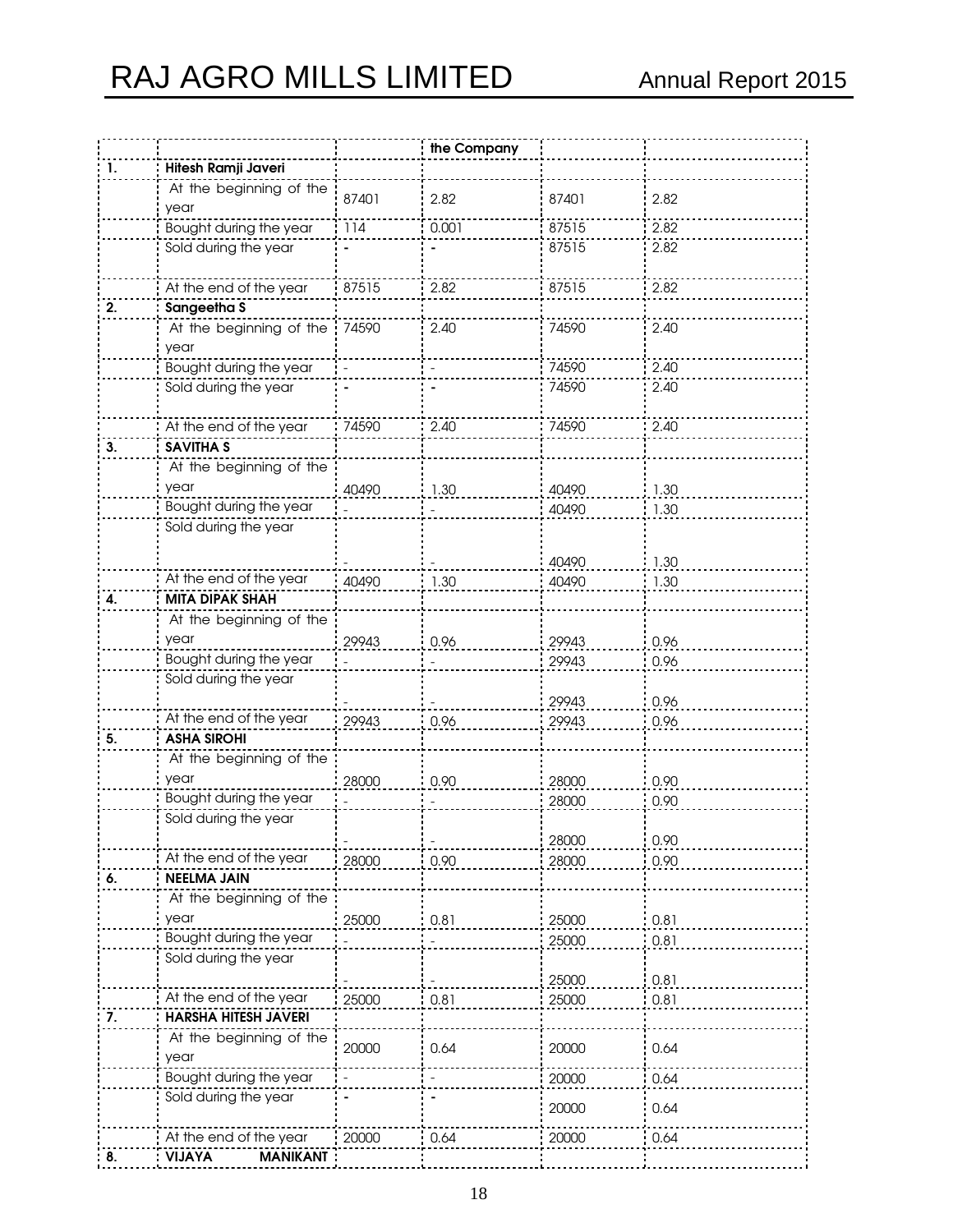|     | <b>KHONA</b>                  |       |      |       |      |
|-----|-------------------------------|-------|------|-------|------|
|     | At the beginning of the 15496 |       | 0.50 | 15496 | 0.50 |
|     | year                          |       |      |       |      |
|     | Bought during the year        |       |      | 15496 | 0.50 |
|     | Sold during the year          |       |      | 15496 | 0.50 |
|     |                               |       |      |       |      |
|     | At the end of the year        | 15496 | 0.50 | 15496 | 0.50 |
| 9.  | <b>KISHOR</b>                 |       |      |       |      |
|     | <b>PRAVINCHANDRA PARIKH</b>   |       |      |       |      |
|     | At the beginning of the       |       |      |       |      |
|     | year                          | 2768  | 0.09 | 2768  | 0.09 |
|     | Bought during the year        | 10652 | 0.34 | 13420 | 0.43 |
|     | Sold during the year          |       |      |       |      |
|     |                               |       |      | 13420 | 0.43 |
|     | At the end of the year        | 13420 | 0.43 | 13420 | 0.43 |
| 10. | <b>ASHOK KUMAR H BISANI</b>   |       |      |       |      |
|     | At the beginning of the       |       |      |       |      |
|     | year                          | 10000 | 0.32 | 10000 | 0.32 |
|     | Bought during the year        |       |      | 10000 | 0.32 |
|     | Sold during the year          |       |      |       |      |
|     |                               |       |      | 10000 | 0.32 |
|     | At the end of the year        | 10000 | 0.32 | 10000 | 0.32 |
|     |                               |       |      |       |      |

#### (v) Shareholding of Directors and Key Managerial Personnel:

| Sr.No. |                                | Shareholding at the beginning |                   | <b>Cumulative Shareholding</b> |                   |
|--------|--------------------------------|-------------------------------|-------------------|--------------------------------|-------------------|
|        |                                | Of the year                   |                   | during the year                |                   |
|        | For Each of the                | No. of                        | % of total shares | No. of                         | % of total shares |
|        | <b>Directors and KMP</b>       | <b>Shares</b>                 | Of the Company    | <b>Shares</b>                  | Of the Company    |
| 1.     | <b>Jatinder Singh</b>          |                               |                   |                                |                   |
|        | At the beginning of   -        |                               |                   |                                |                   |
|        | the year                       |                               |                   |                                |                   |
|        | Bought during<br>the           |                               |                   | $\blacksquare$                 |                   |
|        | year                           |                               |                   |                                |                   |
|        | Sold during the year           |                               |                   |                                |                   |
|        |                                |                               |                   |                                |                   |
|        | At the end of the year         |                               |                   |                                |                   |
| 2.     | <b>Varinder Kumar</b>          |                               |                   |                                |                   |
|        | At the beginning of 100        |                               | 0.00              | 100                            | 0.00              |
|        | the year                       |                               |                   |                                |                   |
|        | Bought during<br>the           |                               |                   | 100                            | 0.00              |
|        | year                           |                               |                   |                                |                   |
|        | Sold during the year           | $\sim$                        |                   | 100                            | 0.00              |
|        |                                |                               |                   |                                |                   |
|        | At the end of the year         | 100                           | 0.00              | 100                            | 0.00              |
| 3      | <b>Sanjeev Bansal</b>          |                               |                   |                                |                   |
|        | At the beginning of 557000     |                               | 17.95             | 557000                         | 17.95             |
|        | the year                       |                               |                   |                                |                   |
|        | Bought during<br>the $\vert$ - |                               |                   | 557000                         | 17.95             |
|        | year                           |                               |                   |                                |                   |
|        | Sold during the year           | $\overline{\phantom{a}}$      |                   | 557000                         | 17.95             |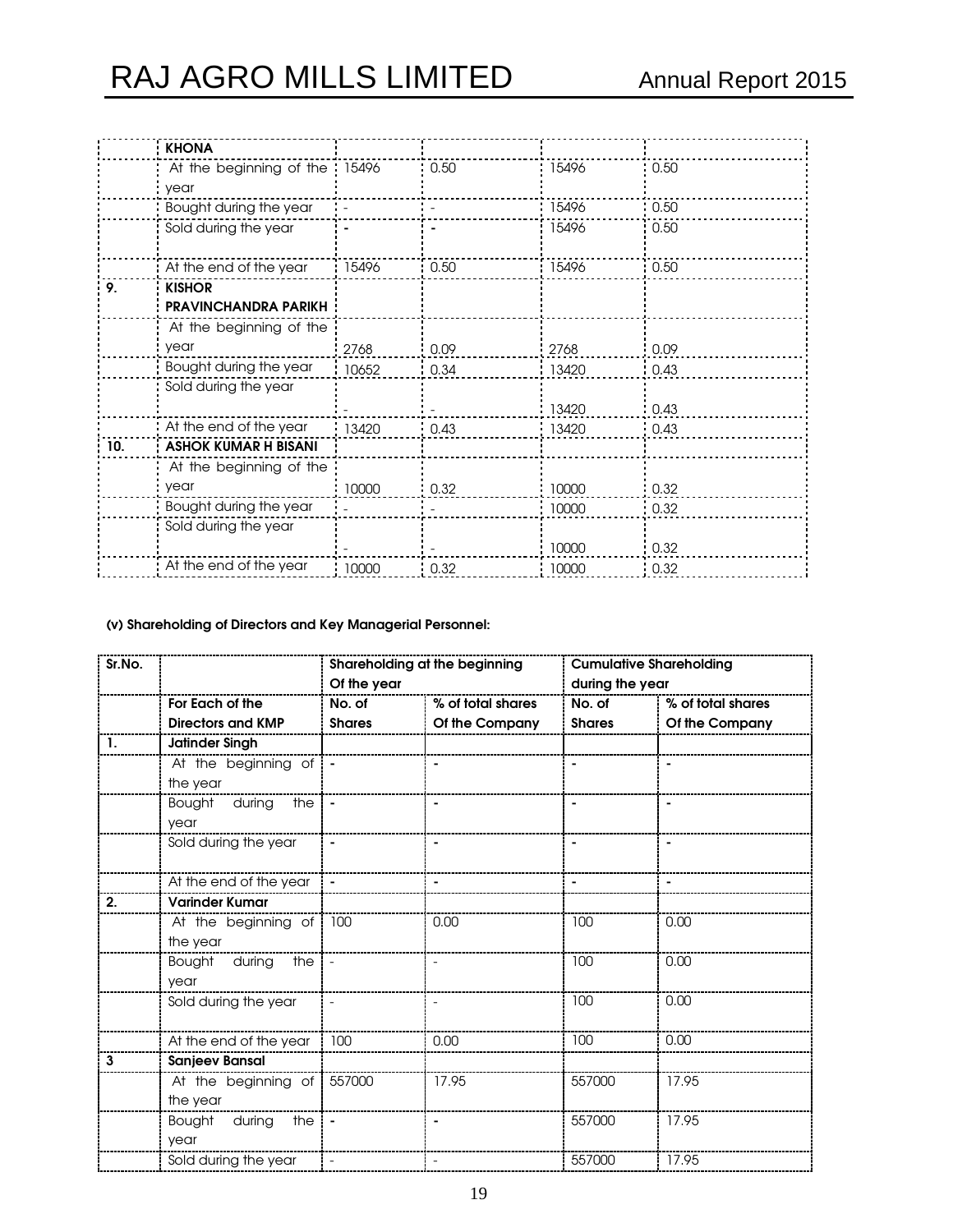|   | At the end of the year   557000 |                | 17.95          | 557000         | 17.95          |
|---|---------------------------------|----------------|----------------|----------------|----------------|
|   | <b>Meenu Uppal</b>              |                |                |                |                |
|   | At the beginning of             |                |                |                |                |
|   | the year                        |                |                |                |                |
|   | Bought during the -             |                |                |                |                |
|   | year                            |                |                |                |                |
|   | Sold during the year            | $\blacksquare$ |                | $\blacksquare$ |                |
|   |                                 |                |                |                |                |
|   | At the end of the year          |                |                |                |                |
| 5 | <b>Davinder Kumar</b>           |                |                |                |                |
|   | At the beginning of             |                |                |                |                |
|   | the year                        |                |                |                |                |
|   | Bought during the               |                |                |                | ٠              |
|   | year                            |                |                |                |                |
|   | Sold during the year            | $\blacksquare$ | $\blacksquare$ | $\blacksquare$ | $\blacksquare$ |
|   |                                 |                |                |                |                |
|   | At the end of the year          |                |                |                |                |
|   | <b>Rupinder Singh</b>           |                |                |                |                |
|   | At the beginning of   -         |                |                | ۰              |                |
|   | the year                        |                |                |                |                |
|   | Bought during<br>the            |                |                |                |                |
|   | year                            |                |                |                |                |
|   | Sold during the year            | $\blacksquare$ |                | ÷              |                |
|   |                                 |                |                |                |                |
|   | At the end of the year          | ÷,             |                |                |                |

#### (V) INDEBTEDNESS

Indebtedness of the Company including interest/outstanding/accrued but not due for payment

(in Rs.)

|                                                                 | <b>Secured Loans</b><br><b>Excluding deposits</b> | <b>Unsecured Loans</b> | Deposit    | Total<br><b>Indebtedness</b> |
|-----------------------------------------------------------------|---------------------------------------------------|------------------------|------------|------------------------------|
| Indebtedness at the<br>beginning<br>the<br>Оf<br>financial year |                                                   |                        |            |                              |
| (i) Principal Amount                                            | 7,89,03,054.63                                    | 1,27,90,905.00         | <b>NIL</b> | 9, 16, 93, 959.63            |
| (ii) Interest due but -<br>not paid                             |                                                   |                        |            |                              |
| (iii) Interest accrued<br>but not due                           |                                                   |                        |            |                              |
| Total (i+ii+iii)                                                | 7,89,03,054.63                                    | 1,27,90,905.00         | <b>NIL</b> | 9,16,93,959.63               |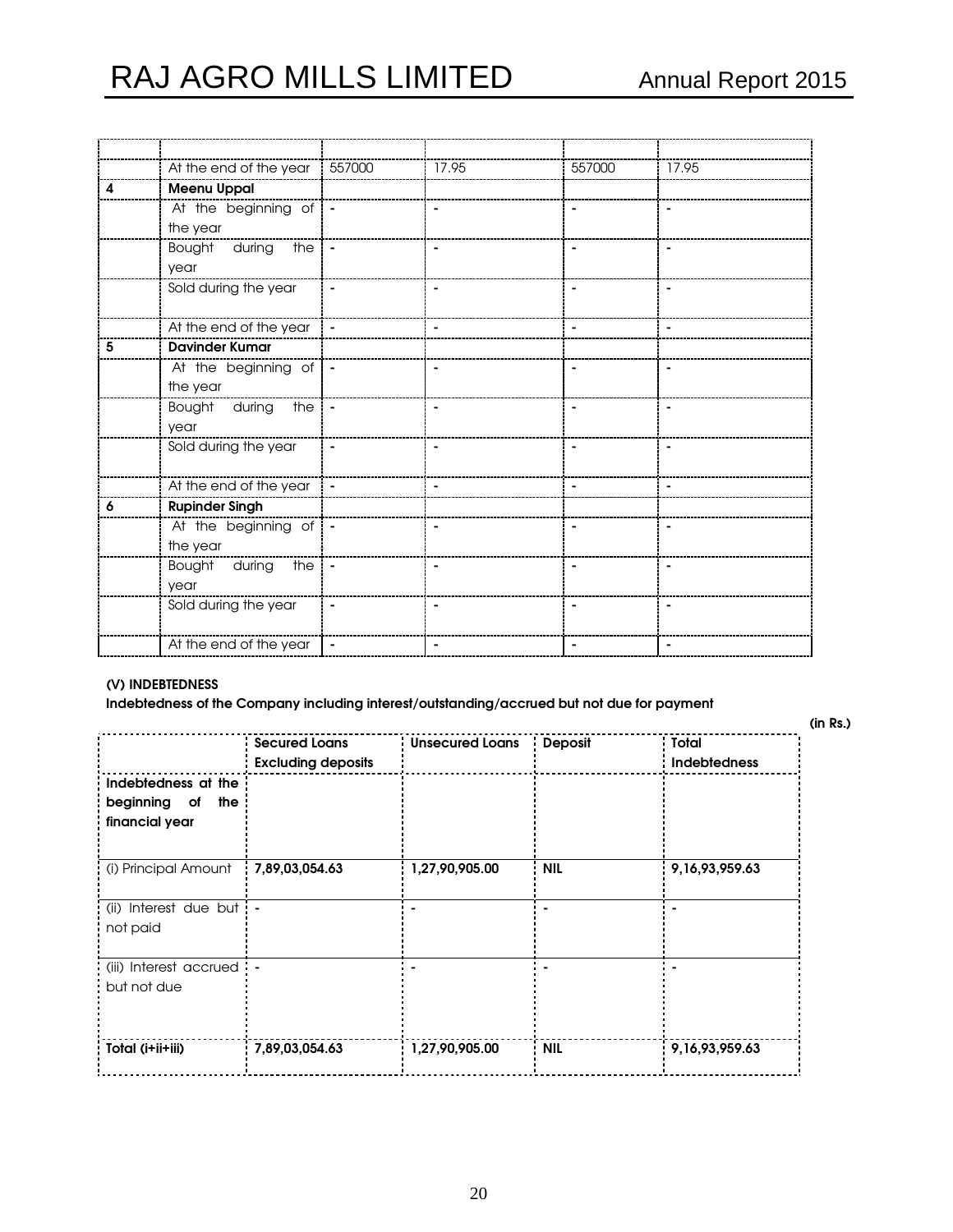| Changes in Indebte-<br>dness during the<br><b>Financial year</b><br>Addition<br>Reduction | (2,70,00,000.00)  | 2,70,67,721.00 | <b>NIL</b>     |                |
|-------------------------------------------------------------------------------------------|-------------------|----------------|----------------|----------------|
| <b>Net Change</b>                                                                         |                   |                |                | 67,721.00      |
| <b>Indebtness</b><br>at the<br>end of the financial<br>year                               |                   |                |                |                |
| (i) Principal Amount                                                                      | 5, 19, 03, 054.63 | 3,98,58,626    | <b>NIL</b>     | 9,17,61,680.63 |
| (ii) Interest due but<br>not paid                                                         |                   | $\blacksquare$ | $\blacksquare$ |                |
| (iii) Interest accured<br>but not due                                                     |                   | $\blacksquare$ | $\blacksquare$ |                |
| Total (i+ii+iii)                                                                          | 5, 19, 03, 054.63 | 3,98,58,626    | <b>NIL</b>     | 9,17,61,680.63 |

#### VI. REMUNERATION OF DIRECTORS AND KEY MANAGERIAL PERSONNEL

A. Remuneration to Managing Director, Whole-time Directors and/or Manager:

| Sr.No. | <b>Particulars of Remuneration</b>                                                                                                                                                                                                                          |                                                         | Name of MD/WTD/Manager | <b>Total Amount</b> |
|--------|-------------------------------------------------------------------------------------------------------------------------------------------------------------------------------------------------------------------------------------------------------------|---------------------------------------------------------|------------------------|---------------------|
|        |                                                                                                                                                                                                                                                             | Sanjeev<br><b>Bansal</b><br>Managing<br><b>Director</b> |                        |                     |
| 1.     | Gross Salary<br>Salary<br>provisions<br>as per<br>(a)<br>contained in section 17(1) of the<br>Income-tax Act, 1961<br>(b) Value of perquisites u/s 17(2)<br>Income-tax Act, 1961<br>© Profits in lieu of salary under<br>section 17(3) Income-tax Act, 1961 |                                                         |                        |                     |
| 2.     | <b>Stock Option</b>                                                                                                                                                                                                                                         |                                                         |                        |                     |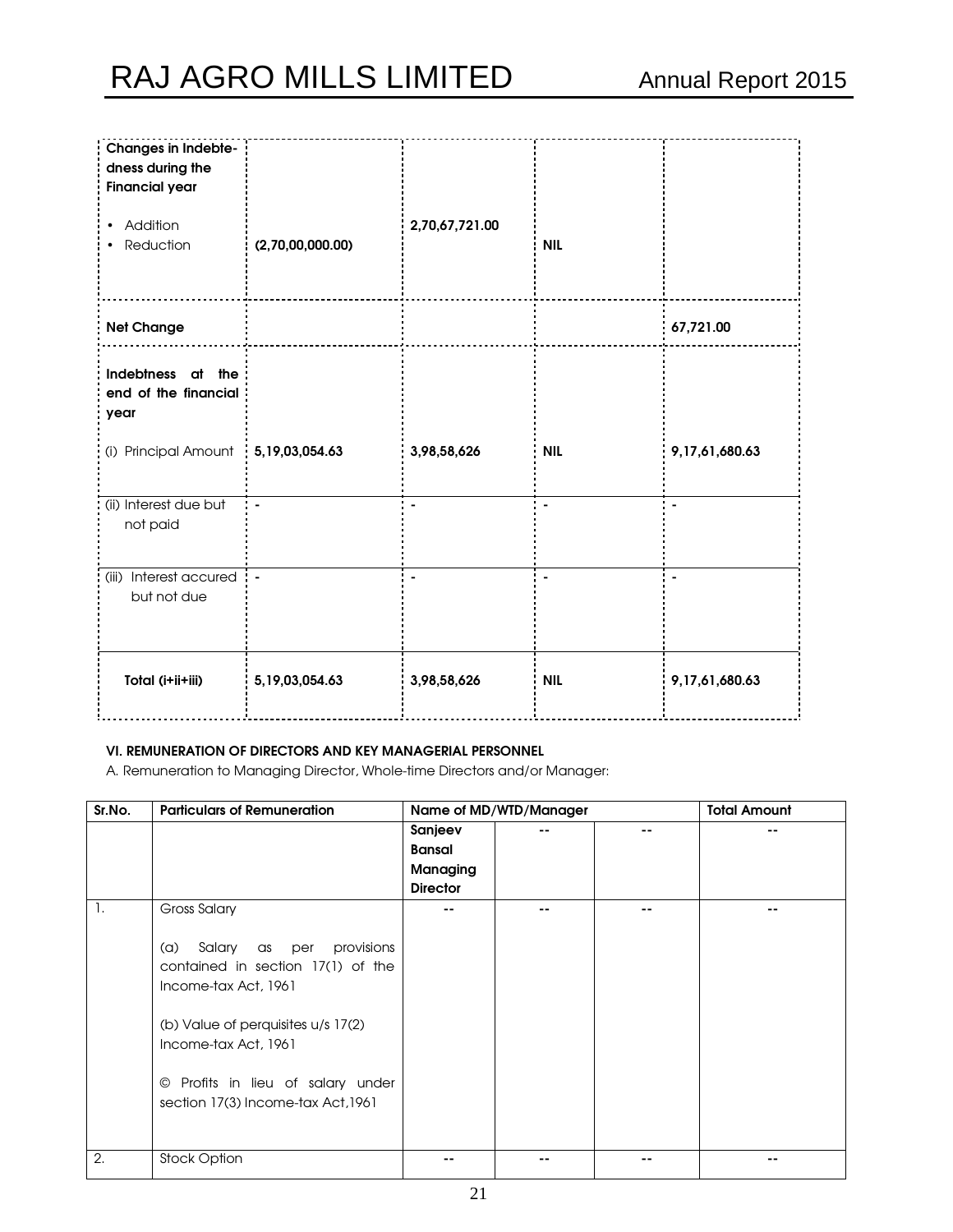| 3. | <b>Sweat Equity</b>    | $\sim$        | --            | --     | $\sim$ |
|----|------------------------|---------------|---------------|--------|--------|
| 4. | Commission             | $\sim$        | $\sim$ $\sim$ | $- -$  | --     |
|    | -as % of profit        |               |               |        |        |
|    | -others, specify       |               |               |        |        |
| 5. | Others, please specify | $-1$          | $\sim$        | $\sim$ | $\sim$ |
|    | Total (A)              | $\sim$ $\sim$ | $\sim$ $\sim$ | $- -$  | $\sim$ |
|    | Ceiling as per the Act | $-1$          | $\sim$        | --     | $\sim$ |

#### B. REMUNERATION TO OTHER DIRECTORS.

| Sr.No.         | <b>Particulars of Remuneration</b>                          | <b>Name of Directors</b> |               | <b>Total Amount</b> |                          |
|----------------|-------------------------------------------------------------|--------------------------|---------------|---------------------|--------------------------|
|                |                                                             | <b>Jatinder</b>          | Varinder      | <b>Meenu Uppal</b>  |                          |
|                |                                                             | Singh                    | Kumar         |                     |                          |
| $\mathbf{1}$ . | Independent Directors                                       | --                       | ۰.            | --                  | --                       |
|                | Fee for attending board/<br>$\bullet$<br>Committee meetings |                          |               |                     |                          |
|                | Commission<br>$\bullet$                                     |                          |               |                     |                          |
|                | Others, Please specify<br>$\bullet$                         |                          |               |                     |                          |
|                | Total (1)                                                   | --                       | $\sim$ $\sim$ | ۰.                  | --                       |
|                | Other Non Executive Directors                               | --                       | ۰.            | ۰.                  | $\overline{\phantom{a}}$ |
|                | Fee for attending board/<br>$\bullet$<br>Committee meetings |                          |               |                     |                          |
|                | Commission<br>$\bullet$                                     |                          |               |                     |                          |
|                | • Others, Please specify                                    |                          |               |                     |                          |
|                | Total (2)                                                   | --                       | --            | ۰.                  | --                       |
|                | Total $(B)+(1)+(2)$                                         |                          | --            | ۰.                  | --                       |
|                | <b>Total Managerial Remuneration</b>                        | --                       | ۰.            | --                  | --                       |
|                | Overall Ceiling as per the Act                              |                          |               | --                  | ۰.                       |

#### C. REMUNERATION TO KEY MANAGERIAL PERSONNEL OTHER THAN MD/MANAGER/WTD

| Sr.<br>No. | <b>Particulars of Remuneration</b>                                                                           | <b>Key Managerial Personnel</b> |            |              |
|------------|--------------------------------------------------------------------------------------------------------------|---------------------------------|------------|--------------|
|            |                                                                                                              | Company<br><b>Secretary</b>     | <b>CFO</b> | <b>Total</b> |
|            | Gross Salary<br>Salary as per provisions<br>(a)<br>contained in section 17(1) of<br>the Income-tax Act, 1961 | 6,70,000                        | 1,13,563   | 7,83,563     |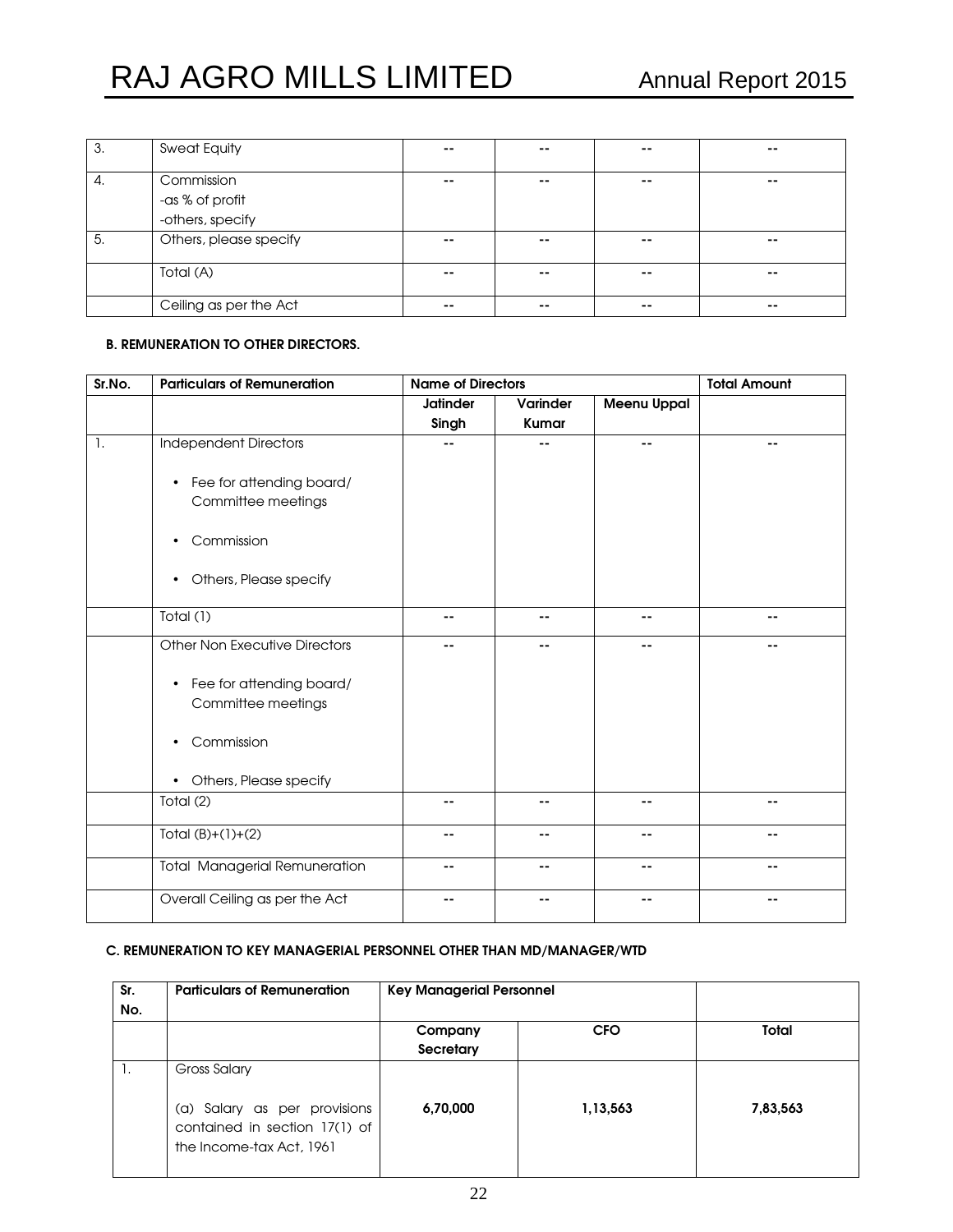|                 | (b) Value of perquisites u/s                                               |          |          |          |
|-----------------|----------------------------------------------------------------------------|----------|----------|----------|
|                 | 17(2)                                                                      |          |          |          |
|                 | Income-tax Act, 1961                                                       |          |          |          |
|                 | © Profits in lieu of salary under<br>section 17(3) Income-tax<br>Act, 1961 |          |          |          |
| 2.              | Stock Option                                                               |          | ۰        | ۰        |
| 3.              | <b>Sweat Equity</b>                                                        | ٠        | ۰        | ۰        |
| $\mathcal{A}$ . | Commission                                                                 |          |          |          |
|                 | -as % of profit                                                            |          |          |          |
|                 | - others, specify                                                          |          |          |          |
| 5.              | Others, please specify                                                     | ٠        | ۰        | ٠        |
|                 | <b>Total</b>                                                               | 6,70,000 | 1,13,563 | 7,83,563 |

#### VII. PENALITIES/PUNISHMENT/COMPOUNDING OF OFFENCES:-

| <b>Type</b>                         | Section of              | <b>Brief Description</b> | Details of   | <b>Authority</b> | Appeal     |  |  |
|-------------------------------------|-------------------------|--------------------------|--------------|------------------|------------|--|--|
|                                     | the<br><b>Companies</b> |                          | Penalty/     | (RD/NCLT         | Made, if   |  |  |
|                                     | Act                     |                          | Punishment   | /COURT)          | Any (give  |  |  |
|                                     |                         |                          | /Compounding |                  | Details)   |  |  |
|                                     |                         |                          | Fee imposed  |                  |            |  |  |
| A. COMPANY                          |                         |                          |              |                  |            |  |  |
| Penalty                             | <b>Nil</b>              | <b>Nil</b>               | <b>Nil</b>   | <b>Nil</b>       | <b>Nil</b> |  |  |
| Punishment                          | <b>Nil</b>              | <b>Nil</b>               | <b>Nil</b>   | <b>Nil</b>       | <b>Nil</b> |  |  |
| Compounding                         | <b>Nil</b>              | Nil                      | Nil          | <b>Nil</b>       | <b>Nil</b> |  |  |
| <b>B. DIRECTORS</b>                 |                         |                          |              |                  |            |  |  |
| Penalty                             | <b>Nil</b>              | <b>Nil</b>               | <b>Nil</b>   | <b>Nil</b>       | Nil        |  |  |
| Punishment                          | <b>Nil</b>              | <b>Nil</b>               | <b>Nil</b>   | <b>Nil</b>       | <b>Nil</b> |  |  |
| Compounding                         | <b>Nil</b>              | <b>Nil</b>               | <b>Nil</b>   | <b>Nil</b>       | <b>Nil</b> |  |  |
| <b>C. OTHER OFFICERS IN DEFAULT</b> |                         |                          |              |                  |            |  |  |
| Penalty                             | <b>Nil</b>              | <b>Nil</b>               | <b>Nil</b>   | <b>Nil</b>       | <b>Nil</b> |  |  |
| Punishment                          | <b>Nil</b>              | Nil                      | Nil          | <b>Nil</b>       | <b>Nil</b> |  |  |
| Compounding                         | <b>Nil</b>              | Nil                      | <b>Nil</b>   | <b>Nil</b>       | <b>Nil</b> |  |  |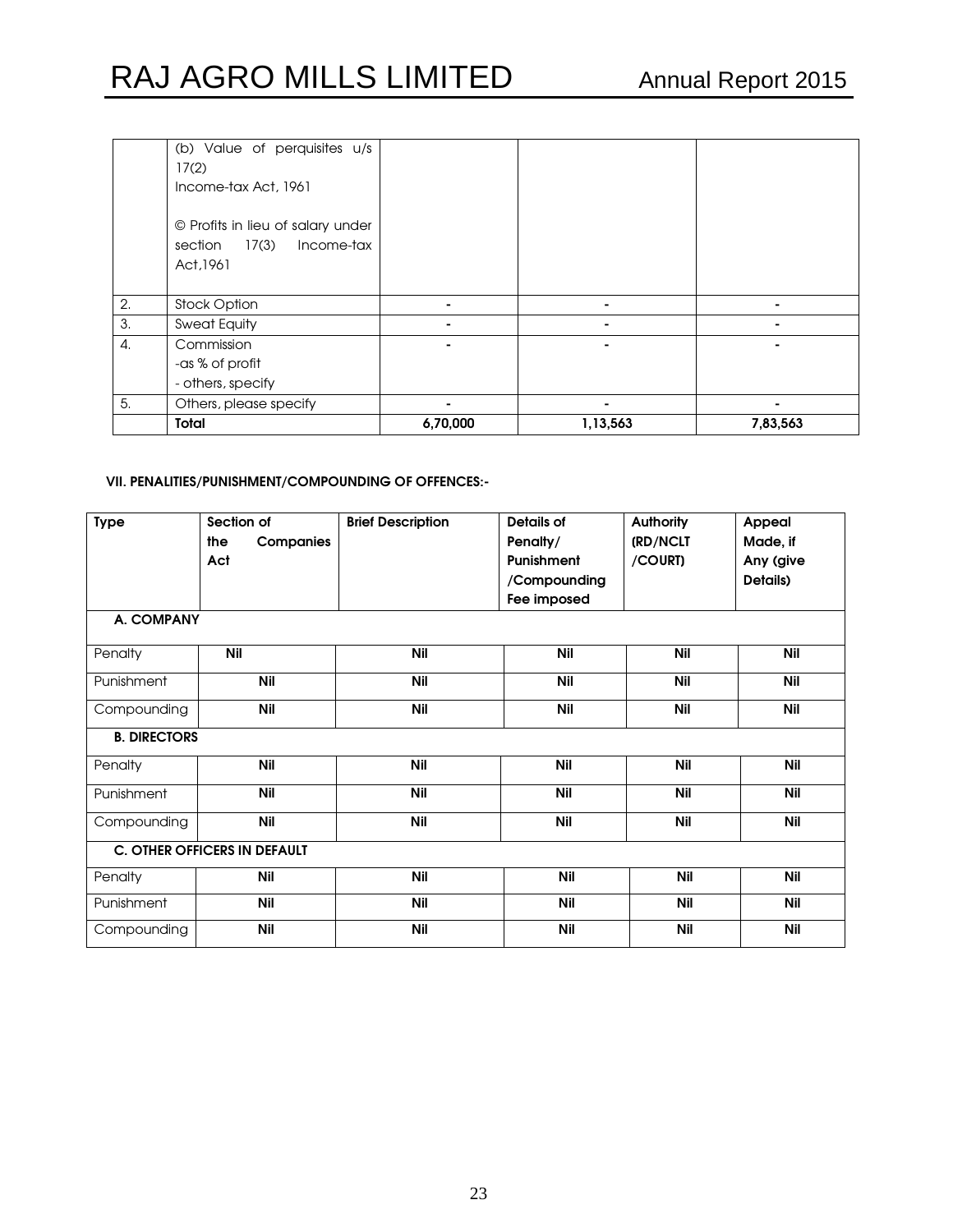#### Annexure-III

#### NOMINATION AND REMUNERATIONPOLICY

RAJ AGRO MILLS LIMITED

(U/s178oftheCompaniesAct,2013andClause49(IV)oftheAmendedListing Agreement)

#### PREFACE:

InpursuanceoftheRAJ AGRO MILLS LIMITED policytoconsiderhuman resources as its invaluable assets, to pay appropriate remuneration toall Directors, Key Managerial Personnel and employees of the Company,toharmonizetheaspirationsofhumanresourcesconsistentwiththegoalsoftheCompanyandinterms oftheprovisionsofSection178oftheCompaniesAct,2013 and Clause 49 of the amended Listing Agreement, this policy onNominationand Remuneration of Directors, Key Managerial Personnel andSeniorManagement has been formulated by the Committee and approved by theBoardofDirectors.

In order to align with the provisions of the Companies Act, 2013 and the Listing Agreement, the Board reconstituted and changed the name of "Remuneration Committee" to "Nomination and Remuneration Committee" on 6thMay,2014.

#### 1. OBJECTIVES:

a) To lay down criteria and terms and conditions with regard to identifying persons who are qualified to become Directors (Executive and Non-Executive) and persons who may be appointed in Senior Management and Key Managerial positions and to determine their remuneration.

b) To determine remuneration based on the Company's size and financial position and trends and practices on remuneration prevailing in peer companies of the relevant industry.

c) To carry out evaluation of the performance of Directors, as well as Key Managerial and Senior Management Personnel.

d) To provide them reward linked directly to their effort, performance, dedication and achievement relating to the Company's operations.

e) To retain, motivate and promote talent and to ensure long term sustainability of talented managerial persons and create competitive advantage

#### 2. DEFINITIONS:

#### **(a)** Key Managerial Personnel:

- (i) Managing Director;
- (ii) Company Secretary;
- (iii)Chief Financial Officer; and

(iv)Such other officer as may be prescribed.

**(b)** Senior Management: Senior Management means personnel of the company who are members of its core management team excluding the Board of Directors. This would also include all members of management one level below the Executive Directors including all functional heads.

#### 3. APPLICABILITY:

The Policy is applicable to:

- Directors (Executive and Non-Executive)
- Key Managerial Personnel
- Senior Management Personnel

#### 4. ROLE OF COMMITTEE:

The role of the Committee, inter alia, will be the following:

a) to formulate a criteria for determining qualifications, positive attributes and independence of a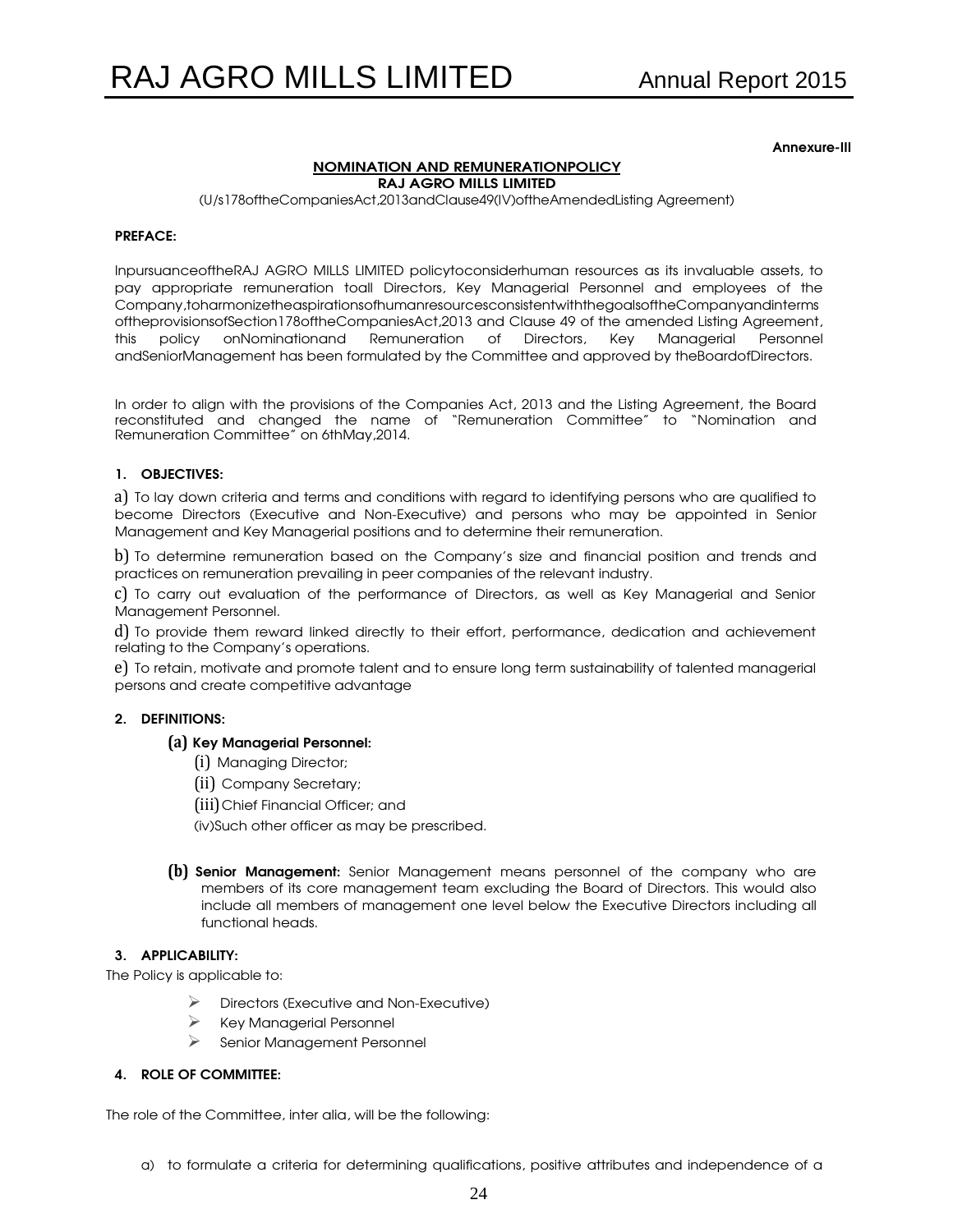Director.

- b) to recommend to the Board the appointment and removal of Senior Management
- c) to carry out evaluation of Director's performance and recommend to the Board appointment / removal based on his / her performance.
- d) to recommend to the Board on policy relating to remuneration for Directors, Key Managerial Personnel and Senior Management.
- e) to make recommendations to the Board concerning any matters relating to the continuation in office of any Director at any time including the suspension or termination of service of an Executive Director as an employee of the Company subject to the provision of the law and their service contract;
- f) ensure that level and composition of remuneration is reasonable and sufficient, relationship of remuneration to performance is clear and meets appropriate performance benchmarks,
- g) to devise a policy on Board diversity;
- h) to develop a succession plan for the Board and to regularly review the plan

#### 5. MEMBERSHIP:

- a) The Committee shall consist of a minimum 3 non-executive directors, out of which half shall be independent.
- b) Minimum two (2) members shall constitute a quorum for the Committee meeting.
- c) Membership of the Committee shall be disclosed in the Annual Report.
- d) Term of the Committee shall be continued unless terminated by the Board of Directors.

#### 6. CHAIRMAN:

- a) Chairman of the Committee shall be an Independent Director.
- b) Chairman of the Company may be appointed as a member of the Committee but shall not be a Chairman of the Committee.
- c) In the absence of the Chairman, the members of the Committee present at the meeting shall choose one amongst them to act as Chairman.
- d) Chairman of the Nomination and Remuneration Committee meeting could be present at the Annual General Meeting or may nominate some other member to answer the shareholders' queries.

#### 7. FREQUENCY OF MEETINGS:

The meeting of the Committee shall be held at such regular intervals as may be required.

#### 8. COMMITTEE MEMBERS' INTERESTS:

- a) A member of the Committee is not entitled to be present when his or her own remuneration is discussed at a meeting or when his or her performance is being evaluated.
- b) The Committee may invite such executives, as it considers appropriate, to be present at the meetings of the Committee.

#### 9. SECRETARY:

The Company Secretary of the Company shall act as Secretary of the Committee.

#### 10. VOTING:

- a) Matters arising for determination at Committee meetings shall be decided by a majority of votes of Members present and voting and any such decision shall for all purposes be deemed a decision of the Committee.
- b) In the case of equality of votes, the Chairman of the meeting will have a casting vote

#### 11. NOMINATION DUTIES:

The duties of the Committee in relation to nomination matters include:

- a) Ensuring that there is an appropriate induction & training programme in place for new Directors and members of Senior Management and reviewing its effectiveness;
- b) Ensuring that on appointment to the Board, Non-Executive Directors receive a formal letter of appointment in accordance with the provisions provided under the Companies Act, 2013;
- c) Determining the appropriate size, diversity and composition of the Board; Setting a formal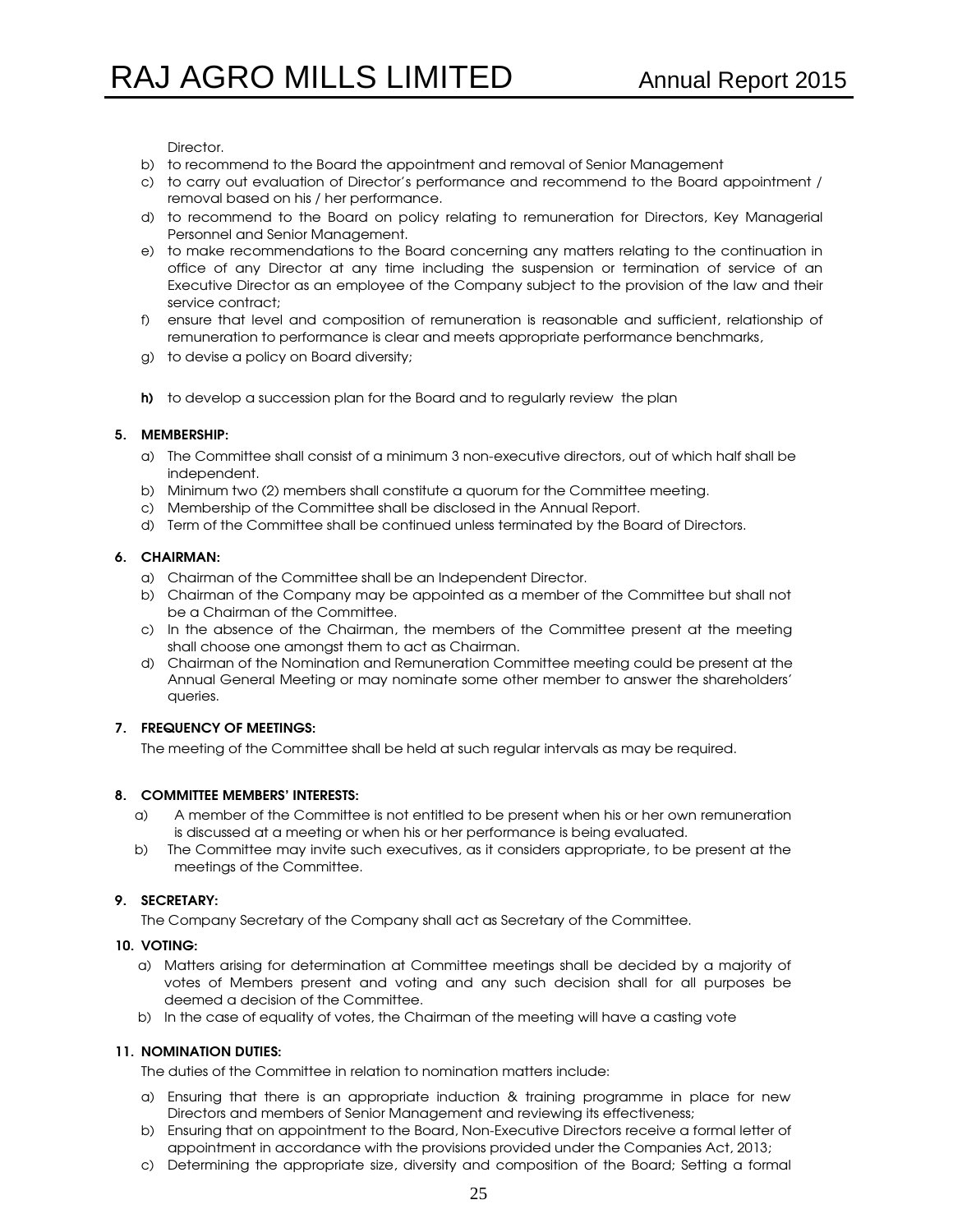and transparent procedure for selecting new Directors for appointment to the Board;

- d) Developing a succession plan for the Board and Senior Management and regularly reviewing the plan;
- e) Evaluating the performance of the Board members and Senior Management in the context of the Company's performance from business and compliance perspective;
- f) Making recommendations to the Board concerning any matters relating to the continuation in office of any Director at any time including the suspension or termination of service of an Executive Director as an employee of the Company subject to the provision of the law and their service contract.
- g) Due to reasons for any disqualification mentioned in the Companies Act, 2013 read with rules made there under, recommending, to the Board with reasons recorded in writing, removal of a Director, KMP or Senior Management Personnel.
- h) Delegating any of its powers to one or more of its members of the Committee;
- i) Recommend any necessary changes in this policy to the Board.
- j) Considering any other matters as may be required by the Board.

#### 12. REMUNERATION DUTIES:

The duties of the Committee in relation to remuneration matters include:

- a) to consider and determine the remuneration based on the performance and also bearing in mind that the remuneration is reasonable and sufficient to attract, retain and motivate members of the Board and such other factors as the Committee shall deem appropriate.
- b) to approve the remuneration of the Senior Management including key managerial personnel of the Company.
- c) to delegate any of its powers to one or more of its members of the Committee.
- d) to consider any other matters as may be required by the Board;

#### 13. MINUTES OF COMMITTEE MEETING:

The minutes of all the proceedings of all meetings must be signed by the Chairman of the Committee at the subsequent meeting. Minutes of the Committee meetings will be tabled at the subsequent Board meetings.

#### 14. EEFECTIVE DATE & AMENDMENTS:

This policy will be effective from 6<sup>th</sup> May, 2014 and may be amended subject to the approval of Board of Directors.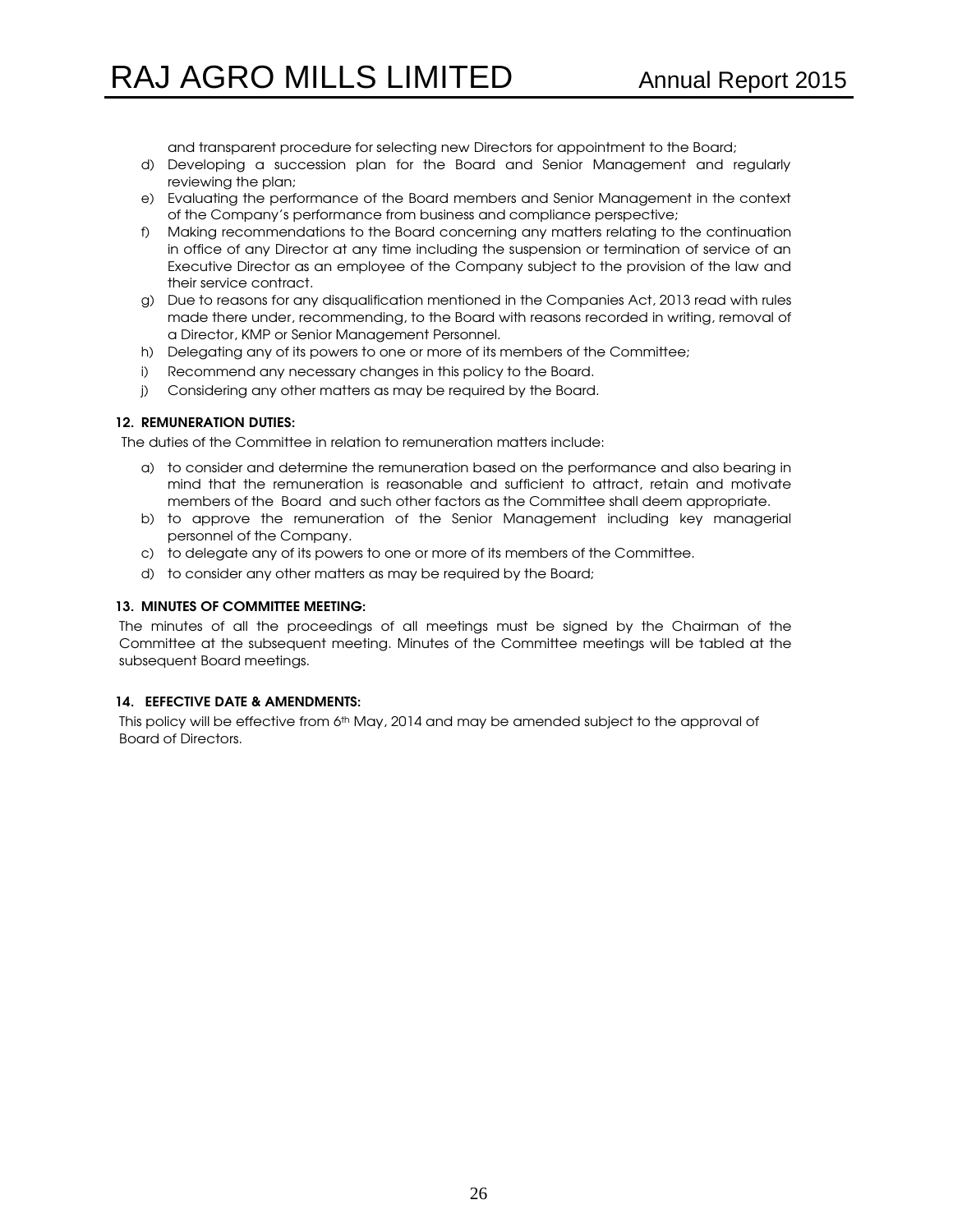#### Annexure-IV

#### SECRETARIAL AUDIT REPORT FOR THE FINANCIAL YEAR ENDED 31ST MARCH, 2015

[Pursuant to section 204(1) of the Companies Act, 2013 and ruleNo.9 of the Companies (Appointment and Remuneration Personnel)Rules, 2014]

 $T<sub>O</sub>$ The Members, Raj Agro Mills Limited C-8/149, Sector 8, Near Madhuban Chowk, Rohini, New Delhi, Delhi-110085

We have conducted the secretarial audit of the compliance of applicable statutory provisions and the adherence to good corporate practices by Raj Agro Mills Limited (hereinafter called the company). Secretarial Audit was conducted in a manner that provided to us a reasonable basis for evaluating the corporate conducts/statutory compliances and expressing our opinion thereon.

Based on our verification of the Company's books, papers, minute books, forms and returns filed and other records maintained by the company and also the information provided by the Company, its officers, agents and authorized representatives during the conduct of secretarial audit, We hereby report that in our opinion, the company has, during the audit period covering the financial year ended on 31<sup>st</sup> March, 2015 complied with the statutory provisions listed hereunder and also that the company has proper Board-processes and compliance-mechanism in place to the extent, in the manner and subject to the reporting made hereinafter.

We have examined the books, papers, minute books, forms and returns filed and other records maintained by Company for the financial year ended on 31<sup>st</sup> March, 2015 according to the provisions of:-

- (i) The Companies Act, 2013 (the Act) and the rules made thereunder;
- (ii) The Securities Contracts (Regulation) Act, 1956 ('SCRA') and the rules made thereunder;
- (iii) The Depositories Act, 1996 and the Regulations and Bye-laws framed thereunder;
- (iv) Foreign Exchange Management Act, 1999 and the rules and regulations made thereunder to the extent of Foreign Direct Investment, Oversea Direct Investment and External Commercial Borrowings - Not Applicable during the audit period;
- (v) The following Regulations and Guidelines prescribed under the Securities and Exchange Board of India Act, 1992 ('SEBI Act'):-
	- (a) The Securities and Exchange Board of India (Substantial Acquisition of Shares and Takeovers) Regulations, 2011;
	- (b) The Securities and Exchange Board of India (Prohibition of Insider Trading) Regulations, 1992;
	- (c) The Securities and Exchange Board of India (Issue of Capital and Disclosure Requirements) Regulations, 2009 - Not Applicable during the audit period;
	- (d) The Securities and Exchange Board of India (Employee Stock Option Scheme and Employee Stock Purchase Scheme) Guidelines, 1999 - Not Applicable during the audit period;
	- (e) The Securities and Exchange Board of India (Issue and Listing of Debt Securities) Regulations, 2008 Not Applicable during the audit period-;
	- (f) The Securities and Exchange Board of India (Registrars to an Issue and Share Transfer Agents) Regulations, 1993 regarding the Companies Act and dealing with client;
	- (g) The Securities and Exchange Board of India (Delisting of Equity Shares) Regulations, 2009 Not Applicable during the audit period; and
	- (h) The Securities and Exchange Board of India (Buyback of Securities) Regulations, 1998- Not Applicable during the audit period- Not Applicable during the audit period;
- (vi) We have relied on the representation made by the Company & its Officers that Company has already shut down its business operations for past more than five years and not maintaining going concern status, thus no Labour Laws and Environmental Laws are applicable on the Company during the audit period.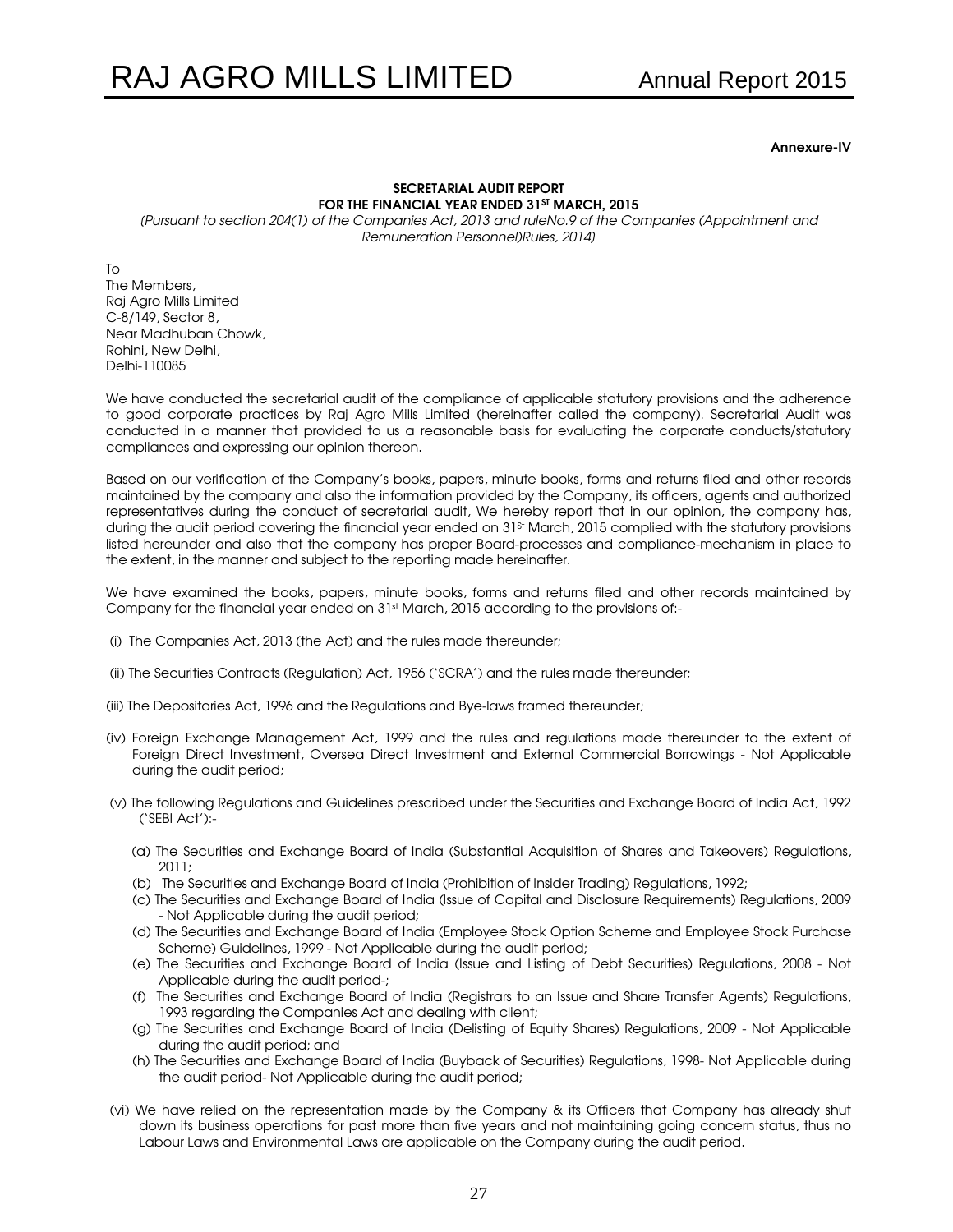We have also examined compliance with the applicable clauses of the following:

- (i) Secretarial Standards issued by The Institute of Company Secretaries of India (Not notified during the audit period hence not applicable on Company)
- (ii) The Listing Agreements entered into by the Company with Bombay Stock Exchange;

During the period under review the Company has generally complied with the provisions of the Act, Rules, Regulations, Guidelines, Standards, etc. mentioned above.

#### We further report that

The Board of Directors of the Company is duly constituted with proper balance of Executive Directors, Non-Executive Directors and Independent Directors. The changes in the composition of the Board of Directors that took place during the period under review were carried out in compliance with the provisions of the Act.

Adequate notice is given to all directors to schedule the Board Meetings, agenda and detailed notes on agenda were sent at least seven days in advance, and a system exists for seeking and obtaining further information and clarifications on the agenda items before the meeting and for meaningful participation at the meeting.

We further report that there are adequate systems and processes in the company commensurate with the size and operations of the company to monitor and ensure compliance with applicable laws, rules, regulations and guidelines.

We further report that during theaudit period, according to information and explanation given by company representatives, company is not doing any business for the past more than five years and company has sold a substantial part of its fixed assets to discharge its liabilities of its banker in terms of One Time Settlement with bank. At present there is no business operation therefore, there is no production, sale or purchase of any goods during the period under review. In the absence of any business operations the company has not appointed internal auditors for the Financial Year 2014-15. No Environmental Law is applicable to the Company as it has already informed various Pollution Control Authorities about its business conditions As company already shut down of its plant, so there is no person employed by the company during the year under review except two permanent employees of the company.

Place: Ludhiana For B.K. Gupta & Associates For B.K. Gupta & Associates Date: 28.08.2015 Company Secretaries sd/- (Bhupesh Gupta) Partner FCS No.:4590 C P No.:5708

- Note: This report is to be read with our letter of even date which is annexed as Annexure A and forms an integral part of this report.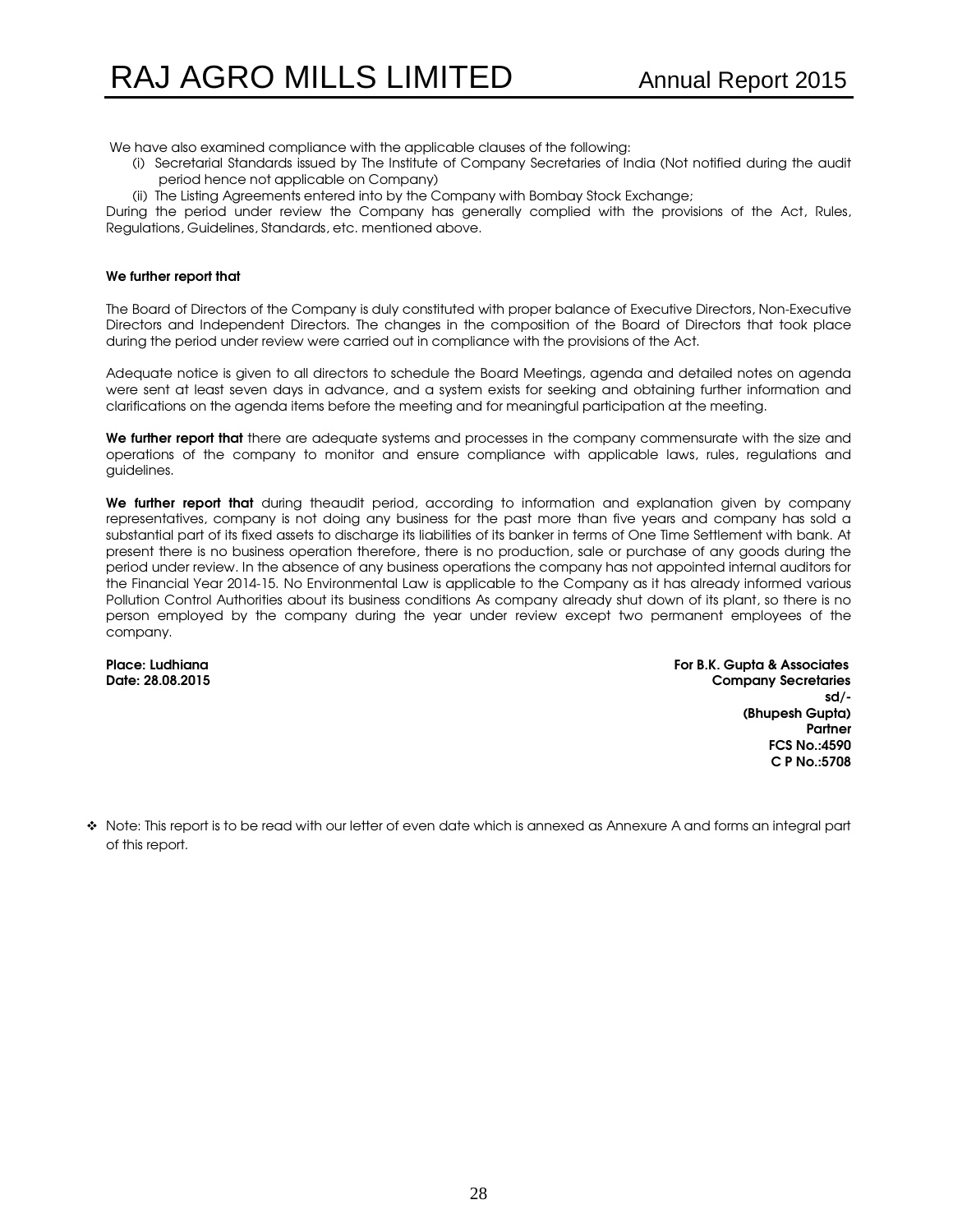Annexure:-A

 $T_{\Omega}$ The Members, Raj Agro Mills Limited C-8/149, Sector 8, Near Madhuban Chowk, Rohini, New Delhi, Delhi-110085

1. Maintenance of secretarial record is the responsibility of the management of the Company. Our responsibility is to express an opinion on these secretarial records based on our audit.

2. We have followed the audit practices and processes as were appropriate to obtain reasonable assurance about the correctness of the contents of the secretarial records. The verification was done on the random test basis to ensure that correct facts are reflected in secretarial records. We believe that the processes and practices, we followed provide a reasonable basis for our opinion.

3. We have not verified the correctness and appropriateness of financial records and Books of Accounts of the Company.

4. Where ever required, we have obtained the Management representation about the compliance of laws, rules and regulations and happening of events etc.

5. The compliance of the provisions of Corporate and other applicable laws, rules, regulations, standards is the responsibility of management. Our examinationwas limited to the verification of procedures on random test basis.

6. The Secretarial Audit report is neither an assurance as to the future viability of the company nor of the efficacy or effectiveness with which the management has conducted the affairs of the Company.

> For B.K. Gupta & Associates Company Secretaries Sd/- (Bhupesh Gupta) Partner FCS No.:4590 C P No.:5708

Place: Ludhiana Date: 28.08.2015

#### Annexure-V

#### MANAGEMENT DISCUSSION AND ANALYSIS

(Pursuant to Clause 49 of the Listing Agreement entered into with the Stock Exchanges)

While it has been the practice of the Company to regularly share with Members the developments/information on the Company and the Industry Front. However, this section and format is being offered as part of the Annual Report.

#### **OVERVIEW**

Financial Statements of the Company have been prepared in compliance with the requirements of the Companies Act, 2013 and generally accepted accounting principles in India. There are no material departures from the prescribed accounting standards in the adoption of accounting standards. The management of the Company accepts responsibility for the integrity and objectivity of these financial statements, as well as various estimates and judgments used therein. The estimates and judgments relating to financial statements have been made on a prudent and reasonable basis so that financial statements reflect in a true and fair manner, the form and substance of transactions and reasonably present the company's state of affairs and profit/loss for the year. The predictions and future estimates in any statements given in this report are based on current environment. However, many unforeseen and uncontrollable external factors may alter these predictions.

#### INTERNAL CONTROL SYSTEMS AND THEIR ADEQUACY

The Company has proper and adequate internal control systems to ensure that all financial transactions are authorized and recorded correctly. There are no operation(s)/ transaction(s) during the year. This system ensures that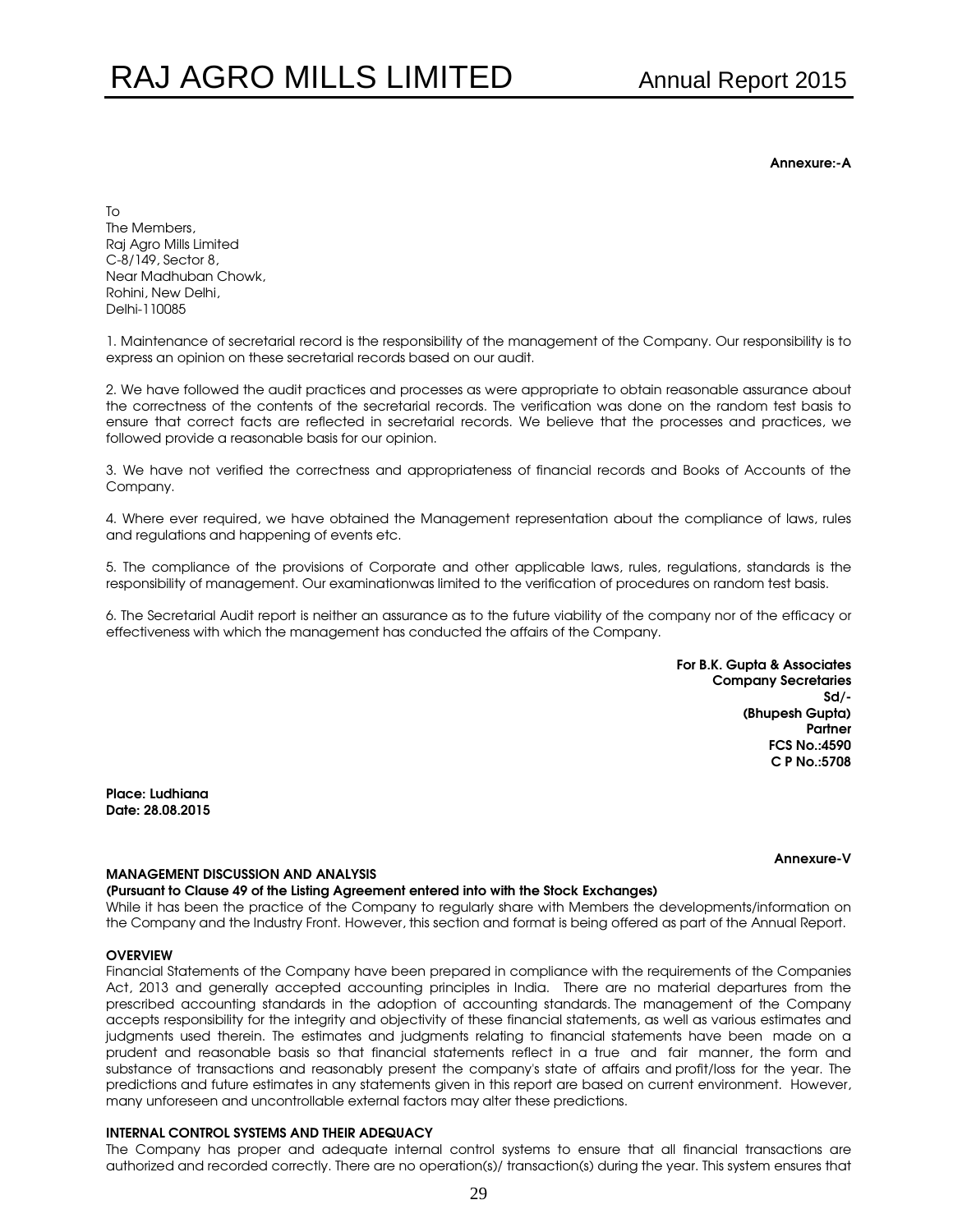all assets of the Company are properly protected against loss and put to authorised use only. However to pay off bank liabilities and the company pursuant to approval of members haddisposed of its assets. The Audit Committee meets at regular intervals to review audit observations and implementation of corrective actions and submit reports of its observations to the Board of Directors.

#### RISK AND MANAGEMENT PERCEPTION

The Company was forced to dispose of its assets to pay off bank dues hence the management is nothing much to offer under this para.

#### HUMAN RESOURCES/INDUSTRIAL RELATIONS

The relations of Company remained very cordial with staff and other concerned during the year under review but it is very unfortunate that there is no workforce.

#### **OUTLOOK**

Presently the prime task isto pay off the dues of bank for which all most all the assets had been sold at distress value and the sale proceeds has been duly deposited with the bank and till date there is no default in payment of any installment falling due under the One Time Settlement proposal.

The sale of the assets had been made by the Board of Directors after careful consideration, negotiation and in the best interest of the company and its members. It is note-worthy that company had already obtained the approval of the shareholders under section 293(1)(a) of the Companies Act, 1956 for disposal by way of sale, transfer or otherwise of whole or substantially the whole of undertaking of the company at a time or at different times in one or more tranches pursuant to the Postal Ballot Notice dated 18.04.2011 sent under section 192A of the Companies Act, 1956 read with the Companies (Passing of the Resolution by Postal Ballot) Rules 2001. The company is now totally out of operations however it intends to carry on business of Group Housing Projects, trading of movable and immovable assets/properties and hire purchase etc after complying relevant law.But all this is very unpredictable.

#### MARKET POTENTIAL AND FUTURE OUTLOOK

The company has abandoned the line of manufacturing of vanaspati ghee and refining of oils hence the market potential for the said line of business has now no relevance and future outlook towards said business is totally pessimistic. The company intends to enter into new venture.

#### SWOT ANALYSIS

Keeping in view the present turmoil, the directors express their inability to comment upon the SWOT analysis.

#### CAUTIONARY STATEMENT

Statement in the Management Discussion and Analysis describing Company objectives, expectations, projections, estimates may be "forward looking statements" within the meaning of applicable laws and regulations. Actual position and circumstances may differ. The Company assumes no responsibility to publicly amend, modify or revise any forward looking statements, on the basis of any subsequent developments, information or events.

### FOR AND ON BEHALF OF THE BOARD<br>Sd/-<br>Sd/-

 $Sd/ Sd/-$  (Sanjeev Bansal) (Varinder Kumar) Managing Director **Director** Director DIN:00057485 DIN:00057532 662/2, Premjit Road, Gurdev Nagar, S - V, Moti Nagar, G.T Road, Ludhiana-141001,Punjab Ludhiana-141007, Punjab

Place: Ludhiana Date : 28.08.2015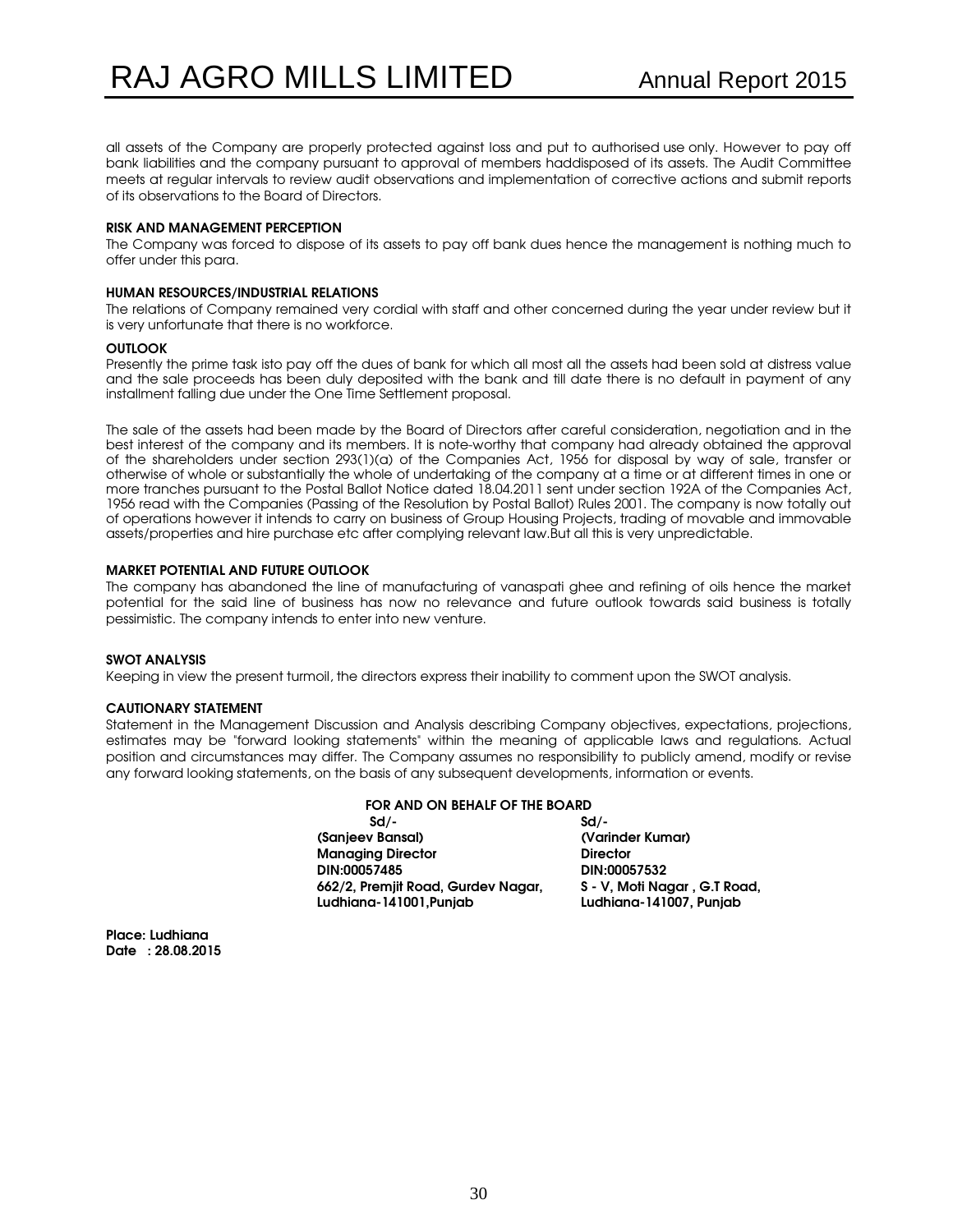#### Annexure-VI

#### CORPORATE GOVERNANCE REPORT

(Pursuant to Clause 49 of the Listing Agreement entered into with the Stock Exchanges)

#### 1. COMPANY'S PHILOSOPHY ON CORPORATE GOVERANCE

The company had established a code of governance based on transparency and accountability. For Raj Agro Mills Limited, Good Corporate Governance means adoption of best practices to ensure that the Company operates not only within the regulatory framework, but is also guided by broader business ethics. The adoption of such corporate practices- based on the transparency and proper disclosures – ensures accountability of the persons in charge of the Company and brings benefits to investors, customers, creditors, employees and the society at large.

#### 2. BOARD OF DIRECTORSCOMPOSITION

The Company has a strong and broad-based Board consisting of four Directors with adequate blend of professionals, executive, non-executive and independent Directors. The Composition of the Board of Directors comprises of eminent and distinguished personalities, one of which is executive Director and three are nonexecutive Directors. Majority of Directors on the Board are independent.

#### BOARD MEETINGS

During the Financial Year 2014-15, FiveBoard Meetings were held on the following dates.

06.05.2014 12.08.2014 10.11.2014 10.02.2015 31.03.2015

The particulars of the directors, their category and attendance in the Board and Committee Meetings during the year 2014-2015 are given as under:

| Name of Director   | Category of Director     | No. of Board | No. of    | No. of         |
|--------------------|--------------------------|--------------|-----------|----------------|
|                    |                          | Meetings     | Committee | Committee's    |
|                    |                          | Attended     | Meetings  | Chairman as on |
|                    |                          |              | Attended  | 31.03.2015     |
| Sh. Sanjeev Bansal | Mg. Director (Executive) |              |           |                |
| Sh. Varinder Kumar | Director (Non-Executive) |              |           |                |
| Sh. Jatinder Singh | Director(Non-Executive)  |              |           |                |
| Sh. R C Singal     | Director (Non-Executive) |              |           |                |
| Mrs. Meenu Uppal   | Director(Non-Executive)  |              |           |                |

#### 3. COMMITTEE(S) OF THE BOARD

The Board of Directors has the following committees with adequate delegation of powers to discharge the affairs of the Company.

#### (i) Audit Committee

The terms of reference of Audit Committee includes the matters specified in section 177 of the Companies Act, 2013 as well as Clause 49 of the listing agreement with stock exchanges.

During the year under review, the constituent members of the Audit Committee were Sh.R.C.Singal and Sh. Jatinder Singh, both independent non-executive directors. Sh. Jatinder Singhis the Chairman of the said Committee. The committee is reviewing the accounting, internal control system, approving financial results, the financial reporting, monitoring the compliance with accounting standards, principles, practices etc.

During the Financial Year 2014-15, the Audit Committee Members met on four times on 06.05.2014, 12.08.2014, 10.11.2014 and 10.02.2015.

Mr.R C Singal has resigned from the Board with effect from 31.03.2015 and in his place the Board has appointed Mrs. Meenu Uppal as a Director of the company. As a sequel the composition of the Audit Committee was also changed and Mrs.Meenu Uppal was inducted as a member in place of Mr. R C Singal.

#### (ii) Nomination and Remuneration Committee

With the change in the composition of the Board of Directors, the composition of this Committee also changed and presently it consists of following members:

- 1. Mr.Jatinder Singh, Chairman
- 2. Mrs.Meenu Uppal, Member
- 3. Mr.Varinder Kumar, Member

Although the company pays nothing to its whole time directors but the committee had its meeting as and when required as to propose appoint/re-appoint of whole time directors and Key Managerial Personnel and remuneration of KMPs.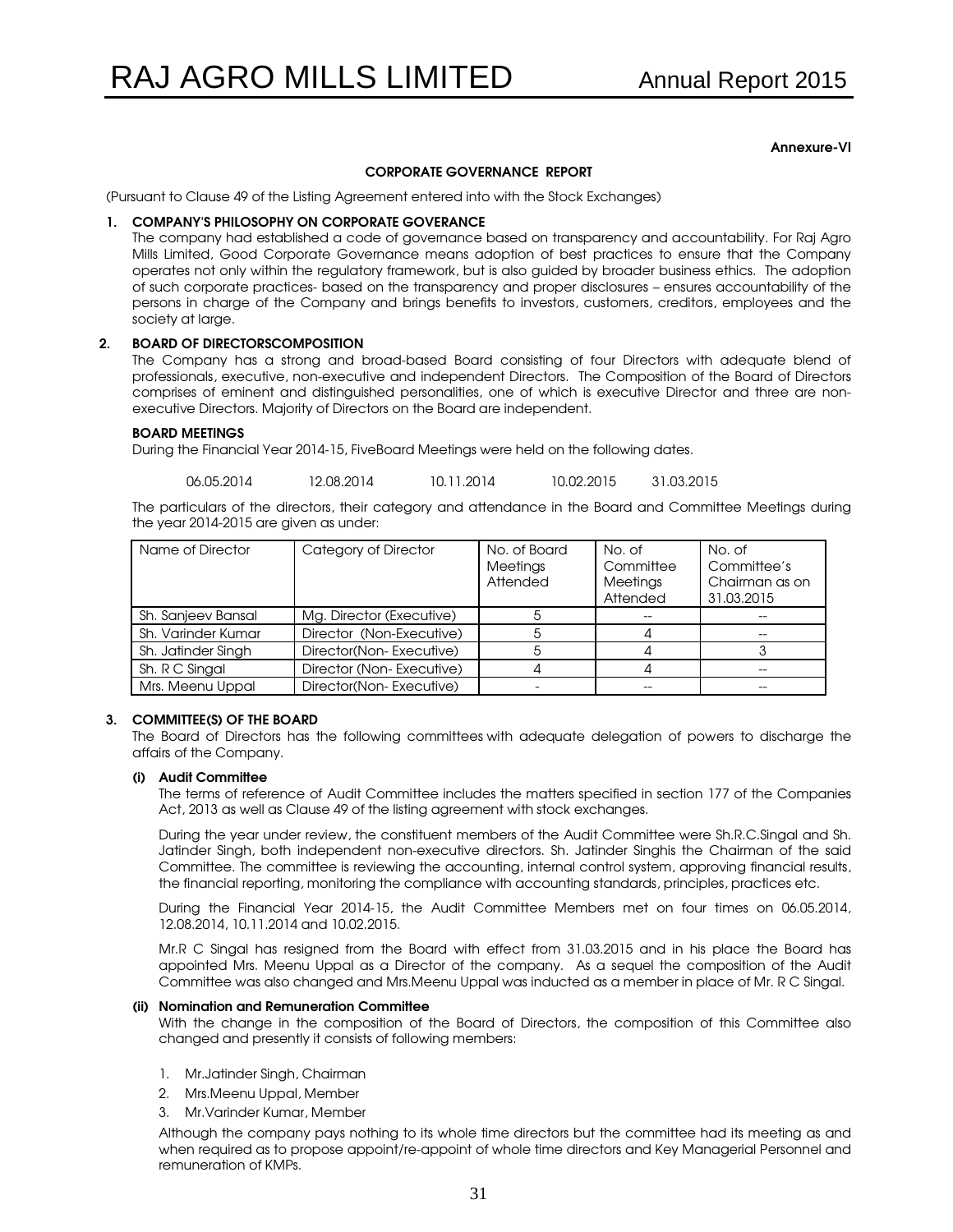#### (iii) Stakeholders Relationship cum Investor Grievance Re-dressal Committee

As a measure of good Corporate Governance and to focus on the Shareholder's grievances towards strengthening investor relations, Stakeholders Relationship cum Investor Grievance Re-dressal Committee, as a Sub-Committee of the Board is there for specifically look into the following matters

- a. Transfer, Transmission of Shares.
- b. Dematerialisation/Rematerialisation of shares
- c. Replacement of lost/stolen/mutilated share certificate(s) etc.
- d. Investor Grievances.

Consequent to change in the composition of Board with the resignation of Mr. R C Singal during the year under review, the composition of the said Committee also underwent change and presently it consists of following members;

- 1. Mr.Jatinder Singh, Chairman
- 2. Mrs.Meenu Uppal, Member
- 3. Mr.Varinder Kumar, Member

#### Name of Compliance Officer: Sh. Sanjeev Bansal, Ma. Director and Sh. Davinder Kumar. Company Secretary are Compliance Officers of Company.

#### 4. GENERAL BODY MEETINGS

The detail of last four Annual General Meetings is given as follows;

| <b>MEETING</b> | DAY, DATE, TIME &<br><b>VENUE OF THE MEETING</b>                                                                                                 | NO. OF SPECIAL<br><b>RESOLUTION</b> |
|----------------|--------------------------------------------------------------------------------------------------------------------------------------------------|-------------------------------------|
| 21st AGM       | Friday, the 30 <sup>th</sup> September, 2011 at 10.00 a.m. at Building<br>No.A-103, Mangolpuri Industrial Area, Phase II, New Delhi-<br>110052   | Nil                                 |
| 22nd AGM       | Saturday, the 29 <sup>th</sup> September, 2012 at 10.00 a.m. at<br>Building No.A-103, Mangolpuri Industrial Area, Phase II,<br>New Delhi- 110052 | Nil                                 |
| 23rd AGM       | Monday, the 30 <sup>th</sup> September, 2013 at 10.00 a.m. at C-<br>8/419, Sector 8, Near Madhuban Chowk, Rohini, New<br>Delhi- 110085           | Nil                                 |
| 24th AGM       | Tuesday, the 30 <sup>th</sup> September, 2014 at 10.00 a.m. at C-<br>8/419, Sector 8, Near Madhuban Chowk, Rohini, New<br>Delhi- 110085          | Nil                                 |

#### 5. DISCLOSURES

Related Party Transactions are reported by the Auditors in Notes to Accounts attached with the Financial Statements for the financial year ended 31.03.2015. During the year 2014-15 there are no instances of any non-compliance of any provision of law by Company nor any penalty/strictures has been imposed on the Company by Stock Exchange(s), SEBI or any other Statutory Authority on any matter relating to the Capital Market.

#### 6. MEANS OF COMMUNICATION

The Company communicates with the Shareholders at large through its Annual Reports, Publication of Financial Results and by filing of various reports and returns with the Statutory Bodies like Stock Exchanges and the Registrar of Companies. The Quarterly/Half-Yearly/Annual Un-Audited/Audited Results of the Company are being published regularly in prominent daily newspapers.

#### 7. GENERAL SHAREHOLDERS INFORMATION

- (a) As stated in the Notice, the 25th Annual General Meeting of Members of RAJ AGRO MILLS LIMITED will be held on Wednesday, the 30<sup>th</sup> day of September, 2015 at 10.00 A.M. at C-8/419 Sector 8, Near Madhuban Chowk, Rohini, New Delhi-110 085.
- (b) Financial Calendar :1st April to 31st March.
- (c) Tentative calendar of events for the Financial Year 2015-16 (April-March) is given below. First Un-audited Quarterly Results : July-August, 2015 Second Un-audited Quarterly Results: October-November, 2015 Third Un-audited Quarterly Results : January-February, 2016 Fourth Un-audited Quarterly Results :April-May, 2016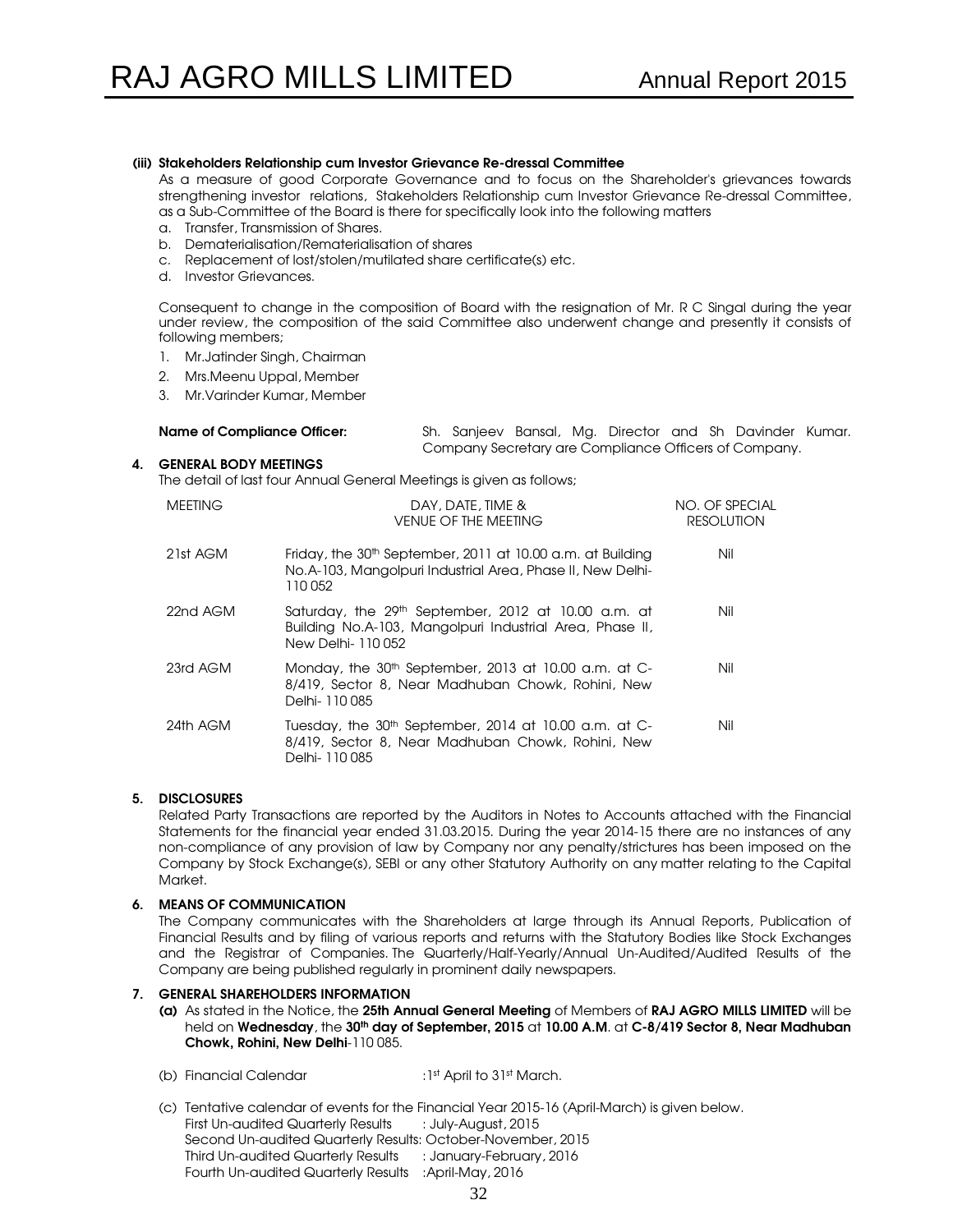(d)Book-Closure: Thursday, the 24.09.15 to Wednesday, the 30.09.2015 (both days inclusive).

- (e) Listing Details: The Securities of the Company are presently listed on the following Stock Exchanges.
- 1. The Delhi Stock Exchange Limited, DSE House, 3/1, Asaf Ali Road, New Delhi - 110 002.
- 2. The Bombay Stock Exchange,Mumbai PhirozeJeejeebhoyTowers, Dalal Street, Mumbai - 400 001

#### (f)STOCK MARKET DATA

The reported high and low closing prices during the year ended March 31, 2015 on The Bombay Stock Exchange Limited, Mumbai, where the Company's shares are traded, is given below:

| <b>Month</b> | Open  | High  | Low   | Close | No of         | No of         | <b>Total</b> | Spread* |         |
|--------------|-------|-------|-------|-------|---------------|---------------|--------------|---------|---------|
|              | Price | Price | Price | Price | <b>Shares</b> | <b>Trades</b> | Turnover     | $H-L$   | $C-O$   |
| Apr- $14$    | 2.15  | 2.35  | 2.15  | 2.35  | 400           | 4             | 900          | 0.2     | 0.2     |
| $May-14$     | 2.46  | 2.7   | 2.34  | 2.7   | 9163          | 15            | 24428        | 0.36    | 0.24    |
| $Jun-14$     | 2.83  | 3.42  | 2.83  | 3.42  | 793           | 15            | 2509         | 0.59    | 0.59    |
| July-14      | 3.59  | 6.32  | 3.59  | 5.95  | 11831         | 70            | 54727        | 2.73    | 2.36    |
| Aug-14       | 5.66  | 5.66  | 5.38  | 5.38  | 500           | 6             | 2802         | 0.28    | $-0.28$ |
| $Sep-14$     | 5.64  | 5.64  | 5.36  | 5.36  | 2250          | 11            | 12256        | 0.28    | $-0.28$ |
| $Oct-14$     | 5.36  | 5.36  | 3.97  | 4.14  | 2899          | 26            | 12460        | 1.39    | $-1.22$ |
| $Nov-14$     | 3.94  | 3.94  | 3.4   | 3.4   | 2692          | 11            | 10063        | 0.54    | $-0.54$ |
| $Jan-15$     | 3.23  | 4.11  | 3.23  | 4.11  | 2509          | 25            | 9071         | 0.88    | 0.88    |
| $Feb-15$     | 3.91  | 4.51  | 3.69  | 3.87  | 872           | 20            | 3646         | 0.82    | $-0.04$ |
| Mar-15       | 3.86  | 3.86  | 3.67  | 3.67  | 94            | 8             | 348          | 0.19    | $-0.19$ |

| <b>Scrip Code:</b> 530291 <b>Company:</b> RAJ AGRO MILLS LTD. <b>For the Period</b> : April 2014 to March 2015. All prices in Rs. |  |  |
|-----------------------------------------------------------------------------------------------------------------------------------|--|--|
|                                                                                                                                   |  |  |

\*Spread Source www.bseindia.com

H-L->High-LowC - 0 -> Close – Open

#### (g) Depository for Equity Shares

National Securities Depository Limited (NSDL)

Central Depository Services Limited (CDSL)

International Securities Identification Number (ISIN) with NSDL and CDSL for the Company's Equity Shares: INE791C01012.

As on 31<sup>st</sup> March, 2015, 87.68% of the equity share capital of the company stands dematerialized.

#### (h) Registrar and Share Transfer Agent

M/s Link Intime India Private Limited formerly known as Intime Spectrum Registry Limited 44- Community Centre, 2 nd Floor, Naraina Industrial Area, Phase-I, PVR Naraina, New Delhi - 110 028 is the Registrar & Share Transfer Agent of the Company handling the Share Transfer Work both in physical and electronic form. All correspondence relating to share transfer, transmission, dematerialisation, re-materialization etc. can be made at the following address of the Registrar or to the Company at the Registered Office/Corporate Office of the Company.

M/s Link Intime India Private Limited (Formerly Intime Spectrum Registry Limited) 44- Community Centre, 2<sup>nd</sup> Floor, Naraina Industrial Area Phase-I, PVR, Naraina, New Delhi – 110 028, Ph. 011-41410592-594 Fax: 91-11-41410591, e-mail: delhi@linkintime.co.in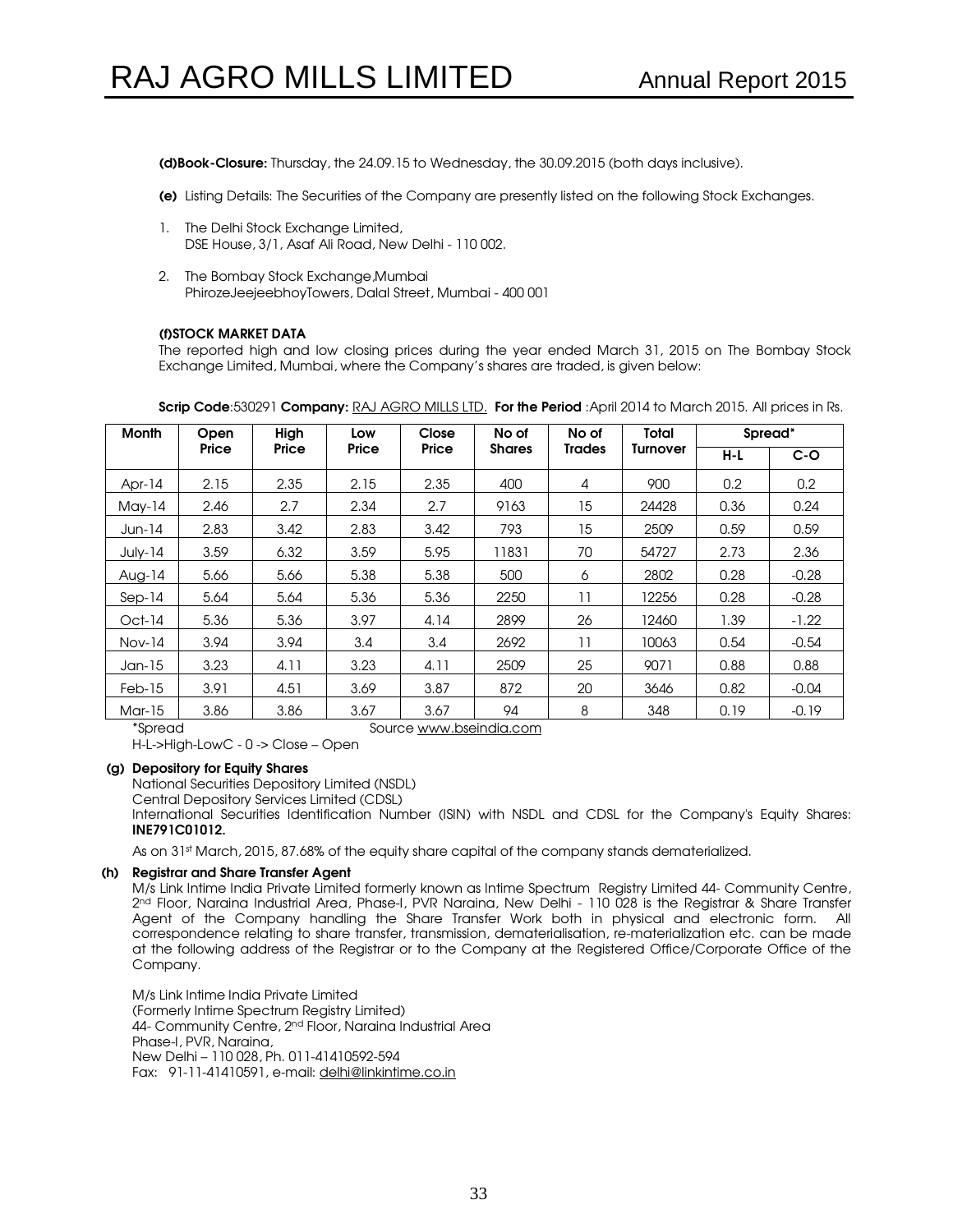|          | Shareholding of<br>nominal value |              | <b>Shareholders</b> |                 | <b>SHARES</b>        |                               |                               |                     |                        |
|----------|----------------------------------|--------------|---------------------|-----------------|----------------------|-------------------------------|-------------------------------|---------------------|------------------------|
| Rs.      |                                  | Rs.          | <b>Number</b>       | $%$ to<br>Total | PHYSICAL (in<br>Rs.) | <b>NSDL DEMAT</b><br>(in Rs.) | <b>CDSL</b><br>(in<br>$Rs.$ ) | <b>Total In Rs.</b> | $%$ to<br><b>Total</b> |
|          | (1)                              |              | (2)                 | (3)             | (4)                  | (5)                           | (6)                           | (7)                 | (8)                    |
| Upto     | $---$                            | 5,000        | 1563                | 85.038          | 101836               | 76830                         | 41393                         | 220059              | 7.090                  |
| 5,001    | ---                              | 10,000       | 112                 | 6.094           | 29100                | 42162                         | 18037                         | 89299               | 2.877                  |
| 10,001   | ---                              | 20,000       | 95                  | 5.169           | 55100                | 53153                         | 40499                         | 148752              | 4.793                  |
| 20,001   | $---$                            | 30,000       | 17                  | 0.925           | 14200                | 13870                         | 19363                         | 47433               | 1.528                  |
| 30,001   | $---$                            | 40,000       | 11                  | 0.598           | 14500                | 10918                         | 13595                         | 39013               | 1.257                  |
| 40,001   | ---                              | 50,000       | 8                   | 0.435           | 13500                | 22385                         | 0                             | 35885               | 1.156                  |
| 50,001   | ---                              | 000,000      | 9                   | 0.490           | 25800                | 22009                         | 25698                         | 73507               | 2.368                  |
| 1,00,001 | <b>AND</b>                       | <b>ABOVE</b> | 23                  | 1.251           | 128200               | 593652                        | 1727800                       | 2449652             | 78.929                 |
|          | <b>TOTAL</b>                     |              | 1838                | 100.00          | 382236               | 834979                        | 1886385                       | 3103600             | 100.00                 |

#### (i) Distribution Schedule of Company as on 31.03.2015

(j) The Company has not issued any GDR's/ADR's and there are no warrants or convertible instruments.

| (k) | Plant Location/Works                                   | $\cdot$       | Raj Agro Mills Limited<br>Village Pawa, G.T. Road<br>Near Civil Airport<br>Ludhiana-141 120.   |
|-----|--------------------------------------------------------|---------------|------------------------------------------------------------------------------------------------|
| (I) | Address for correspondence<br><b>Registered Office</b> | $\mathcal{L}$ | Raj Agro Mills Limited<br>C-8/419 Sector 8, Near Madhuban Chowk, Rohini<br>New Delhi - 110 085 |

- (m) The Company is at present not adopting non-mandatory requirements.
- (n) No remuneration has been paid to whole time director(s) during the year 2014-15.
- (o) Non-Executive/Independent Directors have not been paid any remuneration during the year under review except the meeting sitting fees.

#### FOR AND ON BEHALF OF THE BOARD

| $Sd/-$                             | $Sd$ -                       |
|------------------------------------|------------------------------|
| (Sanjeev Bansal)                   | (Varinder Kumar)             |
| <b>Manaaina Director</b>           | <b>Director</b>              |
| DIN:00057485                       | DIN:00057532                 |
| 662/2, Premjit Road, Gurdev Nagar, | S - V, Moti Nagar, G.T Road, |
| Ludhiana-141001, Punjab            | Ludhiana-141007, Punjab      |

Place: Ludhiana Date : 28.08.2015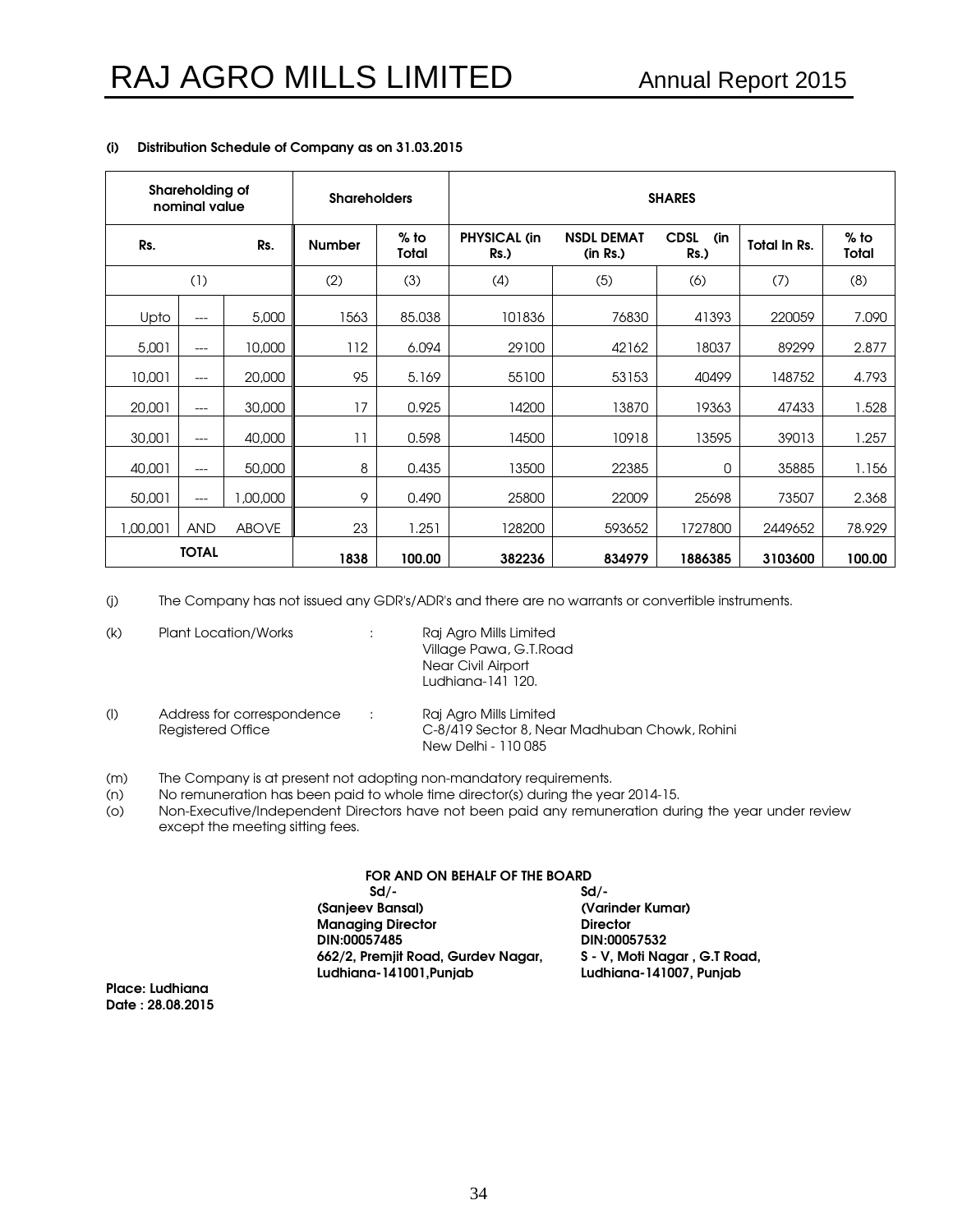#### Annexure-VII

Annexure-VIII

#### CERTIFICATE FROM AUDITORS' REGARDING COMPLIANCE WITH THE CONDITIONS OF CORPORATE GOVERNANCE UNDER CLAUSE 49 OF THE LISTING AGREEMENT(S)

#### To the Members RAJ AGRO MILLS LIMITED

We have examined the compliance of conditions of Corporate Governance by Raj Agro Mills Limited ("the Company") for the year ended on March 31, 2015, as stipulated in Clause 49 of the Listing Agreement(s) with the Stock Exchange(s) in India.

The compliance of conditions of Corporate Governance is the responsibility of the Company's Management. Our examination was limited to procedures and implementation thereof, adopted by the Company for ensuring the compliance of the conditions of Corporate Governance. It is neither an audit nor an expression of opinion on the financial statements of the Company.

In our opinion and to the best of our information and according to the explanation given to us, we certify that the Company has complied with the conditions of Corporate Governance as stipulated in the above Listing Agreements.

We further state that no investor grievance(s) received during the year ended 31<sup>st</sup> March, 2015 is unattended/pending for a period exceeding one month against the company as per records maintained by the Company.

We further state that such compliance is neither an assurance as to the future viability of the Company nor the efficiency or effectiveness with which the Management has conducted the affairs of the Company.

> FOR P.C. GOYAL & CO. CHARTERED ACCOUNTANTS Sd/- CA P.C. Goyal

PLACE: LUDHIANA PARTNER DATE: 28.08.2015

#### CFO CERTIFICATION To

#### The Board of Directors

### Raj Agro Mills Limited

We, hereby certify that to the best of our knowledge and belief

- a. That we have reviewed the balance sheet and profit and loss statement as at 31.03.2015 and all its schedules and notes on accounts, as well as the cash flow statements etc.
- b. That these statements do not contain any materially untrue statements or omit any material fact nor do they contain statements that might be misleading;
- c. That these statements together present a true and fair view of the company, and are in compliance with the existing accounting standards and/ or applicable laws/regulations;
- d. That no transactions entered into by the Company during the year, which are fraudulent illegal or violative of the Company's Code of conduct.
- e. That we are responsible for establishing and maintaining internal controls and have evaluated the effectiveness of internal control systems of the company; and we have also disclosed to the Auditors and the Audit Committee, deficiencies in the design or operation of internal control, if any, and what we have done or propose to do to rectify these;
- f. That we have also disclosed to the Auditors as well as the Audit Committee, instances of significant fraud, if any, that involves management or employees having a significant role in the company's internal control systems; and
- g. That we have indicated to the Auditors, the Audit Committee and in the notes on accounts, whether or not there were significant changes in internal control and / or of accounting policies during the year.

PLACE: LUDHIANA DATE: 28.08.2015

| Sd/-             | $Sd$ .           |
|------------------|------------------|
| (RUPINDER SINGH) | (SANJEEV BANSAL) |
| (CFO)            | (MD)             |
|                  |                  |

FOR RAJ AGRO MILLS LIMITED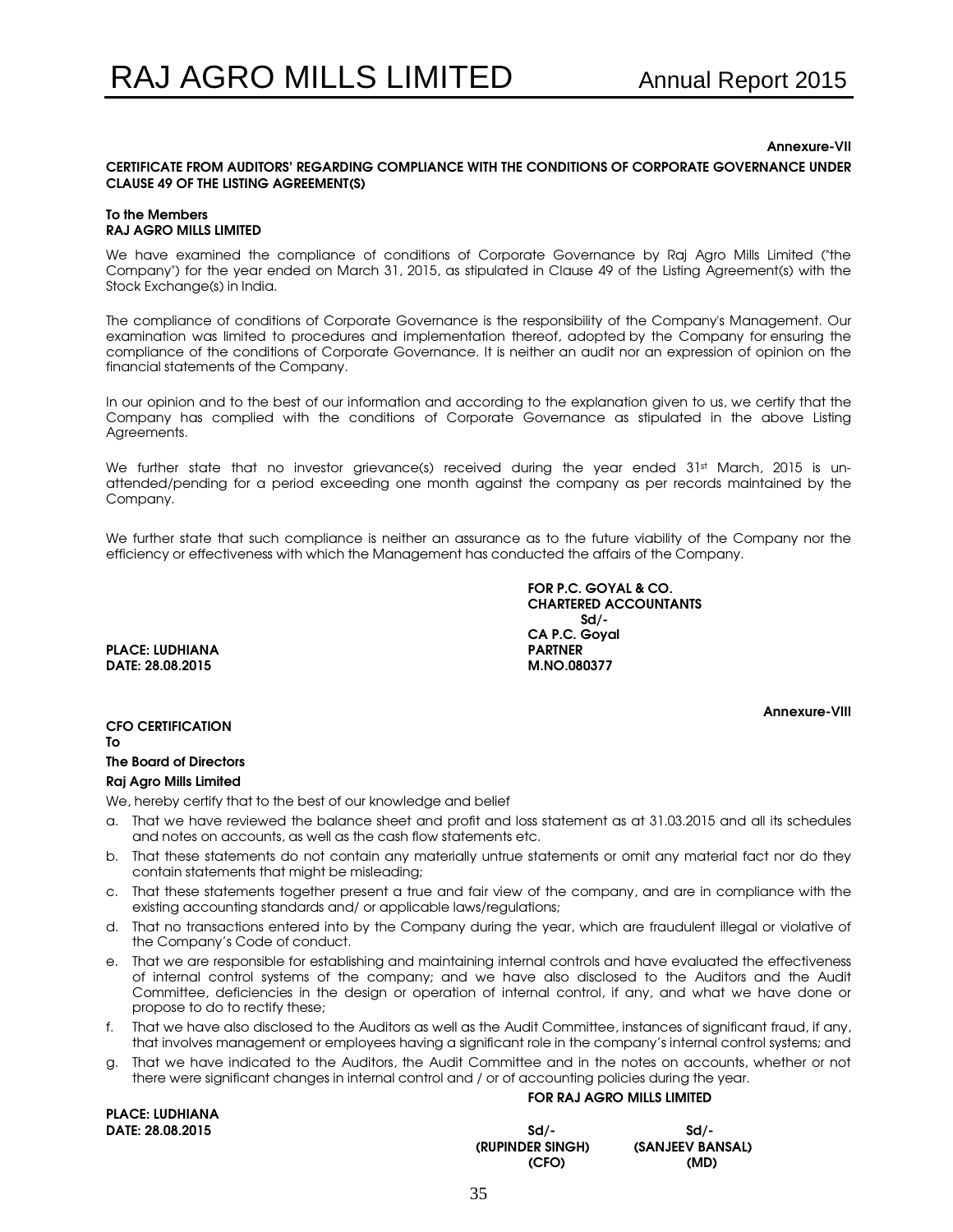#### P.C. Goyal & Co., **62-New Lajpat Nagar,** 62-New Lajpat Nagar, **CHARTERED ACCOUNTANTS CHARTERED ACCOUNTANTS**

LUDHIANA – 141001. Off:+ 91161-2406716 Fax:+ 91161-2403546 Resi.:+91161-2406342 Email: capcgoyal@gmail.com

~~~~~~~~~~~~~~~~~~~~~~~~~~~~~~~~~~~~~~~~~~~~~~~~~~~~~~~~~~~~~~~~~~~~~~~~~~~~~~~~~~~~~~~~~~~~~~ Independent Auditor's Report

#### To The Members of Raj Agro Mills Limited

#### Report on the Financial Statements

We have audited the accompanying financial statements of Raj Agro Mill Limited ("the Company"), which comprise the Balance Sheet as at March 31, 2015, the Statement of Profit and Loss, the Cash flow statement for the year then ended and a summary of significant accounting policies and other explanatory information.

#### Management's Responsibility for the Financial Statements

The Company's Board of Directors is responsible for the matters stated in Section 134(5) of the Companies Act, 2013 ("the Act") with respect to the preparation of these financial statements that give a true and fair view of the financial position, financial performance and cash flows of the Company in accordance with the accounting principles generally accepted in India, including the Accounting Standards specified under Section 133 of the Act, read with Rule 7 of the Companies (Accounts) Rules, 2014. This responsibility also includes maintenance of adequate accounting records in accordance with the provisions of the Act for safeguarding of the assets of the Company and for preventing and detecting frauds and other irregularities; selection and application of appropriate accounting policies; making judgments and estimates that are reasonable and prudent; and design, implementation and maintenance of adequate internal financial controls, that were operating effectively for ensuring the accuracy and completeness of the accounting records, relevant to the preparation and presentation of the financial statements that give a true and fair view and are free from material misstatement, whether due to fraud or error.

#### Auditor's Responsibility

Our responsibility is to express an opinion on these financial statements based on our audit.

We have taken into account the provisions of the Act, the accounting and auditing standards and matters which are required to be included in the audit report under the provisions of the Act and the Rules made hereunder.

We conducted our audit in accordance with the Standards on Auditing specified under Section 143(10) of the Act. Those Standards require that we comply with ethical requirements and plan and perform the audit to obtain reasonable assurance about whether the financial statements are free from material misstatement.

An audit involves performing procedures to obtain audit evidence about the amounts and disclosures in the financial statements. The procedures selected depend on the auditor's judgment, including the assessment of the risks of material misstatement of the financial statements, whether due to fraud or error. In making those risk assessments, the auditor considers internal financial control relevant to the Company's preparation of the financial statement that give a true and fair view in order to design audit procedures that are appropriate in the circumstances. An audit also includes evaluating the appropriateness of accounting policies used and the reasonableness of the accounting estimates made by the Company's Directors, as well as evaluating the overall presentation of the financial statements.

We believe that the audit evidence we have obtained is sufficient and appropriate to provide a basis for our audit opinion on the financial statements.

#### Opinion

In our opinion and to the best of our information and according to the explanations given to us, the aforesaid financial statements give the information required by the Act in the manner so required and give a true and fair view in conformity with the accounting principles generally accepted in India, of the state of affairs of the Company as at 31st March, 2015, and its losses and its cash flows for the year ended on that date.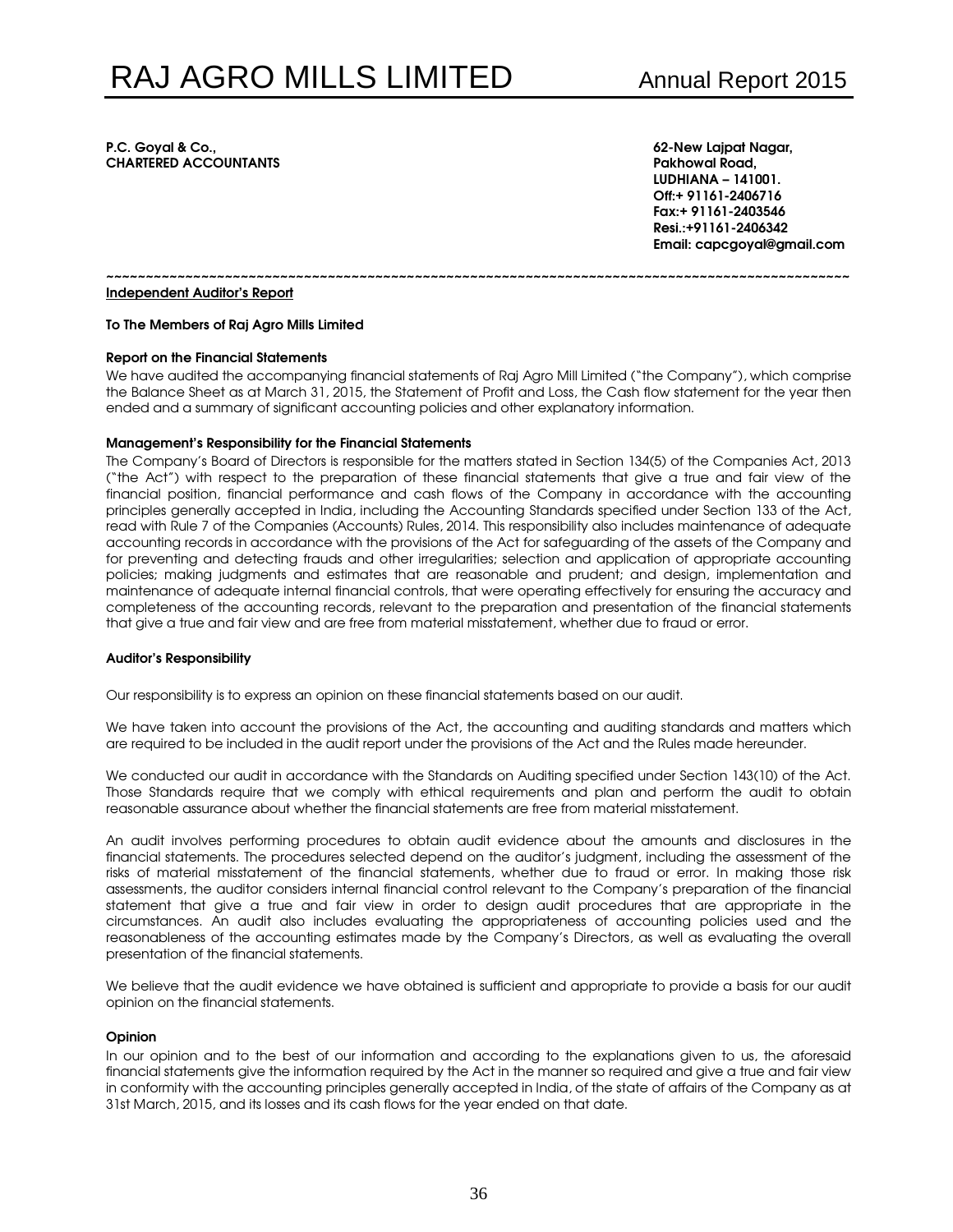#### Emphasis of Matter

We draw attention to

Note No.3, 6 and 7 regarding disclosure pursuant to Part I of Schedule III to the Companies Act, 2013 pertaining to Long-Term Borrowings, Short-Term Borrowings and Other Current Liabilities respectively the company has reached a settlement with its banker as such figures of short term borrowings, working capital and other current liabilities have been classified in accordance with One Time Settlement dated 26.09.2012.

To repay the outstanding liabilities of its banker as per One Time Settlement the company has liquidated its assets and has not so far replaced those assets thus it is not maintaining its status of going concern.

Our opinion is not qualified in respect of these matters.

#### Report on Other Legal and Regulatory Requirements

As required by the Companies (Auditor's Report) Order, 2015 ("the Order"), issued by the Central Government of India in terms of sub-section (11) of section 143 of the Companies Act, 2015, we give in the Annexure a statement on the matters specified in paragraphs 3 and 4 of the Order, to the extent applicable.

As required by Section 143 (3) of the Act, we report that:

- (a) We have sought and obtained all the information and explanations which to the best of our knowledge and belief were necessary for the purposes of our audit.
- (b) In our opinion, proper books of account as required by law have been kept by the Company so far as it appears from our examination of those books.
- (c) The Balance Sheet, the Statement of Profit and Loss, and the Cash Flow Statement dealt with by this Report are in agreement with the books of account.
- (d) In our opinion, the aforesaid financial statements comply with the Accounting standards specified under Section 133 of the Act, read with Rule 7 of the Companies (Accounts) Rules, 2014.
- (e) The going concern matter described in sub-paragraph (b) under the Emphasis of Matters paragraph above, in our opinion, may have an effect on the functioning of Company.
- (f) On the basis of the written representations received from the directors as on 31st March, 2015, taken on record by the Board of Directors, none of the directors is disqualified as on 31st March, 2015 from being appointed as a director in terms of Section 164 (2) of the Act.
- (g) The company has adequate internal financial controls in place and the same is operating effectively having regard to company' size and operations.
- (h) With respect to the other matters to be included in the Auditor's Report in accordance with Rule 11 of the Companies (Audit and Auditors) Rules, 2014, in our opinion and to the best of our information and according to the explanations given to us:
	- i The Company does not have any pending litigations which would impact its financial position.
	- ii The Company did not have any long-term contracts including derivative contracts for which there were any material foreseeable losses.
	- iii There has been no delay in transferring amounts, required to be transferred, to the Investor Education and Protection Fund by the Company.

For & on behalf of P. C. Goyal & Co., Chartered Accountants FRN: 002368N Sd/- M.NO.080377

Place: Ludhiana CA. P.C. Goyal Date: 28.08.2015 Partner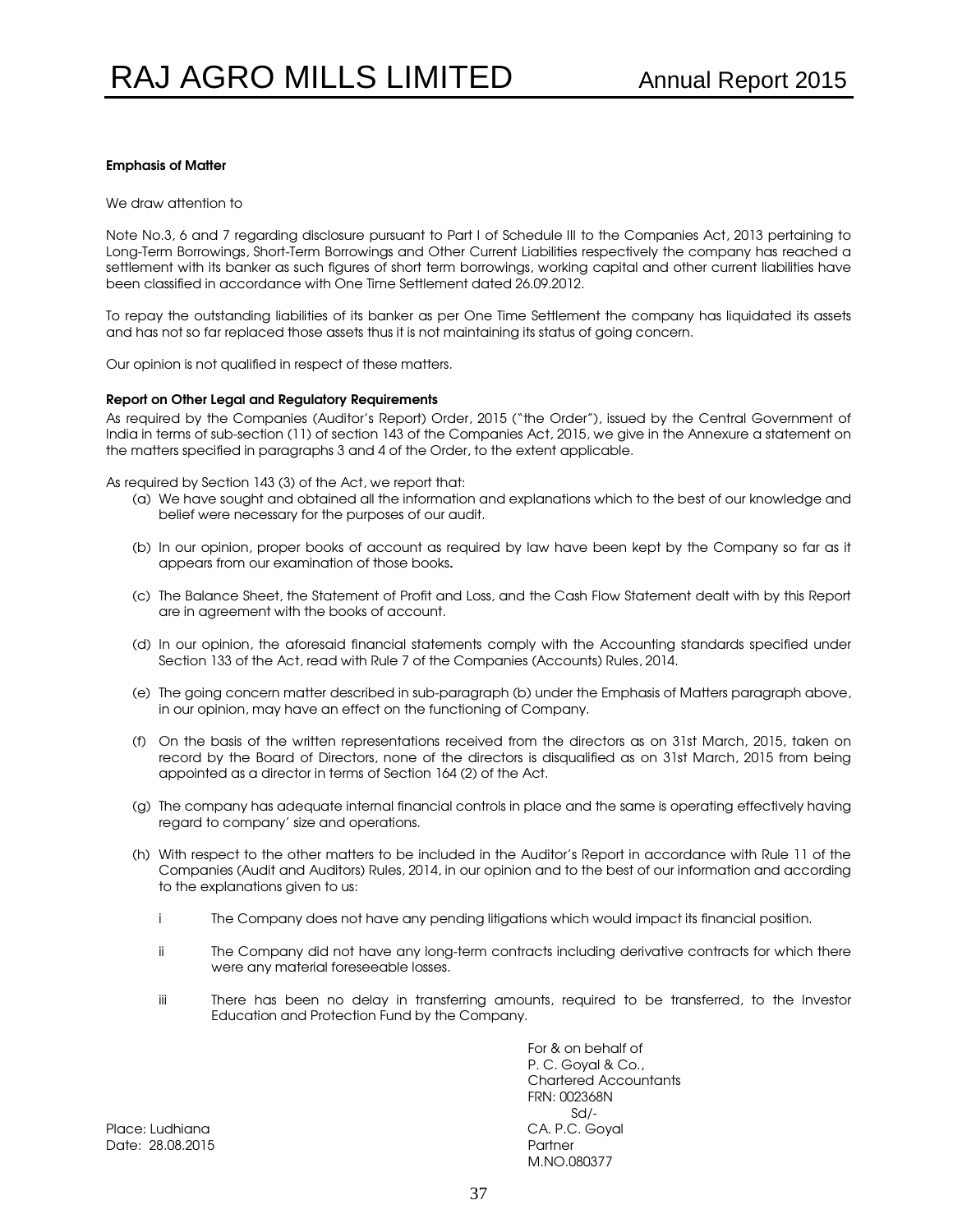#### ------------------------------------------------------------------------------------------------------------------------------------------------------------------------- **ANNEXURE TO THE INDEPENDENT AUDITORS' REPORT OF M/S RAJ AGRO MILLS LTD.**

(Referred to in Paragraph under 'Report on Other Legal and Regulatory Requirements' section of our report of even date.)

--------------------------------------------------------------------------------------------------------------------------------------------------------------------------

- (i) In Respect of Fixed Assets:
	- (a) The company has maintained proper records showing full particulars, including quantitative details and situation of fixed assets.
	- (b) All the assets have been physically verified by the management in a phased periodical manner which in our opinion is reasonable having regard to the size of the company and the nature of its assets. No material discrepancies were noticed on such verification.
	- (c) In order to discharge its liabilities of its banker in terms of One Time Settlement reached with the bank, the company has sold a substantial part of its Fixed Assets including land & building during the past years. According to information and explanation given to us, the company has so far not made any plan to replace such parts of fixed assets that has been sold. In view of said sale of substantial part of fixed assets being taking place in order to discharge banker's liabilities, the company has no plans to maintain going concern status in near future till the liabilities of the company are fully paid off.
- (ii) In Respect of Inventories:
	- (a) Since there is no business operation in the company as such it is not having any stock inventory in view of which nothing requires to be given under this para.
- (iii) (a) The Company has not granted any loans, secured or unsecured, to companies, firms or other parties covered in the register maintained under section 189 of the Companies Act, 2013.
- (iv) In our opinion and according to the information and explanations given to us, there are adequate internal control procedures commensurate with the size of the company and the nature of its business with regard to purchases of inventory, fixed assets and for the sale of goods and services. During the course of our audit, we have not observed any continuing failure to correct major weaknesses in internal control system.
- (v) According to the information and explanation given to us the company has not accepted any deposits from the public, as such the provisions of section 73 to 76 or any other relevant provisions of the Companies Act, 2013 and rules framed thereunder with regard to the deposits accepted from the public are not applicable. Therefore, the provisions of the clause 3(v) of the Order are not applicable to the company. However, the company has taken interest free unsecured loan from one person (managing director) covered in the register maintained under section 189 of the Companies Act, 2013. The maximum amount involved during the year is Rs.398.59 Lacs. In our opinion the terms and conditions of such unsecured loan are not prejudicial to the interest of the company.
- $(vi)$  In our opinion, and according to information and explanations given to us and as opined by previous cost auditor of the company, the Companies (Cost Records and Audit) Rules, 2014 are not applicable to the Company. Hence, the maintenance of cost accounts and records are not required.
- (vii) In respect of Statutory dues:
	- (a) According to the information and explanations given to us and on the basis of our examination of the books of accounts, the company has been regular in depositing with appropriate authorities undisputed statutory dues including Provident Fund, Employee's State Insurance, Income tax, Sales tax, Wealth tax, Service tax, Custom duty, Excise duty, Value Added Tax, Cess and other statutory dues applicable to it.
	- (b) According to the information and explanations given to us, no undisputed amounts payable in respect of the aforesaid dues were outstanding, as at 31.03.2015 for a period of more than six months from the date of becoming payable.
	- (c) As at 31st March 2015 according to the records of the company and the information and explanation given to us, the following are the particulars of dues on account of sales tax penalty matters that have not been deposited on account of any dispute: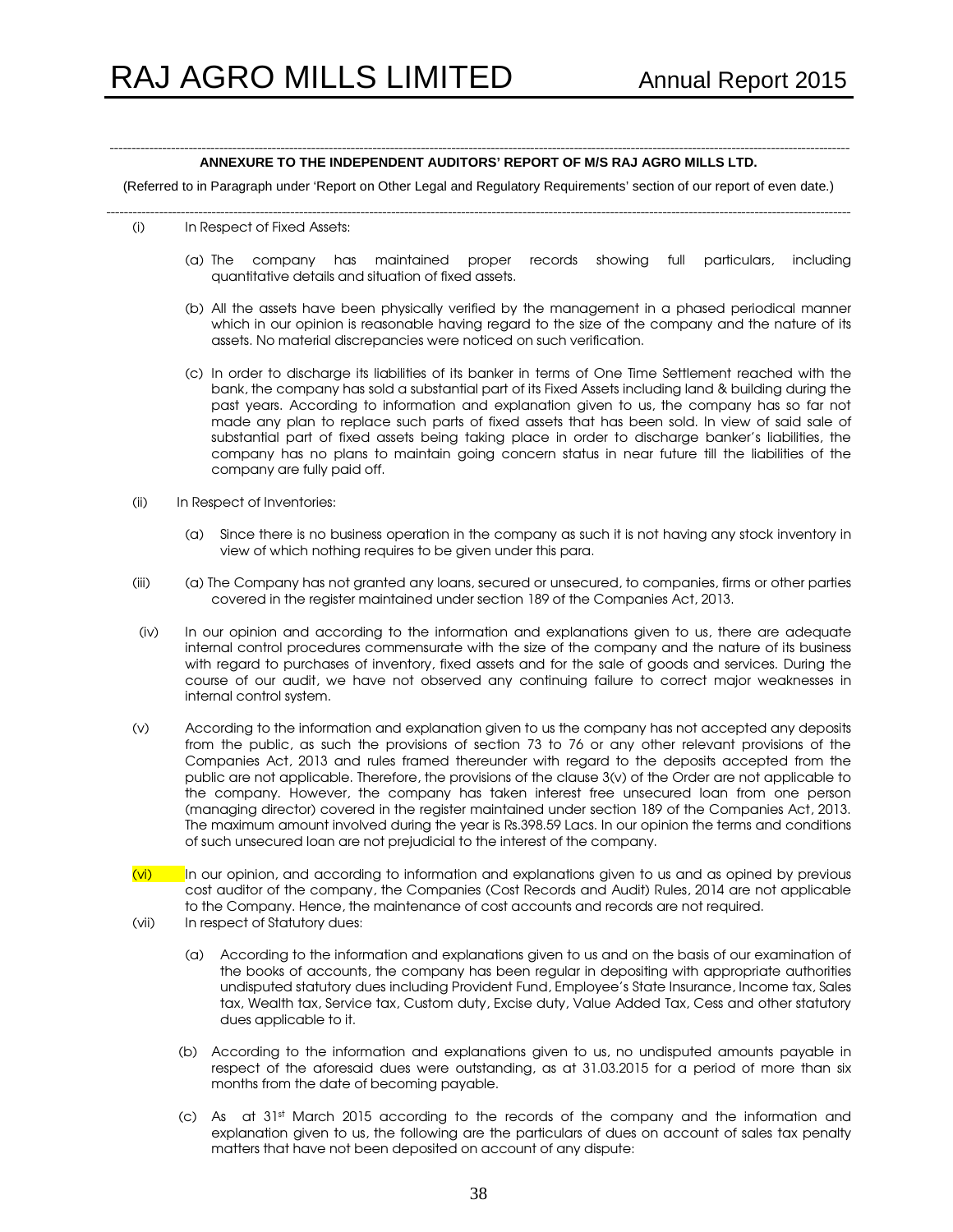| Name of the I<br>statute          | Nature of l<br>the dues            | Amount<br>(in Rs.) | the<br>amount<br>relates  | Period to which   Forum where dispute pending                                                              |
|-----------------------------------|------------------------------------|--------------------|---------------------------|------------------------------------------------------------------------------------------------------------|
| The<br><b>VAT</b><br>ACT.<br>2005 | Puniab   Penalty u/s  <br>51(7)(b) | $35.500/-$         | 2006-<br>Fin Year<br>2007 | Appeal before Deputy Excise & Taxation<br>Commissioner Cum<br>Joint<br>Director<br>(Enforcement), Bathinda |

However according to information and explanation given to us, a sum of Rs.8,875/- was deposited on 22.07.2006 against the above demand.

- (d) In our opinion, there is no amount required to be transferred to Investor education and protection fund in accordance with the relevant provisions of the Companies Act, 1956 and Rules made thereunder.
- (viii) The Company have accumulated losses more than 50% of its net worth at the end of the financial year. The Company has incurred cash losses during the financial year covered by our audit and in the previous financial years to the immediately preceding financial year.
- (ix) Based on our audit procedures and according to the information and explanations given to us, we are of the opinion that the company has not defaulted in repayment of dues to Banks, financial institutions or debenture holders during the year under review. However, its account with the State Bank of India has been classified as NPA on 30.09.2010 and the company has reached an One Time Settlement with bank vide banks' letter reference no.SAMB/SK/1142 dated 26.09.2012 and in terms of said Compromise Offer the company was to deposit aggregate amount of Rs.28.00 cr up to 25.03.2015 as per specified payments on different dates with amount specified there against. The company is regular in paying the installments of OTS and it has paid entire Principal Amount of Rs.33.20 cr under OTS up to 27<sup>th</sup> June, 2015 well before due date of 25<sup>th</sup> September, 2015. However, Interest amount of Rs.2,85,24,915/- is still outstanding as payable which is to be paid on or before 25.03.2016.
- (x) According to the information and explanations given to us, the company has not given any guarantee in respect of loans taken by others from banks or financial institutions.
- (xi) In our opinion and according to information and explanations given to us, no term loan was obtained by the company during the year under review.
- (xii) In our opinion and according to the information and explanations given to us, no fraud on or by the company has been noticed or reported during the course of our audit.

For & on behalf of P. C. Goyal & Co., Chartered Accountants FRN: 002368N  $Sd$  /- CA.P.C. Goyal (Partner) M. No. 080377

Place: Ludhiana Date: 28.08.2015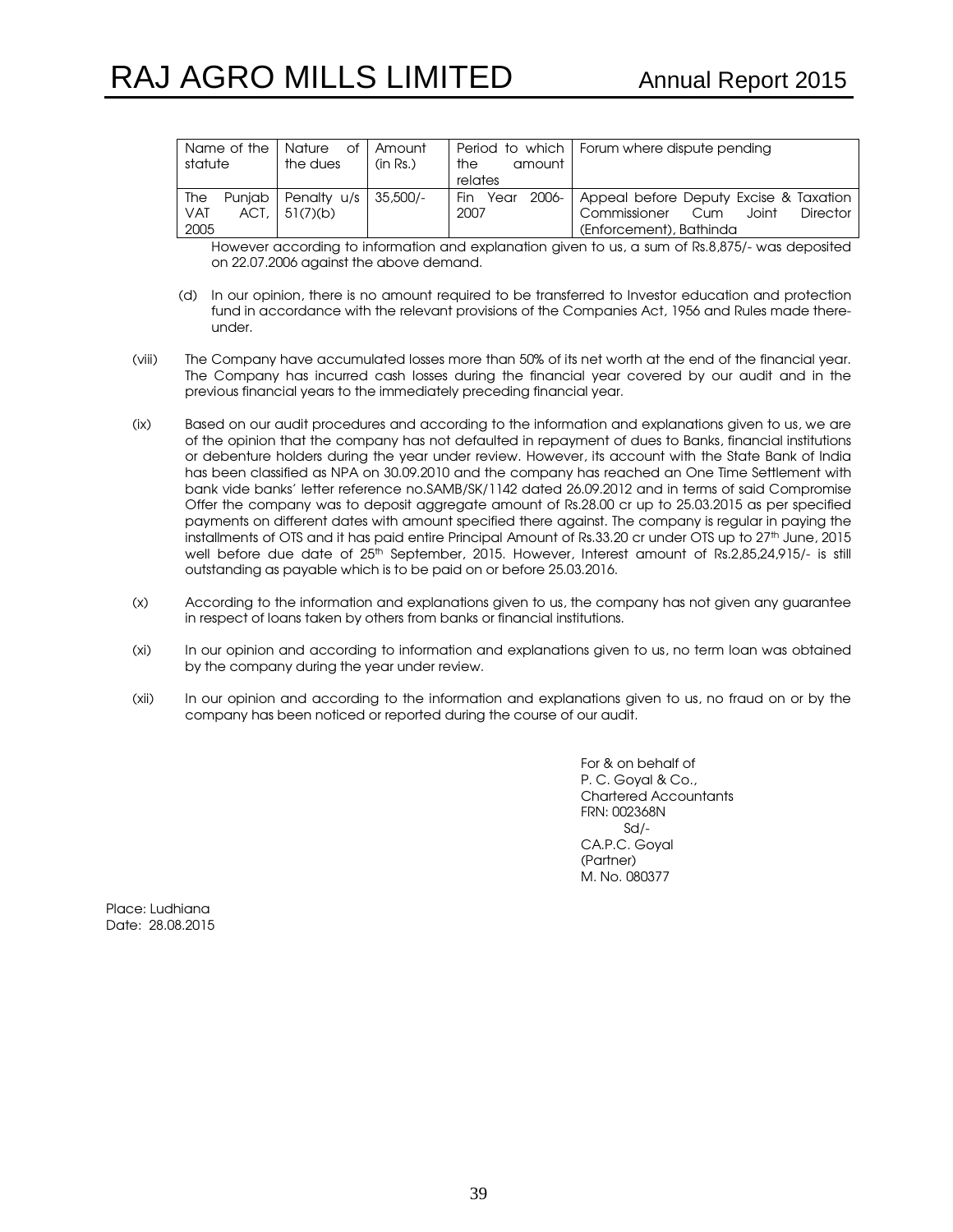| RAJ AGRO MILLS LIMITED                                                                                          |                          |                              |                 |  |  |  |
|-----------------------------------------------------------------------------------------------------------------|--------------------------|------------------------------|-----------------|--|--|--|
| C-8/419, Sector 8, Near Madhuban Chowk, Rohini, New Delhi-85                                                    |                          |                              |                 |  |  |  |
| CIN:L15149DL1990PLC040532<br>Balance Sheet as at 31.03.2015                                                     |                          |                              |                 |  |  |  |
|                                                                                                                 |                          |                              | (in Rupees)     |  |  |  |
| <b>Particulars</b>                                                                                              | Note No.                 | 31.03.2015                   | 31.03.2014      |  |  |  |
| 1                                                                                                               | $\overline{2}$           | 3                            | 4               |  |  |  |
| <b>EQUITY AND LIABILITIES</b>                                                                                   |                          |                              |                 |  |  |  |
| Shareholders' funds<br>1                                                                                        |                          |                              |                 |  |  |  |
| (a) Share capital                                                                                               | 1                        | 76,036,000.00                | 76,036,000.00   |  |  |  |
| (b) Reserves and surplus                                                                                        | $\overline{2}$           | -162,316,976.56              | -156,773,738.92 |  |  |  |
| (c) Money received against share warrants                                                                       |                          |                              |                 |  |  |  |
| Share application money pending allotment                                                                       |                          |                              |                 |  |  |  |
| 3 Non-current liabilities                                                                                       | 3                        |                              |                 |  |  |  |
| (a) Long-term borrowings<br>(b) Deferred tax liabilities (Net)                                                  |                          | 39,858,626.00                | 64,693,959.63   |  |  |  |
| (c) Other Long term liabilities                                                                                 | 4                        |                              |                 |  |  |  |
| (d) Long-term provisions                                                                                        | 5                        |                              |                 |  |  |  |
| <b>Current liabilities</b>                                                                                      |                          |                              |                 |  |  |  |
| (a) Short-term borrowings                                                                                       | 6                        |                              |                 |  |  |  |
| (b) Trade payables                                                                                              |                          |                              |                 |  |  |  |
| (c) Other current liabilities                                                                                   | 7                        | 52, 150, 742. 37             | 31,391,147.00   |  |  |  |
| Short-term provisions<br>(d)                                                                                    | 8                        | 78,832.00                    | 59,502.00       |  |  |  |
| <b>TOTAL</b>                                                                                                    |                          | 5,807,223.81                 | 15,406,869.71   |  |  |  |
| Ш.<br><b>ASSETS</b>                                                                                             |                          |                              |                 |  |  |  |
| Non-current assets                                                                                              |                          |                              |                 |  |  |  |
| <b>Fixed assets</b><br>1 (a)                                                                                    |                          |                              |                 |  |  |  |
| (i)<br>Tangible assets                                                                                          | 9                        | 1,586,796.59                 | 6,745,937.56    |  |  |  |
| (ii)<br>Intangible assets                                                                                       |                          |                              |                 |  |  |  |
| (iii)<br>Capital work-in-progress                                                                               |                          |                              |                 |  |  |  |
| Intangible assets under development<br>(iv)                                                                     |                          |                              |                 |  |  |  |
| Non-current investments<br>(b)                                                                                  | 10                       |                              |                 |  |  |  |
| Deferred tax assets (net)<br>(c)                                                                                |                          |                              |                 |  |  |  |
| Long-term loans and advances<br>(d)                                                                             | 11                       | 1,348,877.82                 | 1,397,877.82    |  |  |  |
| Other non-current assets<br>(e)                                                                                 | 12                       |                              |                 |  |  |  |
| <b>Current assets</b><br>2                                                                                      |                          |                              |                 |  |  |  |
| <b>Current investments</b><br>(a)                                                                               | 13                       |                              |                 |  |  |  |
| Inventories<br>(b)                                                                                              | 14                       |                              |                 |  |  |  |
| Trade receivables<br>(c)                                                                                        | 15                       |                              | 416,585.00      |  |  |  |
| Cash and cash equivalents<br>(d)                                                                                | 16                       | 751,289.40                   | 2,411,932.33    |  |  |  |
| Short-term loans and advances<br>(e)                                                                            | 17                       | 1,020,260.00                 | 1,516,464.00    |  |  |  |
| Other current assets<br>(f)                                                                                     | 18                       | 1,100,000.00                 | 2,918,073.00    |  |  |  |
| <b>TOTAL</b>                                                                                                    |                          | 5,807,223.81                 | 15,406,869.71   |  |  |  |
|                                                                                                                 |                          |                              |                 |  |  |  |
|                                                                                                                 |                          |                              |                 |  |  |  |
| Significant Accounting Policies and Notes on Accounts Note No. 25<br>Signed in terms of our report of even date |                          |                              |                 |  |  |  |
| For P. C. Goyal & Co.                                                                                           |                          | For & on behalf of the board |                 |  |  |  |
| <b>Chartered Accountants</b>                                                                                    |                          |                              |                 |  |  |  |
|                                                                                                                 | Sd/-                     |                              | Sd/-            |  |  |  |
| Sd/-                                                                                                            | Sanjeev Bansal           |                              | Varinder Kumar  |  |  |  |
| (CA. P. C. Goyal)                                                                                               | <b>Managing Director</b> |                              | Director        |  |  |  |
| Partner                                                                                                         | DIN 00057485             |                              | DIN 00057532    |  |  |  |
| M.NO. 080377                                                                                                    |                          |                              |                 |  |  |  |
|                                                                                                                 |                          |                              |                 |  |  |  |

FRN: 002368N Sd/- Sd/- Place : Ludhiana **Davider Kumar Ruping Singh American**<br>Date : 28.08.2015 **Davider Singh American Company Secret** Company Secretary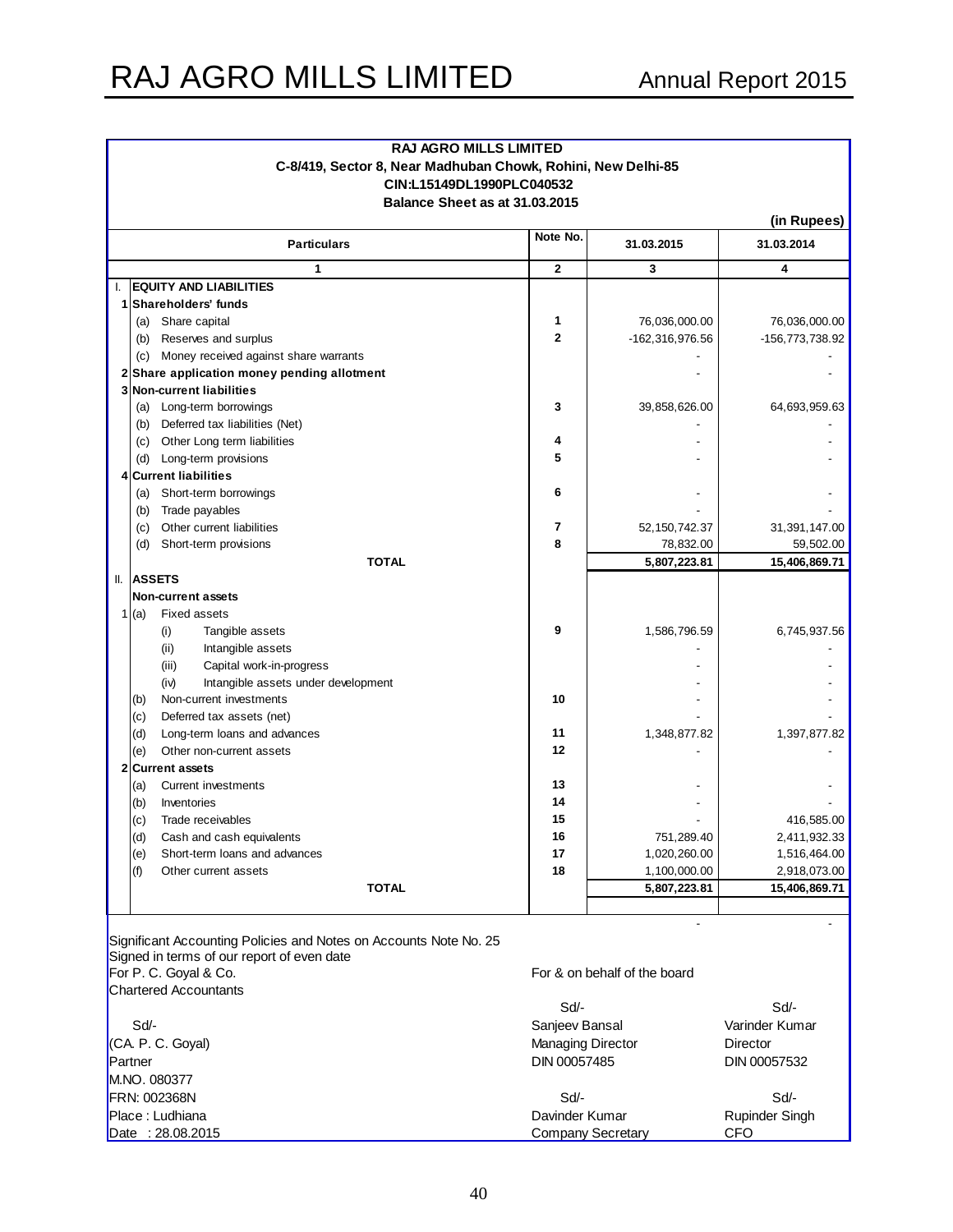|            | <b>RAJ AGRO MILLS LIMITED</b>                                                |            |                              |                     |  |  |  |  |
|------------|------------------------------------------------------------------------------|------------|------------------------------|---------------------|--|--|--|--|
|            | C-8/419, Sector 8, Near Madhuban Chowk, Rohini, New Delhi-85                 |            |                              |                     |  |  |  |  |
|            | CIN:L15149DL1990PLC040532                                                    |            |                              |                     |  |  |  |  |
|            | Profit and loss statement for the year ended 31.03.2015                      |            |                              |                     |  |  |  |  |
|            |                                                                              | Refer Note |                              | in Rupees)          |  |  |  |  |
|            | <b>Particulars</b>                                                           | No.        | As at 31 Mar 2015            | As at 31 March 2014 |  |  |  |  |
| II.        | Revenue from operations                                                      | 20         |                              |                     |  |  |  |  |
| III.       | Other income                                                                 | 21         | 165, 132.00                  | 18,960,772.38       |  |  |  |  |
|            |                                                                              |            |                              |                     |  |  |  |  |
| IIII.      | Total Revenue (I + II)                                                       |            | 165,132.00                   | 18,960,772.38       |  |  |  |  |
| IV.        | Expenses:                                                                    |            |                              |                     |  |  |  |  |
|            | Cost of materials consumed                                                   |            |                              |                     |  |  |  |  |
|            | Purchases of Stock-in-Trade                                                  |            |                              | 291,260.00          |  |  |  |  |
|            | Changes in inventories of finished goods work-in-progress and Stock-in-Trade |            |                              |                     |  |  |  |  |
|            | Employee benefits expense                                                    | 22         | 892, 194.00                  | 608,646.00          |  |  |  |  |
|            | Finance costs                                                                | 23         | 115.00                       | 16.85               |  |  |  |  |
|            | Depreciation and amortization expense                                        | 9          | 298,285.67                   |                     |  |  |  |  |
|            | Other expenses                                                               | 24         | 4,282,204.97                 | 4,905,707.26        |  |  |  |  |
|            | <b>Total expenses</b>                                                        |            | 5,472,799.64                 | 5,805,630.11        |  |  |  |  |
|            |                                                                              |            |                              |                     |  |  |  |  |
| IV.<br>VI. | Profit before exceptional and extraordinary items and tax (III-IV)           |            | $-5,307,667.64$              | 13, 155, 142. 27    |  |  |  |  |
| VII.       | <b>Exceptional items</b>                                                     |            |                              |                     |  |  |  |  |
| VIII.      | Profit before extraordinary items and tax (V - VI)                           |            | $-5,307,667.64$              | 13, 155, 142. 27    |  |  |  |  |
|            | Extraordinary Items<br><b>Prior Period Expenses</b>                          |            |                              |                     |  |  |  |  |
|            |                                                                              |            |                              |                     |  |  |  |  |
| IX.        | Profit before tax (VII- VIII)                                                |            | $-5,307,667.64$              | 13, 155, 142. 27    |  |  |  |  |
| X          | Tax expense:                                                                 |            |                              |                     |  |  |  |  |
|            | (1) Current tax                                                              |            |                              |                     |  |  |  |  |
|            | (2) Deferred tax                                                             |            |                              | $-24, 122, 063.00$  |  |  |  |  |
| XI         | Profit (Loss) for the period from continuing operations (VII-VIII)           |            | $-5,307,667.64$              | 37,277,205.27       |  |  |  |  |
| XII        | Profit/(loss) from discontinuing operations                                  |            |                              |                     |  |  |  |  |
| XIII       | Tax expense of discontinuing operations                                      |            |                              |                     |  |  |  |  |
| XIV        | Profit/(loss) from Discontinuing operations (after tax) (XII-XIII)           |            |                              |                     |  |  |  |  |
| XV         | Profit (Loss) for the period (XI + XIV)                                      |            | $-5,307,667.64$              | 37,277,205.27       |  |  |  |  |
| <b>XVI</b> | Earnings per equity share:                                                   |            |                              |                     |  |  |  |  |
|            | <b>Before Exceptional Items</b>                                              |            |                              |                     |  |  |  |  |
|            | (1) Basic                                                                    |            | $-1.71$                      | 12.01               |  |  |  |  |
|            | (2) Diluted                                                                  |            | $-1.71$                      | 12.01               |  |  |  |  |
|            | After Exceptional Items                                                      |            |                              |                     |  |  |  |  |
|            | (1) Basic                                                                    |            | $-1.71$                      | 12.01               |  |  |  |  |
|            | (2) Diluted                                                                  |            | $-1.71$                      | 12.01               |  |  |  |  |
|            | Number of Shares Used in Computing Earning Per Share                         |            |                              | 3,103,600           |  |  |  |  |
|            | (1) Basic<br>(2) Diluted                                                     |            | 3,103,600<br>3,103,600       | 3,103,600           |  |  |  |  |
|            | Signed in terms of our report of even date                                   |            | For & on behalf of the board |                     |  |  |  |  |
|            |                                                                              |            |                              |                     |  |  |  |  |

For P. C. Goyal & Co. Solution of the Solution of the Solution of Solution Solution Solution Solution Solution Solution Solution Solution Solution Solution Solution Solution Solution Solution Solution Solution Solution Sol

(CA. P. C. Goyal) Partnership M.NO. 080377 Sd/- Sd/- Date : 28.08.2015

Chartered Accountants and Chartered Accountants and Chartered Accountants Chartered Accountants Chartered Chartered Chartered Accountants and Chartered Chartered Accountants Chartered Accountants Chartered Accountants Char Managing Director<br>DIN 00057485 Sd/- DIN 00057485 DIN 00057532

Davinder Kumar Place : Ludhiana Company Secretary CFO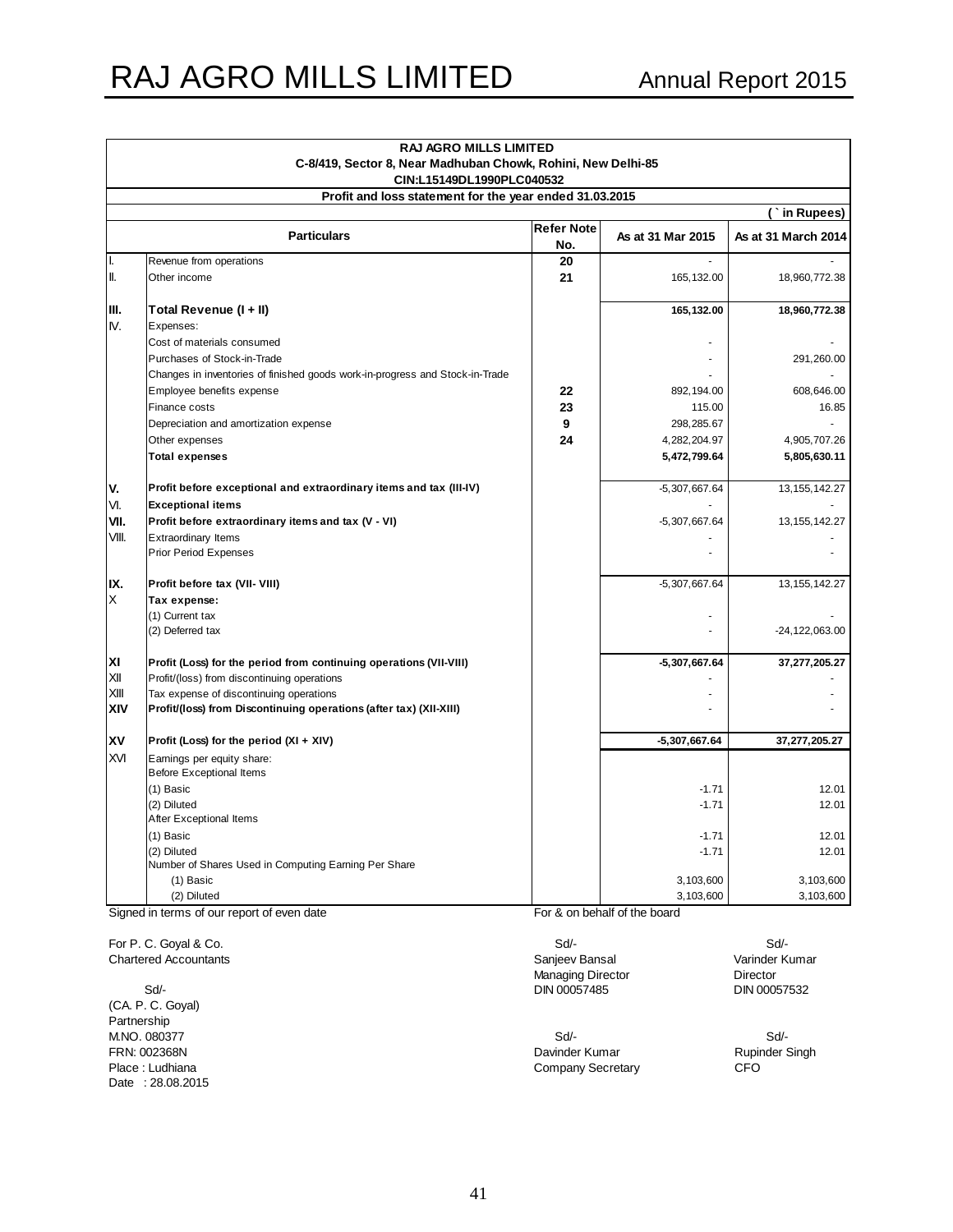| CASH FLOW STATEMENT FOR THE YEAR ENDED 31ST MARCH 2015                 |                     |                      |  |  |  |
|------------------------------------------------------------------------|---------------------|----------------------|--|--|--|
| <b>PARTICULARS</b>                                                     | <b>CURRENT YEAR</b> | <b>PREVIOUS YEAR</b> |  |  |  |
|                                                                        | (RS.)               | (RS.)                |  |  |  |
| A. CASH FLOW FROM OPERATING ACTIVITIES :                               |                     |                      |  |  |  |
| Net Profit/(Loss) Before Tax And Extra ordinary Items                  | (5,307,668)         | 13, 155, 142         |  |  |  |
| Adjustment for:                                                        |                     |                      |  |  |  |
| Depreciation                                                           | 298,286             |                      |  |  |  |
| Interest Paid/(Earned)                                                 | (165, 017)          | (303, 302)           |  |  |  |
| Bad Debts w/off                                                        | 465,585             |                      |  |  |  |
| Income Tax of earlier year w/off                                       | (235, 570)          | (3,662)              |  |  |  |
| (Profit)/Loss on sale of Assets (Net)                                  | 1,106,101           | (17,105,473)         |  |  |  |
| <b>Operating Profit before Working Capital changes</b>                 | (3,838,283)         | (4, 257, 295)        |  |  |  |
| Decrease/(Increase) in Trade & other Receivable & other current assets | 2,265,277           | 23,458,178           |  |  |  |
| Increase/(Decrease) in Trade Payables & Provisions                     | 20,778,925          | (190, 320, 439)      |  |  |  |
| <b>Cash Generated from operations</b>                                  | 19,205,919          | (171,119,556)        |  |  |  |
| Net Cash from/(used) Operating Activities                              | 19,205,919          | (171,119,556)        |  |  |  |
| <b>B. CASH FLOW FROM INVESTING ACTIVITIES</b>                          |                     |                      |  |  |  |
| <b>Purchase of Fixed Assets</b>                                        |                     |                      |  |  |  |
| Proceeds from sale of assets                                           | 3,754,755           | 187,238,967          |  |  |  |
| Proceeds from loans & advances                                         | 49,000              | 11,781               |  |  |  |
| Net Cash from/(used) in Investing Activities                           | 3,803,755           | 187,250,748          |  |  |  |
| <b>C. CASH FLOW FROM FINANCING ACTIVITIES</b>                          |                     |                      |  |  |  |
| Repayment of long term borowings/unsecured loans                       | (24, 835, 334)      | (15, 479, 714)       |  |  |  |
| Interest Paid/Earned                                                   | 165,017             | 303,302              |  |  |  |
| Payment of cash credit limit/short term bank borrowing                 |                     |                      |  |  |  |
| Net Cash from/(used) in Financing Activities                           | (24, 670, 317)      | (15, 176, 412)       |  |  |  |
| Net Increase/(Decrease) in cash and cash Equivalents                   | (1,660,642)         | 954,780              |  |  |  |
| Cash and Cash equivalents (Opening Balance)                            | 2,411,932           | 1,457,152            |  |  |  |
| Cash and Cash equivalents (Closing Balance)                            | 751,290             | 2,411,932            |  |  |  |
| <b>Cash and Cash Equivalents Comprises</b>                             |                     |                      |  |  |  |
| Cash and Cheques in Hand                                               | 693,188             | 1,311,029            |  |  |  |
| <b>Balance with Scheduled Banks</b>                                    | 58,102              | 1,100,903            |  |  |  |
|                                                                        | 751,290             | 2,411,932            |  |  |  |

#### **Signed in terms of our report of even date**

**For P. C. Goyal & Co.** 

### **Chartered Accountants Sd/- Sd/- Sd/- (CA. P. C. Goyal) Sanjeev Bansal Varinder Kumar PARTNER Director Director Managing Director Director M.NO. 080377 FRN: 002368N Sd/- Sd/- Place : Ludhiana Davinder Kumar Rupinder Singh Date : 28.08.2015 Company Secretary CFO**

**For & on behalf of the board**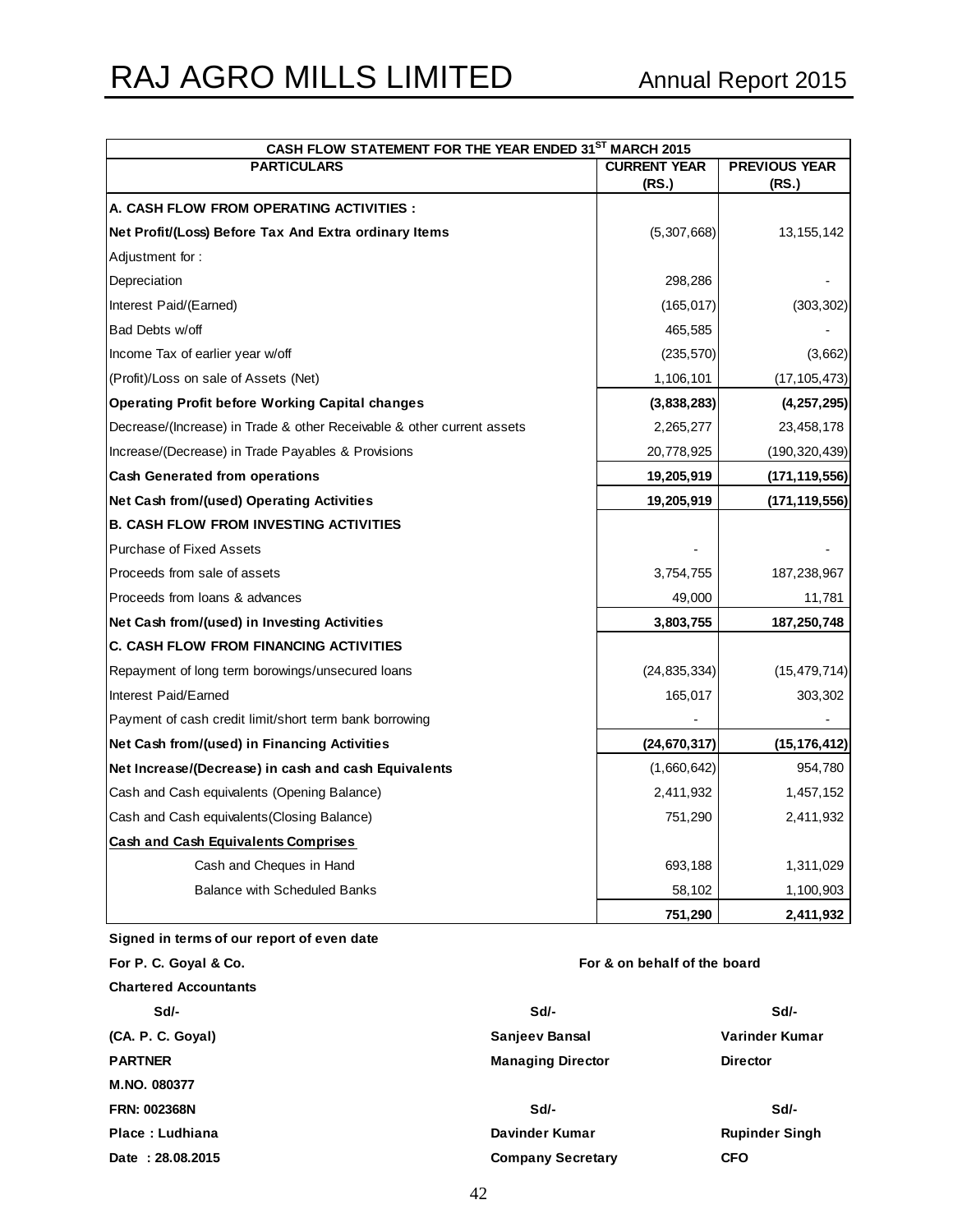**Disclosure pursuant to Part I of Schedule III to the Companies Act, 2013 pertaining to Share Capital**

|                                                                                                             | As at 31 Mar. 2015 | As at 31 March, 2014 |
|-------------------------------------------------------------------------------------------------------------|--------------------|----------------------|
| <b>Share Capital</b>                                                                                        | Amount             | Amount               |
|                                                                                                             |                    |                      |
| Authorised                                                                                                  |                    |                      |
| 450000 10% Redeemable Non-cumulative Participative Preference Shares (Prv Yr 450000) of Rs.100/- par value) | 45.000.000.00      | 45.000.000.00        |
| 3250000 Equity Shares (Prv Yr 3250000) of Rs. 10/- par value                                                | 32,500,000,00      | 32.500.000.00        |
|                                                                                                             |                    |                      |
| Issued                                                                                                      |                    |                      |
| 450000 10% Redeemable Non-cumulative Participative Preference Shares (Prv Yr 450000) of Rs.100/- par value) | 45,000,000.00      | 45,000,000,00        |
| 3103600 Equity Shares (Prv Yr 3103600) of Rs.10/- par value                                                 | 31.036.000.00      | 31.036.000.00        |
|                                                                                                             |                    |                      |
| Subscribed & Paid up                                                                                        |                    |                      |
| 450000 10% Redeemable Non-cumulative Participative Preference Shares (Prv Yr 450000) of Rs.100/- par value) | 45.000.000.00      | 45,000,000,00        |
| 3103600 Equity Shares (Prv Yr 3103600) of Rs. 10/- par value                                                | 31,036,000.00      | 31,036,000.00        |
| Total                                                                                                       | 76.036.000.00      | 76.036.000.00        |

Terms of issue and redemption of preference shares:

150000 10% Redeemable Non-cumulative Participative Preference Shares of Rs.100/- each issued pursuant to Special Resolution dated 21.09.2001 on 30.10.2001.

300000 10% Redeemable Non-cumulative Participative Preference Shares of Rs.100/- each issued pursuant to Special Resolution dated 30.09.2008 i.e. 200000 on 13.03.2009 and 100000 on 20.03.2009.

- 1. The said Preference Shares shall carry a right to fixed preferential dividend of 10% per annum in relation to the capital paid thereon.<br>2. The holders of the said shares shall have a right to attend their class meetings
- 
- 3. The preference shares shall rank in priority to the equity share holders for payment of dividend or arrears of dividend.
- 4. In winding up the preference shares shall rank in priority to the equity shareholders for repayment of capital and payment of arrears of dividend and
- shall also have a right to participate in the surplus assets of the Company.<br>5. The preference shares shall be redeemable at the option of the Company but in any case not later than 20 years from the date of issue.
- 6. All the preference shares may be redeemed simultaneously or in parts issued to the preference share holders on prorate basis.
- 

#### **NOTE 1 A**

| $N = 1A$                                        |                      |               |                          |               |  |
|-------------------------------------------------|----------------------|---------------|--------------------------|---------------|--|
| For the year ending 31.03.2015                  |                      |               |                          |               |  |
| <b>Particulars</b>                              | <b>Equity Shares</b> |               | <b>Preference Shares</b> |               |  |
|                                                 | Number               | Amount        | <b>Number</b>            | Amount        |  |
| Shares outstanding at the beginning of the year | 3103600              | 31.036.000.00 | 450000                   | 45,000,000,00 |  |
| Shares Issued during the vear                   |                      |               |                          |               |  |
| Shares bought back during the year              |                      |               |                          |               |  |
| Shares outstanding at the end of the year       | 3103600              | 31.036.000.00 | 450000                   | 45.000.000.00 |  |
|                                                 |                      |               |                          |               |  |

For the year ending 31.03.2014

| <b>Particulars</b>                              | <b>Equity Shares</b> |               | <b>Preference Shares</b> |               |
|-------------------------------------------------|----------------------|---------------|--------------------------|---------------|
|                                                 | Number               | Amount        | Number                   | Amount        |
| Shares outstanding at the beginning of the year | 3103600              | 31.036.000.00 | 450000                   | 45.000.000.00 |
| Shares Issued during the vear                   |                      |               |                          |               |
| Shares bought back during the year              |                      |               |                          |               |
| Shares outstanding at the end of the year       | 3103600              | 31.036.000.00 | 450000                   | 45.000.000.00 |

#### **NOTE I C**

**Disclosure pertaining to shares in the company held by each shareholder holding more than 5 per cent** 

#### **a) 10% Redeemable Non-cumulative Participative Preference Shares of `100/- each**

| SR <sub>NO</sub> | Name of Shareholder |                    | As at 31 Mar. 2015 | As at 31 March, 2014 |              |
|------------------|---------------------|--------------------|--------------------|----------------------|--------------|
|                  |                     | No. of Shares held | % of Holdina       | No. of Shares held   | % of Holding |
|                  | Sh. Rai Paul Bansal | 30,000.00          | 6.67%              | 30,000               | 6.67%        |
|                  | Smt. Kamlesh Bansal | 30,000.00          | 6.67%              | 30,000               | 6.67%        |
|                  | Sh Sanieev Bansal   | 175,000,00         | 38.88%             | 175,000              | 38.88%       |
|                  | Sh Salil Bansal     | 135,000,00         | 30.00%             | 135,000              | 30.00%       |
|                  | Sh Sahil Bansal     | 80,000,00          | 17.78%             | 80,000               | 17.78%       |
|                  | Total               | 450.000.00         | 100%               | 450,000              | 100%         |
|                  |                     |                    |                    |                      |              |

#### **b) Equity Shares**

| SR <sub>NO</sub> | Name of Shareholder |                    | As at 31 Mar. 2015 | As at 31 March, 2014 |              |
|------------------|---------------------|--------------------|--------------------|----------------------|--------------|
|                  |                     | No. of Shares held | % of Holdina       | No. of Shares held   | % of Holding |
|                  | Sh Sanjeev Bansal   | 557,000.00         | 17.95%             | 557.000              | 17.95%       |
|                  | Sh Rai Paul Bansal  | 500.650.00         | 16.13%             | 500,650              | 16.13%       |
|                  | Smt. Kamlesh Bansal | 226,900.00         | 7.31%              | 226,900              | 7.31%        |
|                  | Sh Sahil Bansal     | 224.200.00         | 7.22%              | 224.200              | 7.22%        |
|                  | Sh Salil Bansal     | 210.800.00         | 6.79%              | 210,800              | 6.79%        |
|                  | Smt Rama Bansal     | 156,250,00         | 5.03%              | 156,250              | 5.03%        |
|                  | Total               | 1,875,800.00       |                    | 1,875,800            |              |

#### **NOTE 1 D**

| Disclosure pertaining to Shares issue for consideration other than cash, Bonus Shares & Shares bought back |            |            |                                              |            |            |
|------------------------------------------------------------------------------------------------------------|------------|------------|----------------------------------------------|------------|------------|
| <b>Particulars</b>                                                                                         |            |            | (Aggregate No. of Shares) for the year ended |            |            |
|                                                                                                            | 2013-14    | 2012-13    | 2011-12                                      | 2010-11    | 2009-10    |
| <b>Equity Shares:</b>                                                                                      |            |            |                                              |            |            |
| Fully paid up pursuant to contract(s) without payment being received in cash                               | <b>NIL</b> | <b>NIL</b> | <b>NIL</b>                                   | <b>NIL</b> | <b>NIL</b> |
| Fully paid up by way of bonus shares                                                                       | <b>NIL</b> | <b>NIL</b> | <b>NIL</b>                                   | <b>NIL</b> | <b>NIL</b> |
| Shares bought back                                                                                         | <b>NIL</b> | <b>NIL</b> | NII                                          | <b>NIL</b> | <b>NIL</b> |
| <b>Preference Shares:</b>                                                                                  |            |            |                                              |            |            |
| Fully paid up pursuant to contract(s) without payment being received in cash                               | <b>NIL</b> | <b>NIL</b> | <b>NIL</b>                                   | <b>NIL</b> | <b>NIL</b> |
| Fully paid up by way of bonus shares                                                                       | <b>NII</b> | <b>NIL</b> | <b>NIL</b>                                   | <b>NIL</b> | <b>NIL</b> |
| Shares bought back                                                                                         | <b>NIL</b> | <b>NIL</b> | <b>NIL</b>                                   | <b>NIL</b> | <b>NIL</b> |
| NOTE 1 E                                                                                                   |            |            |                                              |            |            |
| <b>Unpaid Calls</b>                                                                                        | $\cdot$    |            |                                              |            |            |
| <b>By Directors</b>                                                                                        | <b>NIL</b> |            |                                              |            |            |
| By Officers                                                                                                | <b>NIL</b> |            |                                              |            |            |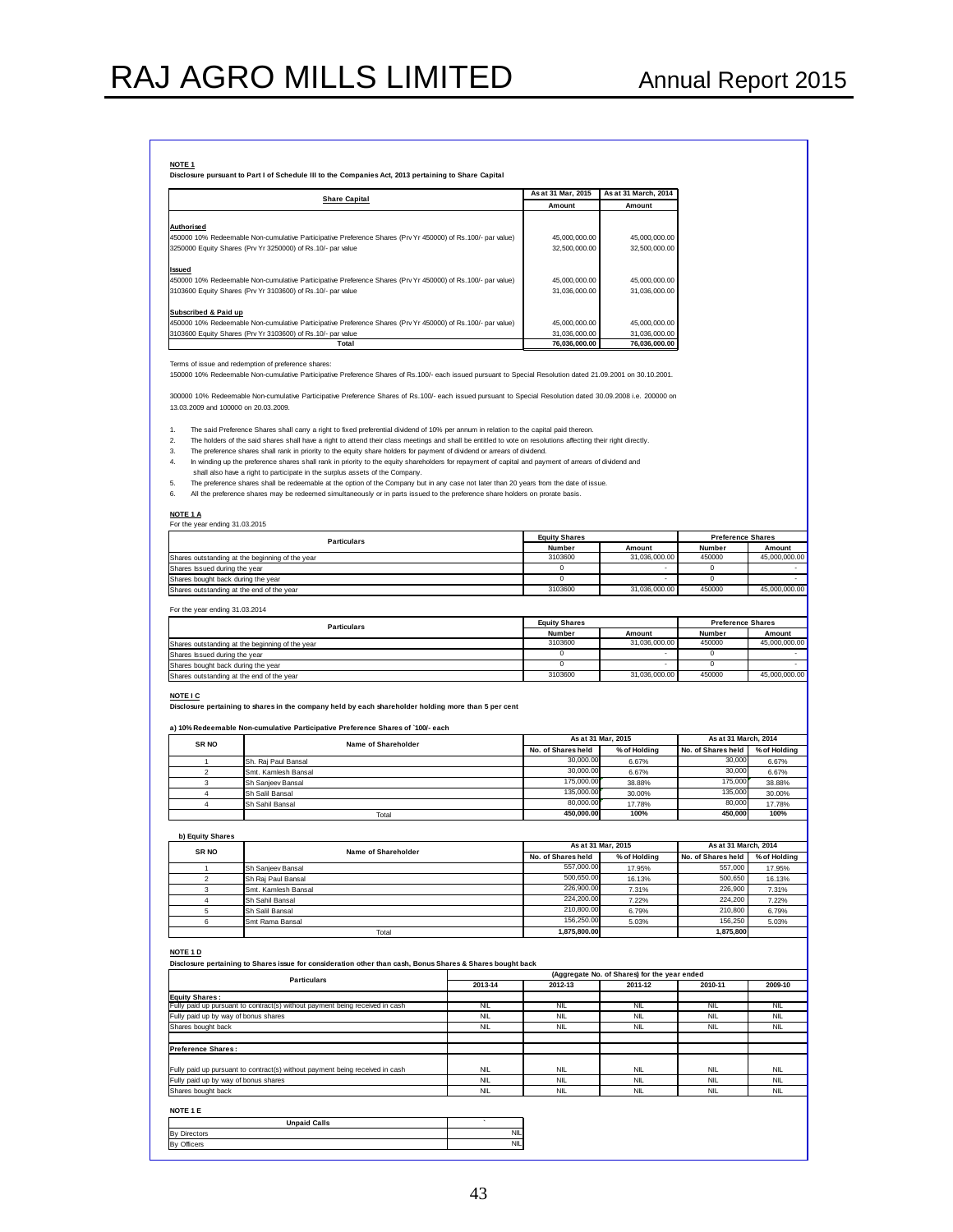| <b>Reserves &amp; Surplus</b>                                   | As at 31 Mar, 2015 | As at 31 March, 2014 |
|-----------------------------------------------------------------|--------------------|----------------------|
|                                                                 | Amount             | Amount               |
| (i) ('c). Securities Premium Reserves                           |                    |                      |
| Opening Balance                                                 | 16, 197, 706.61    | 16, 197, 706.61      |
| (+) Current Year Transfer                                       | 0.00               | 0.00                 |
| (-) Written Back in Current Year                                | 0.00               | 0.00                 |
| <b>Closing Balance</b>                                          | 16, 197, 706.61    | 16,197,706.61        |
|                                                                 |                    |                      |
| (ii) Reserved specifically represented by earmarked investments |                    |                      |
| (iii) Debit Balance of Statement of Profit & Loss Account       |                    |                      |
| Opening balance                                                 | -172.971.445.53    | -210.244.988.80      |
| (+) Net Profit/(Net Loss) For the current year                  | $-5,307,667.64$    | 37,277,205.27        |
| (+) Transfer from Reserves                                      |                    |                      |
| (-) Proposed Dividends                                          |                    |                      |
| (-) Interim Dividends                                           |                    |                      |
| (-) Transfer to Reserves                                        |                    |                      |
| (-) Retirement of Assets                                        |                    |                      |
| (-) Income Tax of earlier year w/off                            | $-235,570.00$      | $-3.662.00$          |
| <b>Closing Balance</b>                                          | $-178,514,683.17$  | -172,971,445.53      |
|                                                                 |                    |                      |
| Total                                                           | $-162,316,976.56$  | -156,773,738.92      |

#### **NOTE 3**

**Disclosure pursuant to Part I of Schedule III to the Companies Act, 2013 pertaining to Long-Term Borrowings**

| <b>Long Term Borrowings</b>                                                                                                                      | As at 31 Mar, 2015 | As at 31 March, 2014 |
|--------------------------------------------------------------------------------------------------------------------------------------------------|--------------------|----------------------|
|                                                                                                                                                  | Amount             | Amount               |
| A) Secured                                                                                                                                       |                    |                      |
| From State Bank of India                                                                                                                         |                    |                      |
| Term Loan (As Per One Time Settlement dated 26.09.2012)                                                                                          | 0.00               | 51,903,054.63        |
| <b>Securities:</b>                                                                                                                               | 0.00               | 51,903,054.63        |
| 1. First Charge on all the hypothecated properties viz current assets (present and future) includinve stores,                                    |                    |                      |
| book debts, Receivables, consumable stores & spares and movable plant & machinery etc.                                                           |                    |                      |
| 2. Equitable Mortgage of factory Land and building admeasuring net 34 K-2Ms (20034.05 sq. yards) situated<br>at Village Pawa, G.T.Road, Ludhiana |                    |                      |
| <b>Terms of Repayment:</b>                                                                                                                       |                    |                      |
| As the account had become NPA, the company gave its final compromise offer of Rs.33.20 cr to the bank                                            |                    |                      |
| under the One Time Settlement which was duly accepted by the bank vide its letter reference no.SAMB/                                             |                    |                      |
| SK/1142 dated 26.09.2012. In terms of acceptance of OTS offer company has to deposit Rs.5.00 cr up to                                            |                    |                      |
| 25.03.2013, Rs.20.30 cr upto 25.03.2014, Rs.2.70 cr upto 25.03.2015 and Rs.5.20 cr up to 25.09.2015.                                             |                    |                      |
| However, the above specified payments have to be made on different dates with the amount specified                                               |                    |                      |
| there against.                                                                                                                                   |                    |                      |
| The company is regular in making payment in terms of OTS accepted by bank and it has paid entire Principal                                       |                    |                      |
| amount of Rs.33.20 cr under OTS up to 27th June, 2015 well before due date of 25th September, 2015.                                              |                    |                      |
| Rate of Interest:                                                                                                                                |                    |                      |
| Interest amount of Rs.2,85,24,915/- is still outstanding as payable which is to be paid on or before 25.03.2016.                                 |                    |                      |
| <b>B) Unsecured</b>                                                                                                                              |                    |                      |
| (a) Deposits                                                                                                                                     |                    |                      |
| i) from Public                                                                                                                                   |                    |                      |
| ii) by Directors                                                                                                                                 | 39,858,626.00      | 12,790,905.00        |
| iii) from bodies corporates                                                                                                                      |                    |                      |
|                                                                                                                                                  | 39,858,626.00      | 12,790,905.00        |
|                                                                                                                                                  |                    |                      |
| Total $(A + B)$                                                                                                                                  | 39,858,626.00      | 64,693,959.63        |
|                                                                                                                                                  |                    |                      |

### **NOTE 4**

**Disclosure pursuant to Part I of Schedule III to the Companies Act, 2013 pertaining to Other Long Term Liabilities**

| <b>Other Long Term Liabilities</b> | As at 31 Mar, 2015 | As at 31 March, 2014 |
|------------------------------------|--------------------|----------------------|
|                                    | Amount             | Amount               |
|                                    |                    |                      |
| (a) Trade Payables                 |                    |                      |
| (b) Others                         |                    |                      |
| Total                              |                    |                      |

#### **NOTE 5**

**Disclosure pursuant to Part I of Schedule III to the Companies Act, 2013 pertaining to Long Term Provisions…N.A…**

**NOTE 6**

**Disclosure pursuant to Part I of Schedule III to the Companies Act, 2013 pertaining to Short Term Borrowings…N.A.**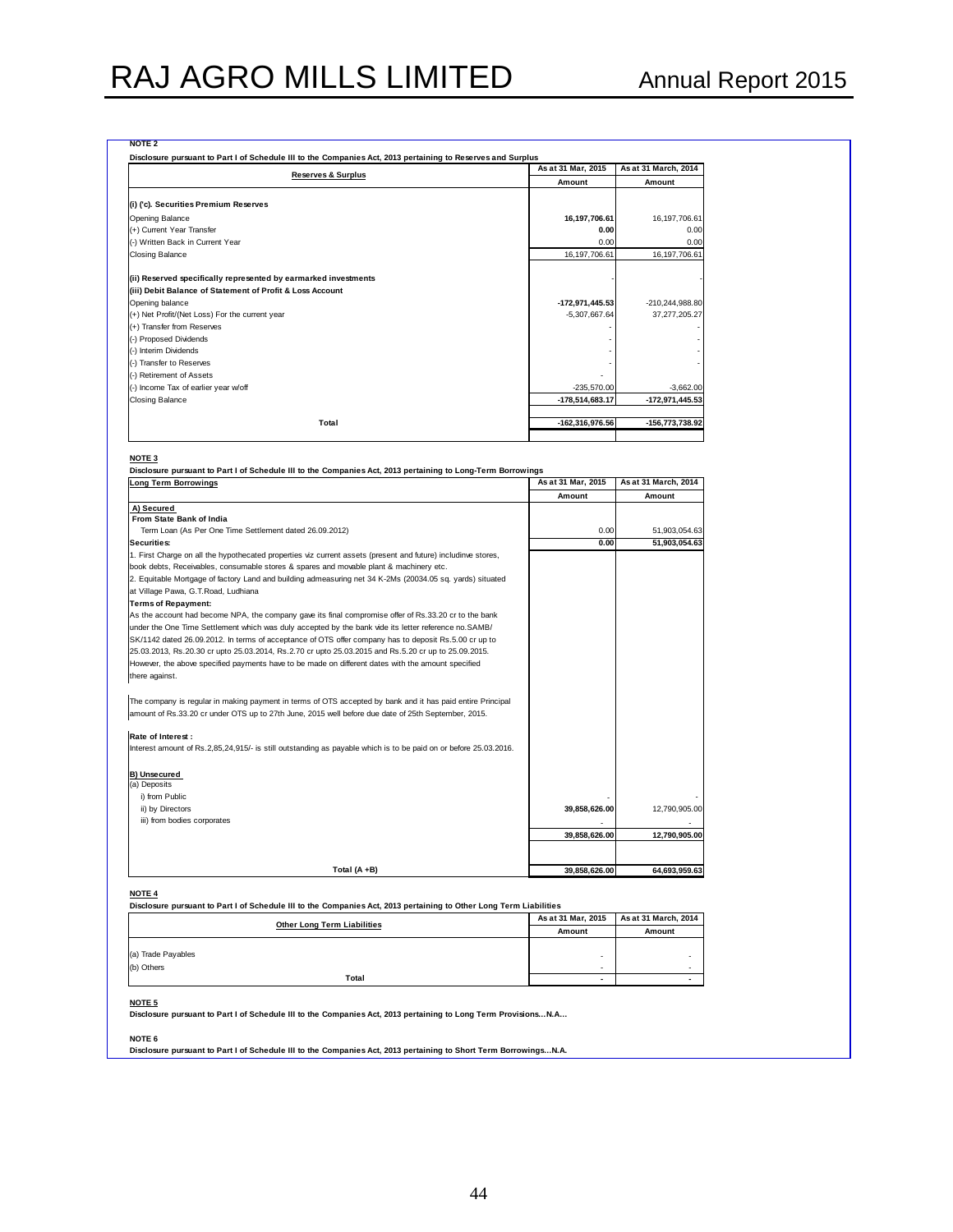| Other Current Liabilities*                                                  | As at 31 Mar, 2015 | As at 31 March, 2014 |
|-----------------------------------------------------------------------------|--------------------|----------------------|
|                                                                             | Amount             | Amount               |
| (a) Current Maturities of Long Term Debt:                                   |                    |                      |
| A) Secured                                                                  |                    |                      |
| From State Bank of India                                                    |                    |                      |
| (a) Term Ioan (As Per One Time Settlement dated 26.09.2012)                 | 51,903,054.63      | 27,000,000.00        |
| (b) Working Capital Term Ioan (As Per One Time Settlement dated 26.09.2012) | 0.00               | 0.00                 |
| (i) Other payables (specify nature)                                         |                    |                      |
| Advances from parties against C-Form/Sale of fixed assets/supplies          | 149,349.00         | 2,370,232.00         |
| <b>TDS Payable</b>                                                          | 4,100.00           | 5,389.00             |
| <b>ESI Payable</b>                                                          | 735.00             | 58.00                |
| Labour Welfare Fund Payable                                                 | 296.00             | 72.00                |
| VAT Payable                                                                 |                    | 873,214.00           |
| Service Tax Payable                                                         | 2,472.00           |                      |
| PF Payable                                                                  | 2,660.00           | 168.00               |
| Expenses Payable (Others)                                                   | 88,075.74          | 1,142,014.00         |
| Total                                                                       | 52, 150, 742.37    | 31,391,147.00        |

**Disclosure pursuant to Part I of Schedule III to the Companies Act, 2013 pertaining to Short Term Provisions**

| <b>Short Term Provisions</b>        | As at 31 Mar, 2015 | As at 31 March, 2014 |
|-------------------------------------|--------------------|----------------------|
|                                     | Amount             | Amount               |
| (a) Provision for employee benefits |                    |                      |
| Salary & Reimbursements             | 78.832.00          | 59,502.00            |
| Contribution to PF                  | -                  |                      |
| (b) Others (Specify nature)         |                    |                      |
|                                     |                    |                      |
| Total                               | 78.832.00          | 59.502.00            |

#### **NOTE 10**

| Disclosure pursuant to Part I of Schedule III to the Companies Act. 2013 pertaining to Non Current Investments |      |                                           |
|----------------------------------------------------------------------------------------------------------------|------|-------------------------------------------|
|                                                                                                                |      | As at 31 Mar. 2015   As at 31 March. 2014 |
| Other Investments                                                                                              | 0.00 | 0.00                                      |
|                                                                                                                |      |                                           |

#### **NOTE 11**

**Disclosure pursuant to Part I of Schedule III to the Companies Act, 2013 pertaining to Long Term Loans & Advances**

| <b>Long Term Loans and Advances</b>             | As at 31 Mar, 2015 | As at 31 March, 2014 |
|-------------------------------------------------|--------------------|----------------------|
|                                                 | Amount             | Amount               |
| a. Capital Advances                             |                    |                      |
| Secured, considered good                        |                    |                      |
| Unsecured, considered good                      |                    |                      |
| Doubtful                                        |                    |                      |
| Less: Allowance for doubtful advances           |                    |                      |
|                                                 | ۰                  |                      |
| b. Security Deposits( unsecure considered good) |                    |                      |
| <b>Electricity Security</b>                     | 1,319,391.00       | 1,319,391.00         |
| <b>Telephone Security</b>                       | 29,486.82          | 29,486.82            |
| Security with Sales Tax, Gandhidham             |                    | 40,000.00            |
| Security with Sohavi Gax                        |                    | 9,000.00             |
|                                                 | 1,348,877.82       | 1,397,877.82         |
| c. Loans and advances to related parties        |                    |                      |
| d. Other Loans and advances                     |                    |                      |
| Secured, considered good                        | ۰                  |                      |
| Unsecured, considered good                      | ۰                  |                      |
| Less: Allowance for doubtful loans and advances |                    |                      |
| Total                                           | 1,348,877.82       | 1,397,877.82         |

#### **NOTE 11 A**

| Disclosure pertaining to Loan & Advances by Directors/officers/other interested parties |                    |                      |
|-----------------------------------------------------------------------------------------|--------------------|----------------------|
| <b>Particulars</b>                                                                      | As at 31 Mar, 2015 | As at 31 March, 2014 |
|                                                                                         | Amount             | Amount               |
| Directors *                                                                             |                    |                      |
| Company *                                                                               |                    |                      |
| Firm in which director is a partner *                                                   |                    |                      |
| Private Company in which director is a member                                           |                    |                      |
|                                                                                         |                    |                      |

#### \*Either severally or jointly

**NOTE 12**

**Disclosure pursuant to Part I of Schedule III to the Companies Act, 2013 pertaining to Other Non Current Assets**

| <b>Other Non Current Asset</b>                                                        | As at 31 Mar, 2015       | As at 31 March, 2014 |
|---------------------------------------------------------------------------------------|--------------------------|----------------------|
|                                                                                       | Amount                   | Amount               |
| a. Long term trade receivables (including trade receivables on deferred credit terms) |                          |                      |
| Secured, considered good                                                              | ۰                        |                      |
| Unsecured, considered good                                                            | ۰                        |                      |
| Doubtful                                                                              | ۰                        |                      |
| Less: Provision for doubtful debts                                                    | $\overline{\phantom{a}}$ |                      |
|                                                                                       | ۰                        |                      |
| b. Others (specify nature)                                                            |                          |                      |
| Secured, considered good                                                              | ۰                        |                      |
| Unsecured, considered good                                                            | ۰                        |                      |
| Doubtful                                                                              |                          |                      |
| Less: Provision for                                                                   |                          |                      |
|                                                                                       |                          |                      |
| Total                                                                                 |                          |                      |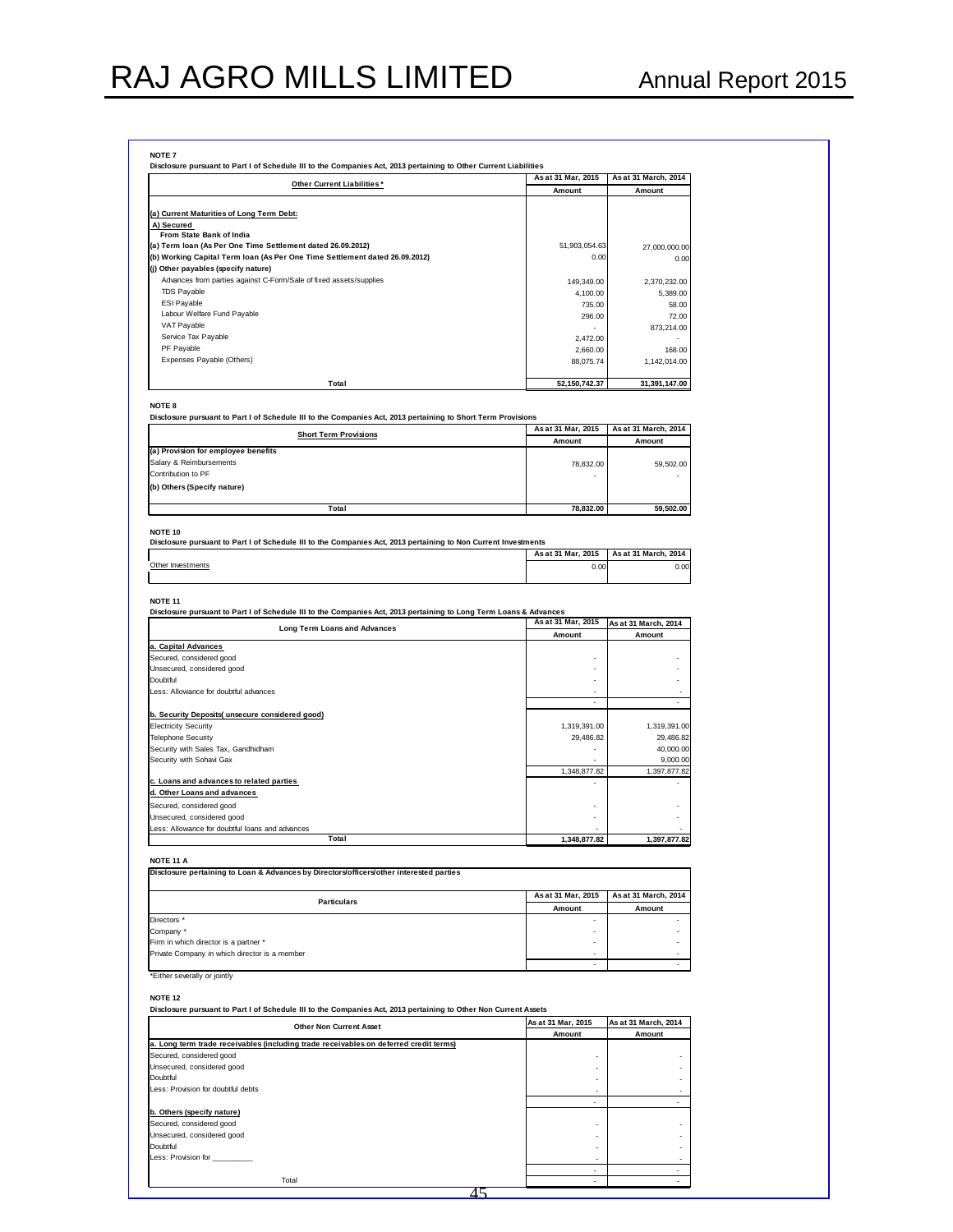| <b>Fixed Assets</b>                      |                        |           | Gross Block         |                                           |                   |                        |                                     |                                         | Accumulated Depreciation |                 |                   | Net Block         |                        |
|------------------------------------------|------------------------|-----------|---------------------|-------------------------------------------|-------------------|------------------------|-------------------------------------|-----------------------------------------|--------------------------|-----------------|-------------------|-------------------|------------------------|
|                                          | As at 31 March<br>2014 | Additions | (Disposals)         | Adjustment on<br>Account of<br>Forfeiture | As at 31 Mar 2015 | As at 31 March<br>2014 | Depreciation charge<br>for the year | Adjustment due to<br>revaluations/w/off | Retirement of Assets     | On disposals    | As at 31 Mar 2015 | As at 31 Mar 2015 | As at 31 March<br>2014 |
| <b>Tangible Assets</b><br>$\overline{a}$ |                        |           |                     |                                           |                   |                        |                                     |                                         |                          |                 |                   |                   |                        |
| Land                                     |                        |           |                     |                                           |                   |                        |                                     |                                         |                          |                 |                   |                   |                        |
| <b>Buildings</b>                         |                        |           |                     |                                           |                   |                        |                                     |                                         |                          |                 |                   |                   |                        |
| Plant and Machinery                      | 38,620,430.20          |           | 36,520,430.00       |                                           | 2,100,000.20      | 33,968,861.39          | 215,891.00                          |                                         |                          | 33, 671, 548.78 | 513,203.61        | 1,586,796.59      | 4,651,568.81           |
| Furniture and Fixtures                   | 861,134.47             |           | 861, 134.47         |                                           |                   | 771,714.77             | 9,355.05                            |                                         | 67,388.54                | 848,458.36      |                   |                   | 89,419.70              |
| Scooter                                  | 22,525.00              |           | 22,525.00           |                                           |                   | 22,525.00              |                                     |                                         |                          | 22,525.00       |                   |                   |                        |
| Cycle                                    | 5,032.70               |           | 5,032.70            |                                           |                   | 3,244.56               | 322.71                              |                                         | 313.07                   | 3,880.34        |                   |                   | 1,788.14               |
| Office equipment                         | 894,534.48             |           | 894, 534.48         |                                           |                   | 751,765.74             | 3,331.40                            |                                         | 127,077.86               | 882, 175.00     |                   |                   | 142,768.7400           |
| Others (specify nature)                  |                        |           | ï                   |                                           |                   |                        |                                     |                                         |                          |                 |                   |                   |                        |
| Electric Installation                    | 2,432,044.40           |           | 2,432,044.40        |                                           |                   | 1,825,395.22           |                                     |                                         | 606,649.18               | 2,432,044.40    |                   |                   | 606,649.18             |
| Computers                                | 606, 147.80            |           | 606, 147.80         |                                           |                   | 606, 147.80            |                                     |                                         |                          | 606,147.80      |                   |                   |                        |
| Weigh Bridge                             | 1,358,233.62           |           | 1,358,233.62        |                                           |                   | 665,370.29             | 29,670.48                           |                                         | 24,353.29                | 719,394.06      |                   |                   | 692, 863.33            |
| Weighing Scale                           | 42,594.00              |           | 42,594.00           |                                           |                   | 6,573.00               | 1,598.88                            |                                         |                          | 8,171.88        |                   |                   | 36,021.00              |
| Laboratory Equipments                    | 921,714.30             |           | 921,714.30          |                                           |                   | 427,817.38             | 30, 404.49                          |                                         | 204,859.95               | 663,081.82      |                   |                   | 493,896.92             |
| Camera                                   | 10,463.00              |           | 10,463.00           |                                           |                   | 1,752.00               | 787.00                              |                                         |                          | 2,539.00        |                   |                   | 8,711.00               |
| Referigerator                            | 36,720.00              |           | 36,720.00           |                                           |                   | 19,108.24              | 4,827.68                            |                                         |                          | 23,935.92       |                   |                   | 17,611.76              |
| Fire Fighting Equipments                 | 90,178.00              |           | 90, 178.00          |                                           |                   | 85,539.02              | 2,096.98                            |                                         |                          | 87,636.00       |                   |                   | 4,638.98               |
|                                          |                        |           |                     |                                           |                   |                        |                                     |                                         |                          |                 |                   |                   |                        |
| Total                                    | 45, 901, 751.97        |           | 751.77<br>43,801,   |                                           | 2,100,000.20      | 39,155,814.41          | 298,285.67                          |                                         | 1,030,641.89             | 39,971,538.36   | 513,203.61        | 1,586,796.59      | 6,745,937.56           |
|                                          |                        |           |                     |                                           |                   |                        |                                     |                                         |                          |                 |                   |                   |                        |
| Intangible Assets<br>م                   |                        |           |                     |                                           |                   |                        |                                     |                                         |                          |                 |                   |                   |                        |
| Computer software                        |                        |           |                     |                                           |                   |                        |                                     |                                         |                          |                 |                   |                   |                        |
| Licenses and franchise                   |                        |           |                     |                                           |                   |                        |                                     |                                         |                          |                 |                   |                   |                        |
| Total                                    |                        |           |                     |                                           |                   |                        |                                     |                                         |                          |                 |                   |                   |                        |
| Capital Work In Progress                 |                        |           |                     |                                           |                   |                        |                                     |                                         |                          |                 |                   |                   |                        |
| U                                        |                        |           |                     |                                           |                   |                        |                                     |                                         |                          |                 |                   |                   |                        |
| Total                                    |                        |           |                     |                                           |                   |                        |                                     |                                         |                          |                 |                   |                   |                        |
| d Intangible assets under<br>Development |                        |           |                     |                                           |                   |                        |                                     |                                         |                          |                 |                   |                   |                        |
|                                          |                        |           |                     |                                           |                   |                        |                                     |                                         |                          |                 |                   |                   |                        |
| Total                                    | 45, 901, 751.97        |           | 751.77<br>43,801,7  |                                           | 2,100,000.20      | 39,155,814.41          | 298,285.67                          |                                         |                          | 39,971,538.36   | 513,203.61        | 1,586,796.59      | 6,745,937.56           |
| Previous Yr                              | 281,070,975.41         |           | 223.44<br>235, 169, |                                           | 45, 901, 751.97   | 104, 191, 544.23       |                                     |                                         |                          | 65,035,729.84   | 39,155,814.39     | 6,745,937.82      | 176,879,431.18         |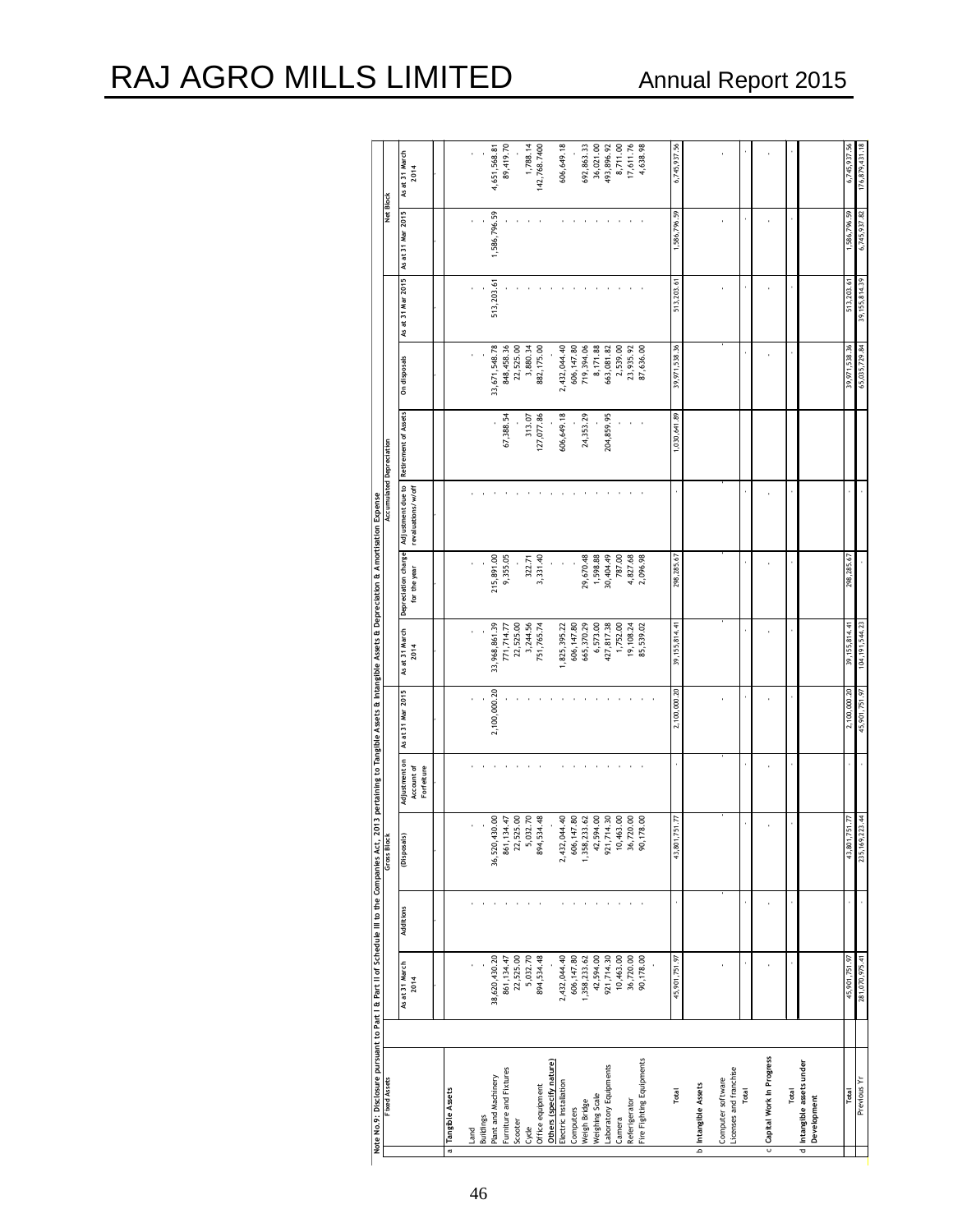**NOTE 12 A**

| Disclosure pertaining to Debts due by Directors/officers/other interested parties |                    |                      |  |
|-----------------------------------------------------------------------------------|--------------------|----------------------|--|
|                                                                                   | As at 31 Mar, 2015 | As at 31 March, 2014 |  |
|                                                                                   | Amount             | Amount               |  |
| Directors *                                                                       |                    |                      |  |
| Other officers of the Company *                                                   |                    |                      |  |
| Firm in which director is a partner *                                             |                    |                      |  |
| Private Company in which director is a member                                     |                    |                      |  |
|                                                                                   | 0.00               | 0.00                 |  |
| *Either severally or jointly                                                      |                    |                      |  |

#### **NOTE 13**

**Disclosure pursuant to Part I of Schedule III to the Companies Act, 2013 pertaining to Current Investments: N.A.**

#### **NOTE 14**

**Disclosure pursuant to Part I of Schedule III to the Companies Act, 2013 pertaining to Inventories**

| Inventories                                                                        |           | As at 31 Mar, 2015 | As at 31 March, 2014 |
|------------------------------------------------------------------------------------|-----------|--------------------|----------------------|
|                                                                                    |           | Amount             | Amount               |
| a. Raw Materials and components (Valued at cost or market price whichever is less) |           | 0.00               | 0.00                 |
| Goods-in transit                                                                   |           | 0.00               | 0.00                 |
|                                                                                    | Sub total | 0.00               | 0.00                 |
| b. Work-in-progress (Valued at lower of cost and net realisable value)             |           | 0.00               | 0.00                 |
| Goods-in transit                                                                   |           | 0.00               | 0.00                 |
|                                                                                    | Sub total | 0.00               | 0.00                 |
| c. Finished goods (Valued at lower of cost and net realisable value)               |           | 0.00               | 0.00                 |
| Goods-in transit                                                                   |           | 0.00               | 0.00                 |
|                                                                                    | Sub total | 0.00               | 0.00                 |
| d. Stock-in-trade (Valued at cost or market price whichever is less)               |           | 0.00               | 0.00                 |
| Goods-in transit                                                                   |           | 0.00               | 0.00                 |
|                                                                                    | Sub total | 0.00               | 0.00                 |
| e. Stores and spares (Valued at cost or market price whichever is less)            |           | 0.00               | 0.00                 |
| Goods-in transit                                                                   |           |                    |                      |
|                                                                                    | Sub total | 0.00               | 0.00                 |
| f. Loose Tools (Valued at )                                                        |           |                    |                      |
| Goods-in transit                                                                   |           |                    |                      |
|                                                                                    | Sub total | 0.00               | 0.00                 |
| g. Others (Specify nature)                                                         |           |                    |                      |
| Packing Material (Valued at cost or market price whichever is less)                |           | 0.00               | 0.00                 |
| Goods-in transit                                                                   |           |                    |                      |
|                                                                                    | Sub total | 0.00               | 0.00                 |
| <b>Grand Total</b>                                                                 |           | 0.00               | 0.00                 |

**NOTE 15 Disclosure pursuant to Part I of Schedule III to the Companies Act, 2013 pertaining to Trade Receivables**

| <b>Trade Receivables</b>                                                                               | As at 31 Mar, 2015       | As at 31 March, 2014 |  |
|--------------------------------------------------------------------------------------------------------|--------------------------|----------------------|--|
|                                                                                                        | Amount                   | Amount               |  |
| Trade receivables outstanding for a period less than six months from the date they are due for payment |                          |                      |  |
| Secured, considered good                                                                               |                          |                      |  |
| Unsecured, considered good                                                                             | ۰                        | ٠                    |  |
| Unsecured, considered doubtful                                                                         |                          |                      |  |
|                                                                                                        |                          | ۰                    |  |
| Less: Allowance for doubtful debts                                                                     | ۰                        | ٠                    |  |
|                                                                                                        | $\overline{\phantom{0}}$ |                      |  |
| Trade receivables outstanding for a period exceeding six months from the date they are due for payment |                          |                      |  |
| Secured, considered good                                                                               |                          |                      |  |
| Unsecured, considered good                                                                             |                          |                      |  |
| Unsecured, considered doubtful                                                                         |                          | 416,585.00           |  |
|                                                                                                        |                          | 416,585.00           |  |
| Less: Allowance for doubtful debts                                                                     |                          |                      |  |
|                                                                                                        |                          | 416,585.00           |  |
|                                                                                                        |                          |                      |  |
| Total                                                                                                  |                          | 416,585.00           |  |

#### **NOTE 15 A**

| Trade Receivable stated above include debts due by: |                    |                      |
|-----------------------------------------------------|--------------------|----------------------|
| <b>Particulars</b>                                  | As at 31 Mar, 2015 | As at 31 March, 2014 |
|                                                     | Amount             | Amount               |
| Directors *                                         | 0.00               | 0.00                 |
| Other officers of the Company *                     | 0.00               | 0.00                 |
| Firm in which director is a partner *               | 0.00               | 0.00                 |
| Private Company in which director is a member       | 0.00               | 0.00                 |
| Total                                               | 0.00               | 0.00                 |
| *Either severally or jointly                        |                    |                      |

**NOTE 16 Disclosure pursuant to Part I of Schedule III to the Companies Act, 2013 pertaining to Cash and Cash equivalents**

| Cash and cash equivalents                                                                              | As at 31 Mar. 2015 | As at 31 March, 2014 |  |
|--------------------------------------------------------------------------------------------------------|--------------------|----------------------|--|
|                                                                                                        | Amount             | Amount               |  |
| a. Balances with banks*                                                                                | 58, 102. 10        | 1,100,903.08         |  |
| This includes:                                                                                         |                    |                      |  |
| Earmarked Balances (eg/- unpaid dividend accounts)                                                     |                    | -                    |  |
| Margin money                                                                                           |                    | -                    |  |
| Security against borrowings                                                                            |                    | ٠                    |  |
| Guarantees                                                                                             |                    | ۰                    |  |
| Other Commitments                                                                                      |                    | -                    |  |
| Bank deposits with more than 12 months maturity                                                        |                    | -                    |  |
| b. Cheques, drafts on hand                                                                             |                    |                      |  |
| c. Cash on hand*                                                                                       | 693.187.30         | 1.311.029.25         |  |
| d. Others (specify nature)                                                                             |                    |                      |  |
| Deposits against OTS                                                                                   |                    |                      |  |
| Total                                                                                                  | 751,289.40         | 2,411,932.33         |  |
| *Repatriation restrictions, if any, in respect of cash and bank balances shall be separately statedN.A |                    |                      |  |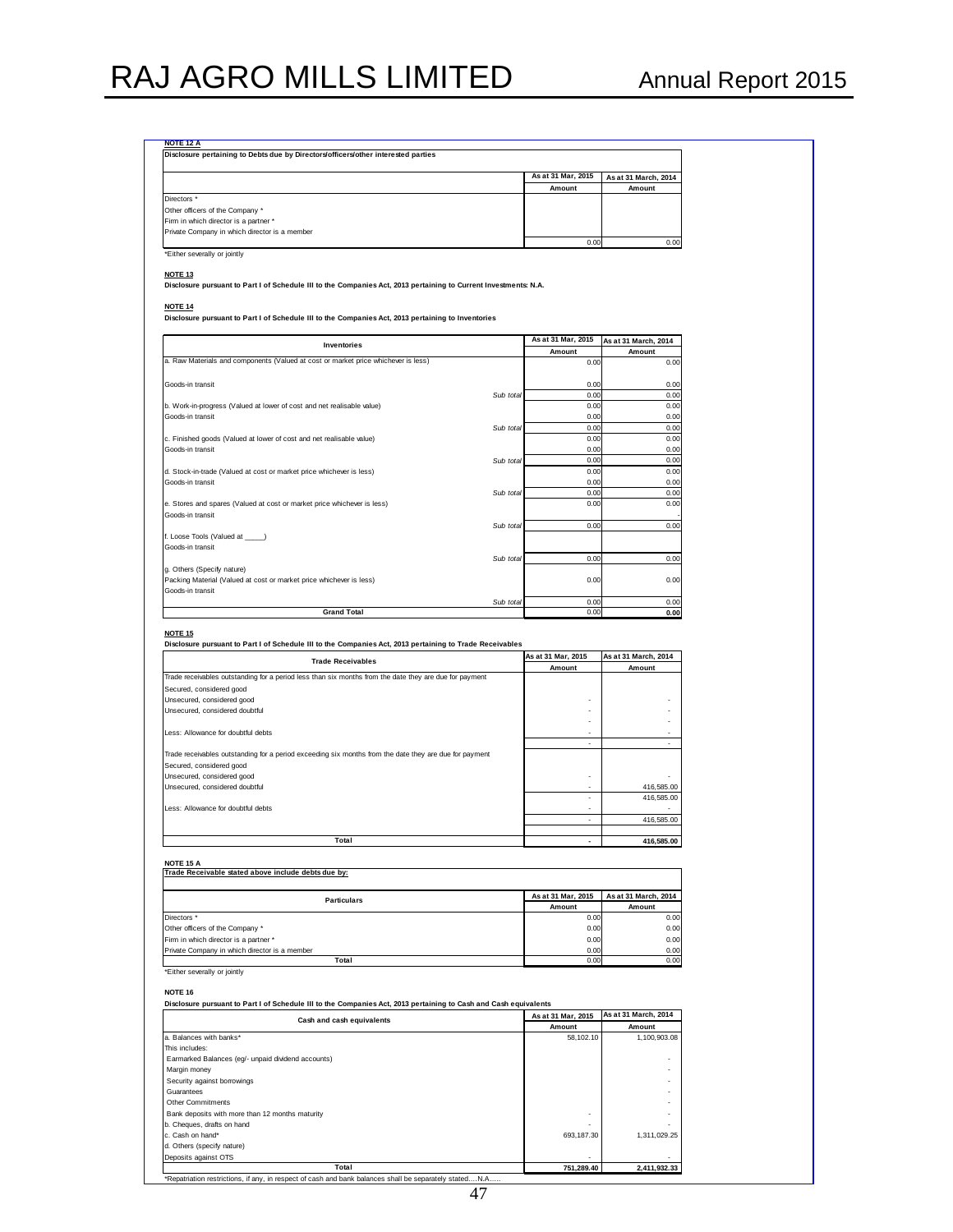| 0 | π<br>. . |  |
|---|----------|--|
|   |          |  |

|  |  | Disclosure pursuant to Part I of Schedule III to the Companies Act, 2013 pertaining to Short Term Loans & Advances |
|--|--|--------------------------------------------------------------------------------------------------------------------|

| Short-term loans and advances                   | As at 31 Mar, 2015 | As at 31 March, 2014 |  |
|-------------------------------------------------|--------------------|----------------------|--|
|                                                 | Amount             | Amount               |  |
|                                                 |                    |                      |  |
| Secured, considered good                        |                    | ۰.                   |  |
| Unsecured, considered good                      | ٠                  |                      |  |
| Doubtful                                        |                    |                      |  |
| Less: Provision for doubtful loans and advances |                    |                      |  |
|                                                 |                    |                      |  |
| b. Others (specify nature)                      |                    |                      |  |
| Balance with revenue authorities                |                    |                      |  |
| i) Income Tax                                   | 1,015,260.00       | 1,460,818.00         |  |
| ii) Sales Tax                                   |                    | 8,875.00             |  |
| iii) Others unsecured considered good           |                    |                      |  |
| Advance to employees                            | 5,000.00           | 40,000.00            |  |
| Prepaid Expenses                                |                    | 6.771.00             |  |
| Rent/Interest Receivables                       |                    |                      |  |
| Total                                           | 1,020,260.00       | 1,516,464.00         |  |

| NOTE 17 A                                       |                    |                      |  |  |  |
|-------------------------------------------------|--------------------|----------------------|--|--|--|
| Short-term loans & advances stated above due by |                    |                      |  |  |  |
| Short-term loans and advances                   | As at 31 Mar, 2015 | As at 31 March, 2014 |  |  |  |
|                                                 | Amount             |                      |  |  |  |
| Directors *                                     | 0.00               | 0.00                 |  |  |  |
| Other officers of the Company *                 | 0.00               | 0.00                 |  |  |  |
| Firm in which director is a partner *           | 0.00               | 0.00                 |  |  |  |
| Private Company in which director is a member   | 0.00               | 0.00                 |  |  |  |
|                                                 | 0.00               | 0.00                 |  |  |  |
| *Either severally or jointly                    |                    |                      |  |  |  |

| <b>NOTE 18</b>                                                                                                                |                    |                      |
|-------------------------------------------------------------------------------------------------------------------------------|--------------------|----------------------|
| Disclosure pursuant to Part I of Schedule III to the Companies Act, 2013 pertaining to Other Current Assets :                 |                    |                      |
| <b>Other Current Assets</b>                                                                                                   | As at 31 Mar. 2015 | As at 31 March, 2014 |
|                                                                                                                               | Amount             | Amount               |
| Receivables against sale of fixed assets                                                                                      | 1.100.000.00       | 2.918.073.00         |
|                                                                                                                               | 1.100.000.00       | 2,918,073.00         |
| NOTE 19                                                                                                                       |                    |                      |
| Disclosure pursuant to Part I of Schedule III to the Companies Act, 2013 pertaining to Contingent Liabilities and commitments |                    |                      |
| Contingent liabilities and commitments (to the extent not provided for)                                                       | As at 31 Mar. 2015 | As at 31 March, 2014 |
|                                                                                                                               | Amount             |                      |
| (i) Contingent Liabilities                                                                                                    |                    |                      |
| (a) Claims against the company not acknowledged as debt                                                                       |                    |                      |

|                                                                                                    | Amount     |            |
|----------------------------------------------------------------------------------------------------|------------|------------|
| (i) Contingent Liabilities                                                                         |            |            |
| (a) Claims against the company not acknowledged as debt                                            |            |            |
| (b) Guarantees                                                                                     | ۰          |            |
| (c) Other money for which the company is contingently liable                                       |            |            |
| Sales Tax Liability u/s 51(7)(b) of Punjab Vat Act, 2005 for the FY 06-07                          | 26.625.00  | 26.625.00  |
| <b>Grauity Provisions</b>                                                                          | 147.692.00 | 201.578.00 |
|                                                                                                    | 174.317.00 | 228.203.00 |
| (ii) Commitments                                                                                   |            |            |
| (a) Estimated amount of contracts remaining to be executed on capital account and not provided for | $\sim$     |            |
| (b) Uncalled liability on shares andd other investments partly paid                                | ۰          |            |
| (c) Other commitments (specify nature)                                                             | ۰          |            |
|                                                                                                    |            |            |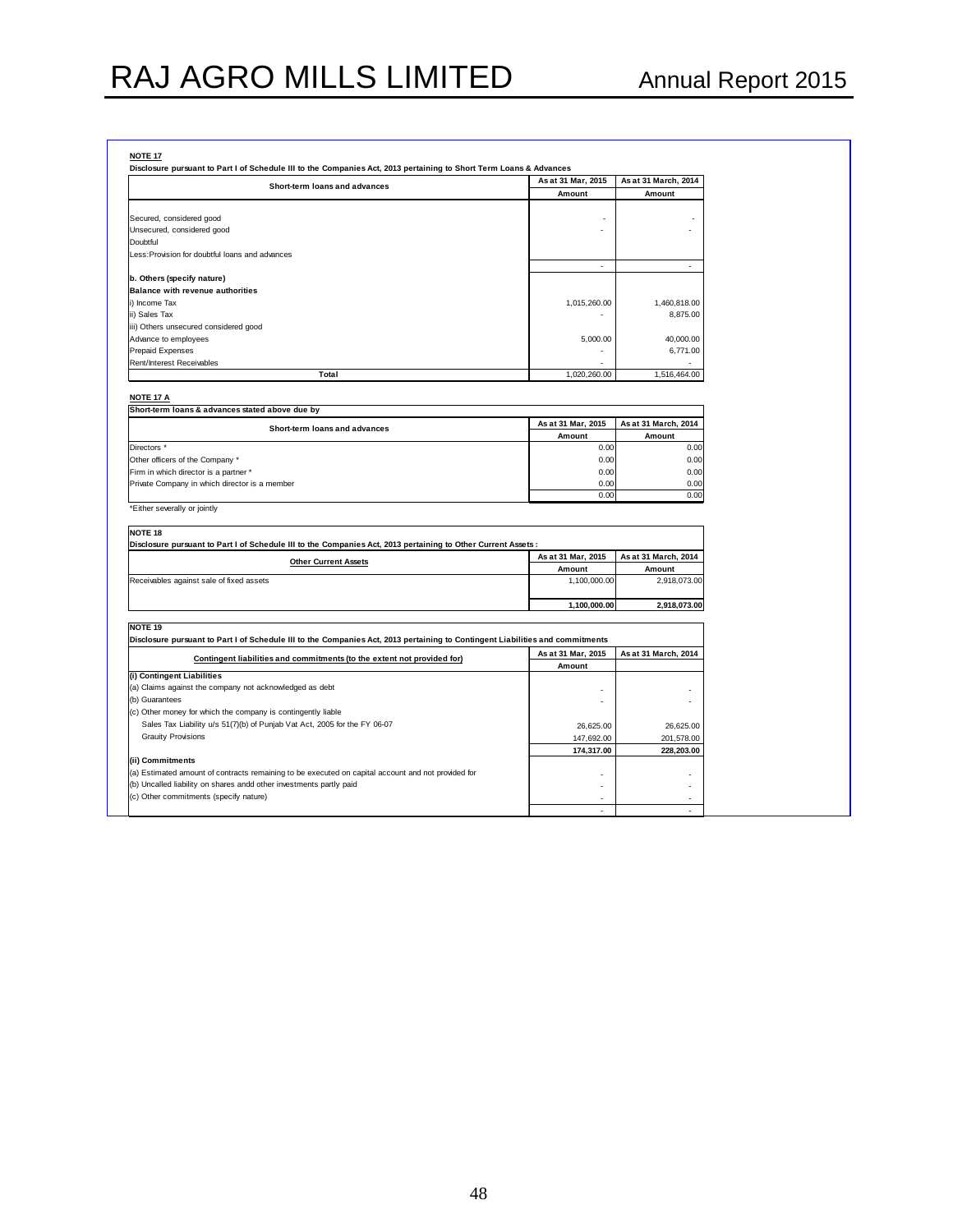#### **Disclosure pursuant to Note 2 of Part II of Schedule III to the Companies Act, 2013**

| <b>Particulars</b>       | As at 31 Mar, 2015 | As at 31 March, 2014 |
|--------------------------|--------------------|----------------------|
|                          | Amount             | Amount               |
| Sale of products         |                    |                      |
| Sale of services         |                    |                      |
| Other operating revenues |                    |                      |
|                          |                    |                      |
| Less: Excise duty        |                    |                      |
| Total                    |                    |                      |

#### **NOTE 21**

#### **Disclosure pursuant to Note 4 of Part II of Schedule III to the Companies Act, 2013**

| <b>Other Income</b>                                  | As at 31 Mar, 2015 | As at 31 March, 2014 |  |
|------------------------------------------------------|--------------------|----------------------|--|
|                                                      | <b>Amount</b>      | <b>Amount</b>        |  |
| Interest Income                                      | 165,132.00         | 303,302.00           |  |
| Sale of traded goods                                 |                    | 292,510.00           |  |
| Net gain/loss on sale of investments                 |                    |                      |  |
| <b>Profit on Sale of Assets</b>                      |                    | 17, 105, 473. 38     |  |
| Other non-operating income (net of expenses directly |                    | 1,259,487.00         |  |
| Total                                                | 165,132.00         | 18,960,772.38        |  |

#### **NOTE 22**

#### **Disclosure pursuant to Note 5(i) (a) of Part II of Schedule III to the Companies Act, 2013**

| <b>Employee Benefits Expense</b>                         | As at 31 Mar, 2015 | As at 31 March, 2014 |  |  |
|----------------------------------------------------------|--------------------|----------------------|--|--|
|                                                          | Amount             | <b>Amount</b>        |  |  |
| (a) Salaries and wages, bonus, HRA                       | 785,338.00         | 571,767.00           |  |  |
| (b) Contributions to -                                   |                    |                      |  |  |
| (i) Provident fund and other funds                       | 14,317.00          | 8,050.00             |  |  |
| (c) Gratuity fund contributions                          | 92,539.00          | 28,829.00            |  |  |
| (d) Leave Encashment                                     |                    |                      |  |  |
| (d) Social security and other benefit plans for overseas |                    |                      |  |  |
| (f) Staff/Labour welfare expenses                        |                    |                      |  |  |
| Total                                                    | 892,194.00         | 608,646.00           |  |  |

#### **NOTE 23**

#### **Disclosure pursuant to Note 3 of Part II of Schedule III to the Companies Act, 2013**

| <b>Finance costs</b>                                          | As at 31 Mar, 2015 | As at 31 March, 2014 |  |  |
|---------------------------------------------------------------|--------------------|----------------------|--|--|
|                                                               | Amount             | Amount               |  |  |
| Interest expense                                              | 115.00             |                      |  |  |
| Other borrowing costs                                         |                    | 16.85                |  |  |
| Applicable net gain/loss on foreign currency transactions and |                    |                      |  |  |
| Total                                                         | 115.00             | 16.85                |  |  |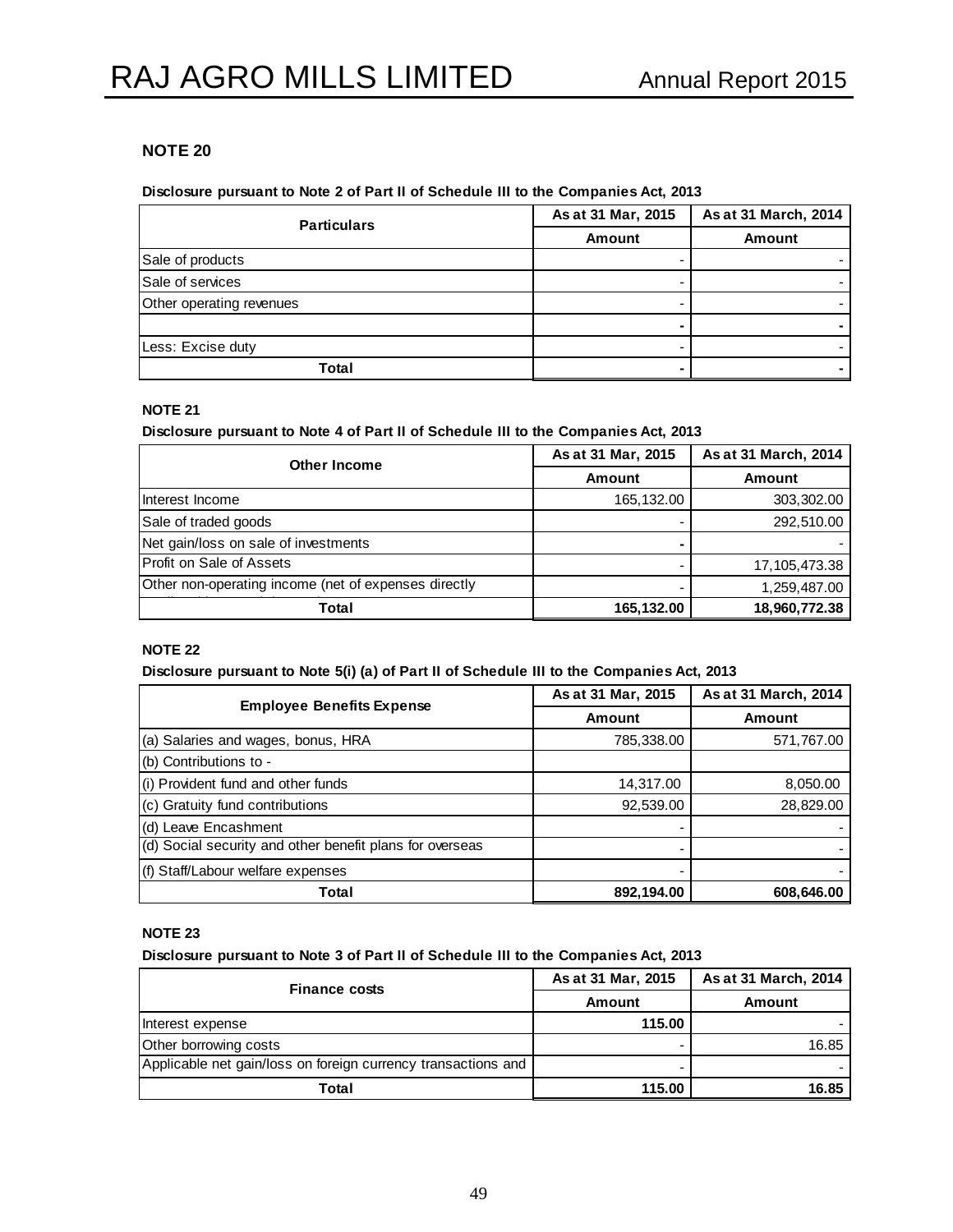#### **Disclosure pursuant to Note 5(i) & (iv) of Part II of Schedule III to the Companies Act, 2013**

| <b>SR No</b>   | Other expenses                    | As at 31 Mar, 2015 | As at 31 March, 2014 |  |
|----------------|-----------------------------------|--------------------|----------------------|--|
|                |                                   | <b>Amount</b>      | <b>Amount</b>        |  |
| 1              | Consumption of Stores & Spares    |                    |                      |  |
| $\overline{2}$ | Power & Fuel                      | 2,060,565.00       | 2,232,279.00         |  |
| 3              | Repairs to building               |                    |                      |  |
| 4              | Repairs to machinery              |                    |                      |  |
| $\sqrt{5}$     | Insurance                         | 6,771.00           | 39,961.00            |  |
| 6              | Rates & taxes                     | 192,848.00         | 78,366.00            |  |
| $\overline{7}$ | Legal & Professional Fees         | 85,735.74          | 48,825.70            |  |
| 8              | Service Tax                       | 171,763.00         | 2,800.00             |  |
| 9              | Telephone & Internet Charges      | 24,689.00          | 31,034.00            |  |
| 10             | <b>Travelling Expenses</b>        | 8,875.00           |                      |  |
| 11             | <b>Business Promotion</b>         |                    |                      |  |
| 12             | Rent                              |                    |                      |  |
| 13             | Insurance Claim recoverable w/off |                    |                      |  |
| 14             | Miscellaneous Expenses            |                    |                      |  |
|                | - Retirement of Assets            | 1,030,642.30       |                      |  |
|                | - Loss on Sale of Fixed Assets    | 75,458.51          |                      |  |
|                | - Bad Debts                       | 416,585.00         |                      |  |
|                | - Notional Vat Recoverable w/off  |                    | 2,158,924.56         |  |
|                | - Others Expenses                 | 208,272.42         | 313,517.00           |  |
| 15             | Diminution in value of Investment |                    |                      |  |
|                | Total                             | 4,282,204.97       | 4,905,707.26         |  |

| <b>SR No</b> | <b>Audit fees</b>                               | As at 31 Mar, 2015 | As at 31 March, 2014 |
|--------------|-------------------------------------------------|--------------------|----------------------|
|              |                                                 | <b>Amount</b>      | <b>Amount</b>        |
|              | Payments to the Statutory Auditor as            | 18,810.00          | 18,539.00            |
|              | $2 b.$ for taxation matters,                    | 11,400.00          | 11,236.00            |
|              | 3 c. for company law matters,                   |                    |                      |
|              | $4$ d. for management services,                 |                    |                      |
|              | 5 <sup>e</sup> . for other services,            |                    |                      |
|              | 6 <sup>f</sup> . for reimbursement of expenses; |                    |                      |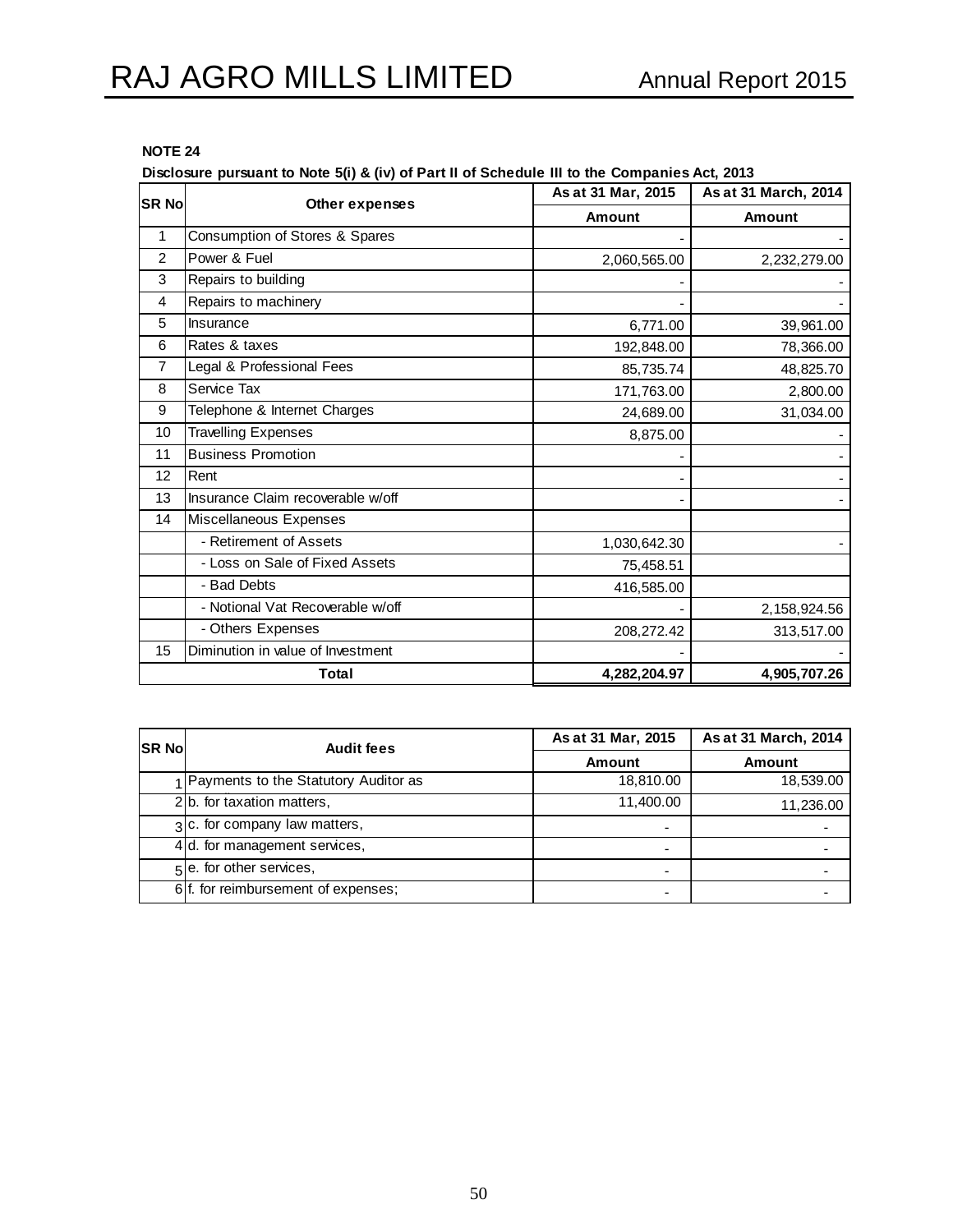#### NOTE NO.25 FORMING PART OF THE BALANCE SHEET AND STATEMENT OF PROFIT & LOSS FOR THE YEAR ENDING 31ST MARCH 2015

#### A. STATEMENT ON SIGNIFICANT ACCOUNTING POLICIES

- a. Description of Business: The Company was engaged in Hydrogenation of vegetable oils and the related products like Vanaspati and Refined oil.
- b. Basis of preparation of financial statements: The financial statements have been prepared under the historical cost convention, in accordance with the Generally Accepted Accounting Principles (GAAP) and as per the provisions of the Companies Act, 2013 as adopted consistently by the company. All the Income and Expenditure having material bearing on the financial statements are recognized on accrual basis.
- c. Use of Estimates: The preparation of the financial statements in conformity with the GAAP requires that the management make estimates and assumptions that affect the reported amounts of assets and liabilities and disclosure of contingent liabilities as of the date of the financial statements, and the reported amount of revenues and expenses during the reported period. Actual results could differ from those estimates.
- d. Revenue Recognition: The Company follows the mercantile system of accounting and recognizes income & expenditure on accrual basis except gratuities and interest on working capital and term loans taken from State Bank of India.
- e. Fixed Assets: Fixed assets are capitalized at cost of acquisition including directly attributable cost of bringing the assets to their working condition for intended use and also including an appropriate share of incidental expenditure during construction/installation.
- f. Depreciation: Depreciation has been provided on the straight-line method in accordance with schedule III to the Companies Act, 2013.
- Investments: Investments that are readily realizable and intended to be held for not more than a year are classified as Current Investment. All other investments are classified as Long Term Investment. Long–term investments are valued at cost, less provision for permanent diminution in the value of investment. Current Investments are valued at cost or market value whichever is lower.
- h. Foreign Currency Transactions: Transactions in foreign currencies are recorded at the exchange rates prevailing on the date of transaction. The exchange differences arising from foreign currency transactions are recognized in the profit & loss accounts. Monetary assets and liabilities denominated in foreign currency are translated at the rates of exchange at the balance sheet date and resultant gain or loss is recognized in the profit and loss account. Premium in respect of forward foreign exchange contracts are recognized over the life of the Contracts.
- i. Accounting for Taxes on Income: Current tax is determined in accordance with the provisions of the Income Tax Act, 1961. Deferred Tax is recognized, subject to the consideration of prudence, on timing differences, being the difference between taxable incomes and accounting income that originate in one period and are capable of reversal in one or more subsequent periods. Deferred tax assets and liabilities are measured considering the tax rates and tax laws enacted or substantively enacted by the Balance Sheet date, in accordance with 'Accounting Standard – 22' of the Institute Of Chartered Accountants of India. Deferred tax assets are recognized based on management's judgment as to the sufficiency of future taxable income against which the deferred tax assets can be realized.

#### j. Inventories:

- 1. Raw material, Chemicals and consumables are valued at cost or net realizable value whichever is lower, cost being purchase price on FIFO basis plus other expenses incurred in bringing the inventories to their present location and condition, including duties (other than those subsequently recoverable from the taxation authorities.)
- 2. Work in progress is valued at cost or net realizable value whichever is lower, cost i.e. Raw materials, Chemicals & Consumables at 100% of the cost & other direct expenses at 75% of the unit cost.
- 3. Finished goods are valued at Net realizable value.
- 4. Stores spares and components are taken at estimated value.

#### k. Retirement Benefit:

- 1. Provident Fund: The Company's contribution to the fund is charged to revenue as required under the statue/rules.
- 2. Leave Encashment: Provision for leave is made on the basis of leaves accrued to the employees during the financial year.
- 3. Gratuity: Gratuity is accounted for on payment basis.

#### l. Impairment of Assets:

 As at each Balance Sheet date an assessment is made whether any indication exists that an asset has been impaired, if any such indication exists, an impairment loss i.e. the amount by which the carrying amount of an asset exceeds its recoverable amount is provided in the books of account.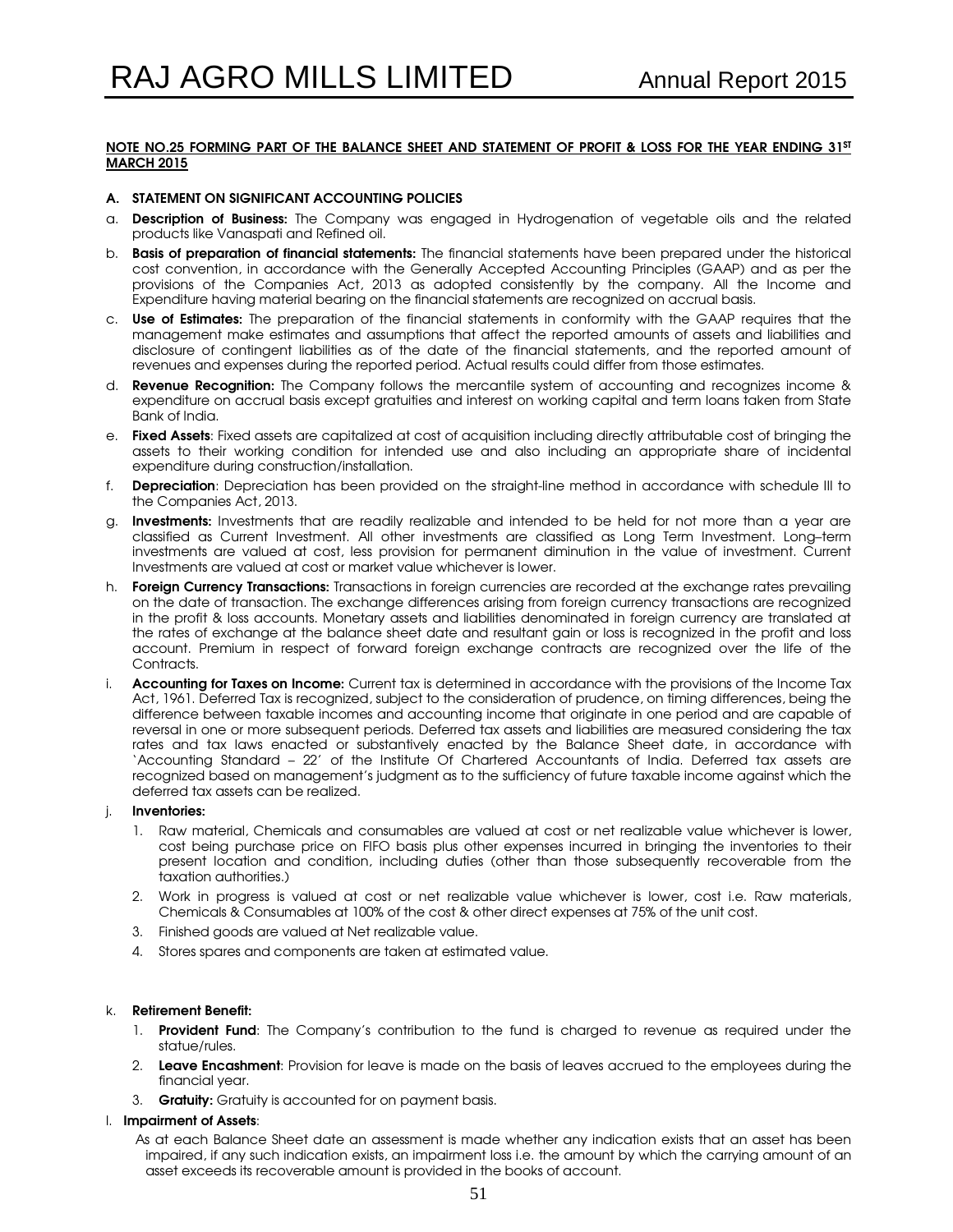#### NOTES ON ACCOUNTS

#### 1. CONTINGENT LIABILITIES NOT PROVIDED FOR;

i) Letter of Credit outstanding Rs. Nil (Previous Year Nil).

ii) Claims against the company not acknowledged as debt are:

- Sales Tax pending in appeals Rs.0.35 Lacs (Previous Year Rs. 0.35 lacs)

- 2. The Gratuity is being charged to profit & loss account in the year in which it is paid. The liability for gratuity as on 31/03/2015 is Rs.1,47,692/- (Previous year Rs.2,01,578/-).
- 3. In the opinion of the Board of Directors, the Current Assets, Loans and Advances have the value on realization in the ordinary course of business at least equal to the amount at which they are stated except as expressly stated otherwise.
- 4. The Company is having no inventory as at close of the year.
- 5. The Company is regularly incurring losses for last more than the five years and its accumulated losses are more than 50% of its Net worth. However during the current year it incurred cash losses. As per the explanation and information given to us its plant is now totally out of operations. The company had also obtained the approval of the shareholders under section 293(1)(a) of the Companies Act, 1956 for disposal by way of sale, transfer or otherwise of whole or substantially the whole of undertaking of the company at a time or at different times in one or more tranches pursuant to the Postal Ballot Notice dated 18.04.2011 sent under section 192A of the Companies Act, 1956 read with the Companies (Passing of the Resolution by Postal Ballot) Rules 2001. As such the company, in order to pay off its liabilities, the company is liquidating its assets. Hence, presently the company is not maintaining its status of going of concern.
- 6. Although the accounts of the company had become NPA but the company had reached one time settlement with the bank under the OTS Scheme for Rs.33.20 cr which was duly accepted by the bank vide its letter reference no.SAMB/SK/1142 dated 26.09.2012. In terms of acceptance of OTS offer, the company was to deposit Rs.33.20 cr on different dates with the amount specified there against. Interest will be paid on reducing balance of compromise amount at base rate (simple) commencing after six months from the date of conveying of sanction of OTS till date of final payment.The company is regular in paying the installments of OTS and it has paid entire Principal Amount of Rs.33.20 cr under OTS up to 27<sup>th</sup> June, 2015 well before due date of 25<sup>th</sup> September, 2015. However, Interest amount of Rs.2,85,24,915/- is still outstanding as payable which is to be paid on or before 25.03.2016.
- 7. There are no Micro and Small Enterprises under The Micro, Small and Medium Enterprises Development Act, 2006 to whom the Company owes dues. The above information regarding Micro and Small Enterprises has been determined to the extent such parties have been identified on the basis of information available with the Company. This has been relied upon by the auditors.
- 8. Amounts Payable to Auditors:
	- i) Statutory Auditors

| Audit Fees                    | Rs.18.810/-  |
|-------------------------------|--------------|
| <b>Taxation/Other Matters</b> | Rs. 11.400/- |
| Total:-                       | Rs.30,210/-  |

9. As the new Companies Act, 2013 has specified the life of the asset therefore the depreciation has been calculated and provided as per Schedule II to the Companies Act, 2013.

#### 10. Segmental Information:

The Company is a single segment company engaged in manufacturing of hydrogenated vegetable oils and the related products like Vanaspati and Refined oils. Accordingly the disclosure requirement as prescribed in the Accounting Standard 17 on "Segment Reporting" issued by The Institute of Chartered Accountants of India is not applicable.

#### 11. RELATED PARTY DISCLOSURE:

There is no transaction with the related parties as described in Accounting Standard-18 issued by the Institute of Chartered Accountants of India.

#### 12. Earning Per Share:

a) Earning Per Share (EPS) computed in accordance with Accounting Standard 20 issued by The Institute of Chartered Accountants of India: -

| <b>Particulars</b>                                | F.Y. 2014-15 | F.Y. 2013-14 |
|---------------------------------------------------|--------------|--------------|
| Net Profit/(Loss) as per Profit & Loss A/c (Rs.)  | (53,07,098)  | 3,72,77,205  |
| Weighted Average No. of Equity Shares outstanding | 3103600      | 3103600      |
| during the year (No.)                             |              |              |
| Basic and Diluted Earning Per Share (Rs.)         | (1.71        | 12.01        |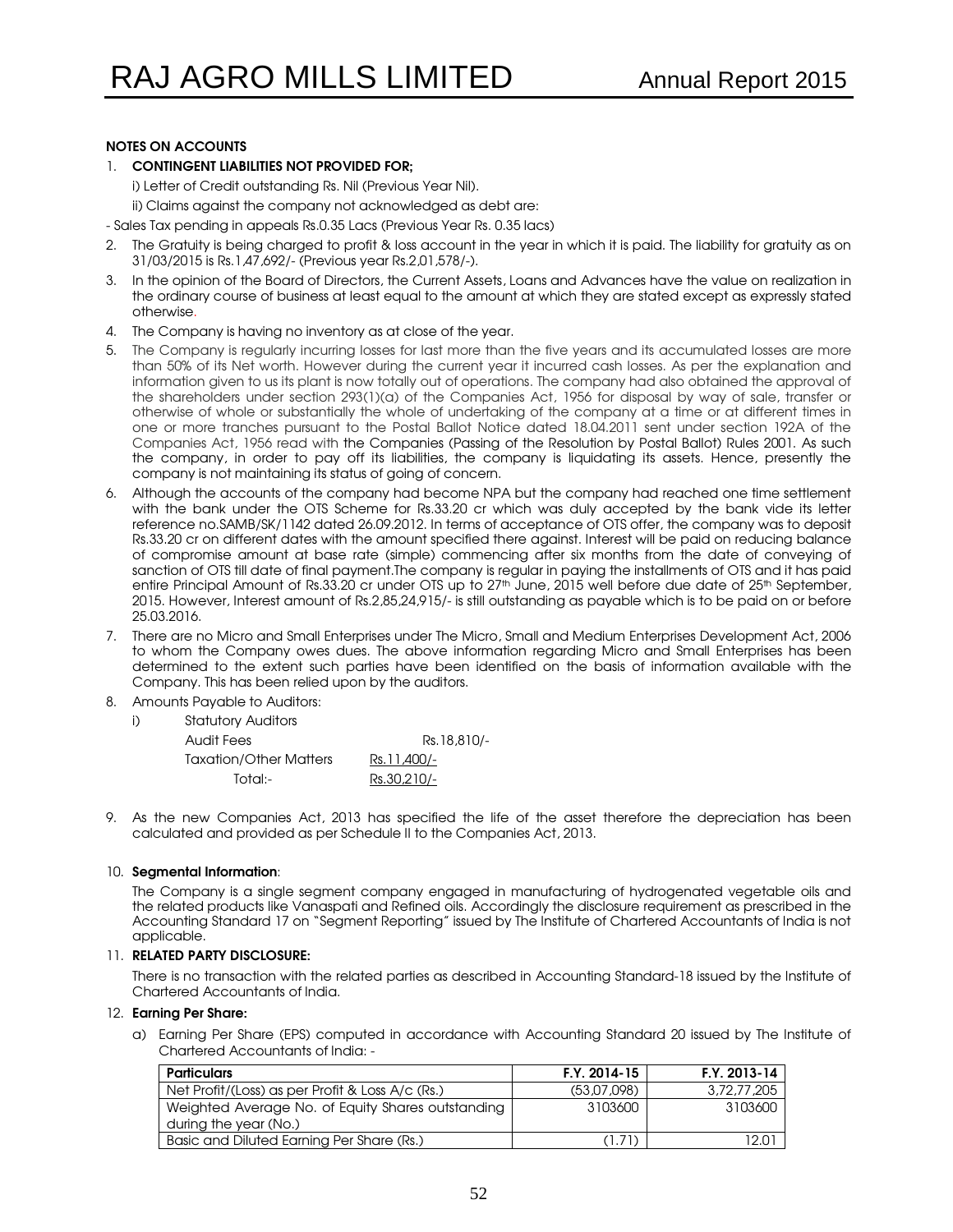- 13. Deferred Income Tax: As there is no certainty of company being operational in its line of activity in the near future hence no Deferred Tax Asset has been created. The deferred tax liability created in earlier years has been written back in the books in the previous years.
- 14. No Remuneration paid to Whole time director during the year.
- 15. The Power and Fuel expenses include standing charges for holding power connection in the name of company and these are the minimum charges and do not include any operational expenses.
- 16. The previous year figures have been regrouped and re-casted wherever necessary to make them comparable with the current year figures.
- 17. Notes No. "1" to "25" including statement on Significant Accounting Policies form an integral part of the Balance Sheet and Statement of Profit & Loss.

| Signed in terms of our report of even date<br>For P. C. Goyal & Co. | For & on behalf of the board |                              |  |  |
|---------------------------------------------------------------------|------------------------------|------------------------------|--|--|
| <b>Chartered Accountants</b>                                        |                              |                              |  |  |
| $Sd/-$                                                              | $Sd/-$                       | $Sd$ -                       |  |  |
| (CA. P. C. Goyal)                                                   | Sanjeev Bansal (DIN00057485) | Varinder Kumar (DIN00057532) |  |  |
| Partner                                                             | <b>Managing Director</b>     | <b>Director</b>              |  |  |
| M.NO. 080377                                                        | $Sd$ -                       | $Sd/-$                       |  |  |
| <b>FRN: 002368N</b>                                                 | Davinder Kumar               | <b>Rupinder Singh</b>        |  |  |
|                                                                     | <b>Company Secretary</b>     | <b>CFO</b>                   |  |  |
| Place: Ludhiana                                                     |                              |                              |  |  |
| Date: 28.08.2015                                                    |                              |                              |  |  |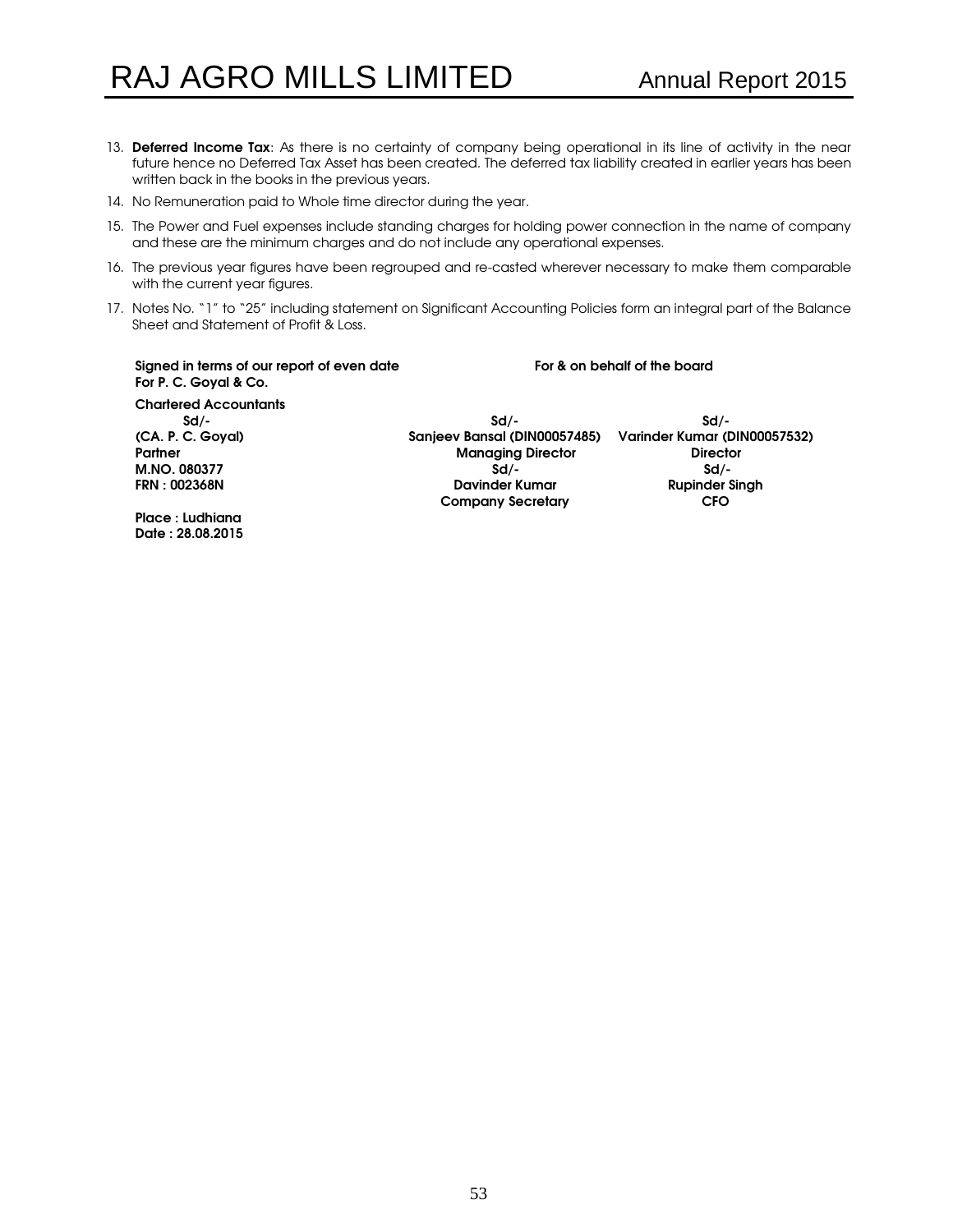#### RAJ AGRO MILLS LIMITED CIN:L15149DL1990PLC040532 Registered Office: C-8/419, Sector 8, Near Madhuban Chowk, Rohini, New Delhi

#### ATTENDANCE SLIP

I hereby record my presence at the 25<sup>th</sup> Annual General Meeting of the Company held on Wednesday, 30<sup>th</sup> day of September, 2015 at 10.00 a.m. at the Registered Office of the Company at C-8/419, Sector 8, Near Madhuban Chowk, Rohini, New Delhi .

> \_\_\_\_\_\_\_\_\_\_\_\_\_\_\_\_\_\_\_\_\_\_\_\_\_\_ Signature of Member/Proxy

> > $-$

Notes :

1. Members/Proxy holders are requested to produce the attendance slip duly signed for admission to the meeting hall.